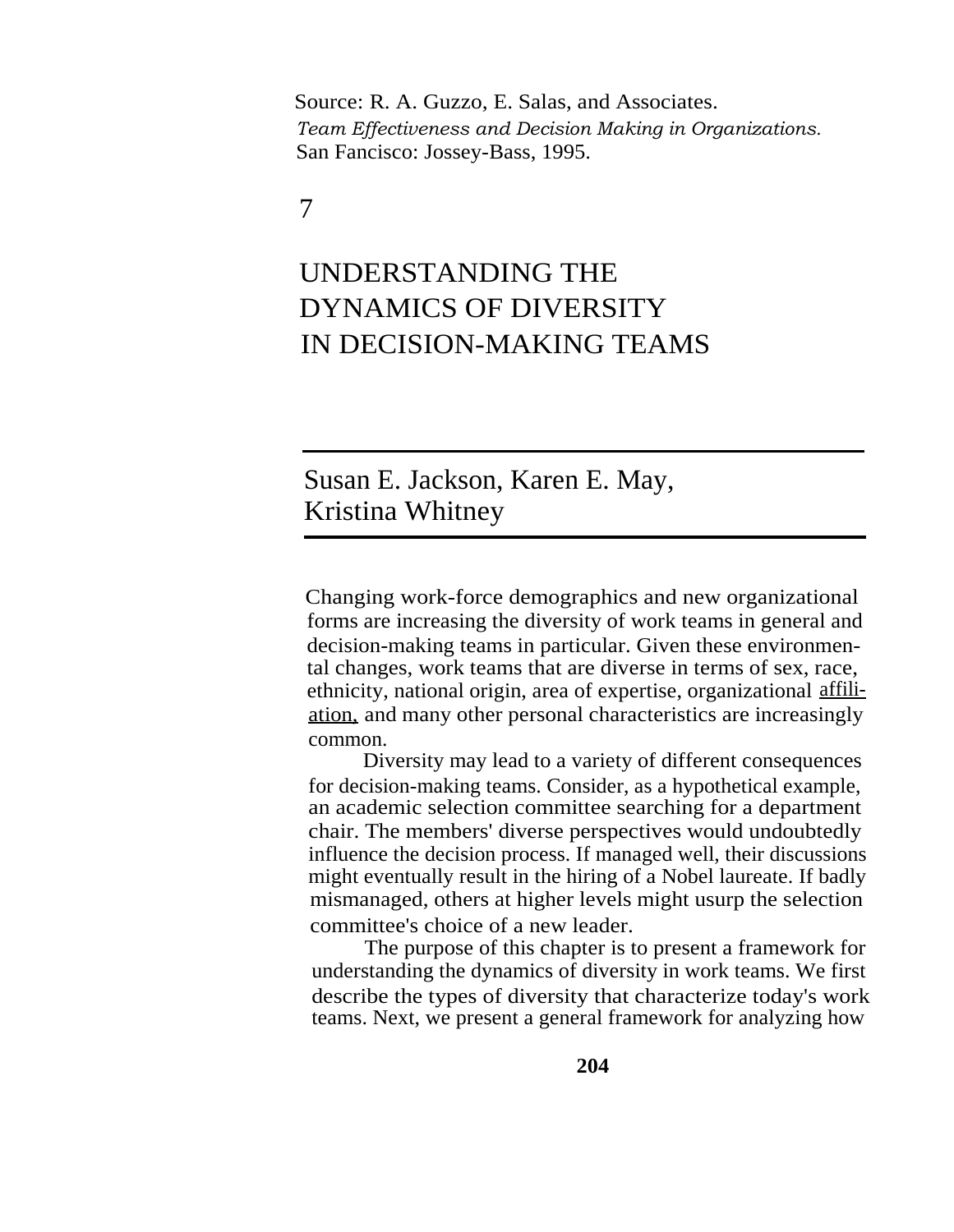diversity influences work teams, their individual members, and their employing organizations. This framework identifies the basic dimensions of diversity, delineates several possible consequences, and describes the processes that shape the consequences of diversity. We use this framework to guide our subsequent discussion of the dynamics of diversity in work teams in general and in decision-making situations in particular. Finally, we conclude with a brief discussion of some of the implications of our analysis, for both research and practice.

## **The Nature of Diversity in Decision-Making Teams**

#### *The Changing Work Force*

The changing demographics of the U. S. labor force account for <sup>i</sup> ncreasing gender diversity, cultural diversity (including cultural differences due to race and ethnicity), and age diversity.

*Gender Diversity.* Women are entering the labor force in growing numbers. By the year 2000, the work force is expected to be almost completely gender-balanced. When this balance point is reached, the work force as a whole will be maximally diverse with respect to this attribute. Furthermore, gender-based segregation in the workplace is declining. Although they are still seldom seen in corporate board rooms, women currently represent more than 35 percent of the administrative and managerial workforce (Selbert, 1987). Consequently, all but the highestlevel decision-making teams in organizations are likely to be characterized by substantial gender diversity.

*Domestic Cultural Diversity.* As the 1980s drew to a close, the U.S. Department of Labor was projecting rapid increases in the cultural diversity of the labor supply (Johnston & Packer, 1987). Only 58 percent of new entrants into the labor force were expected to come from the "majority" population of white nativeborn Americans. The remaining 42 percent were expected to be mostly immigrants (22 percent), followed by approximately equal numbers of African Americans and Hispanic Americans. These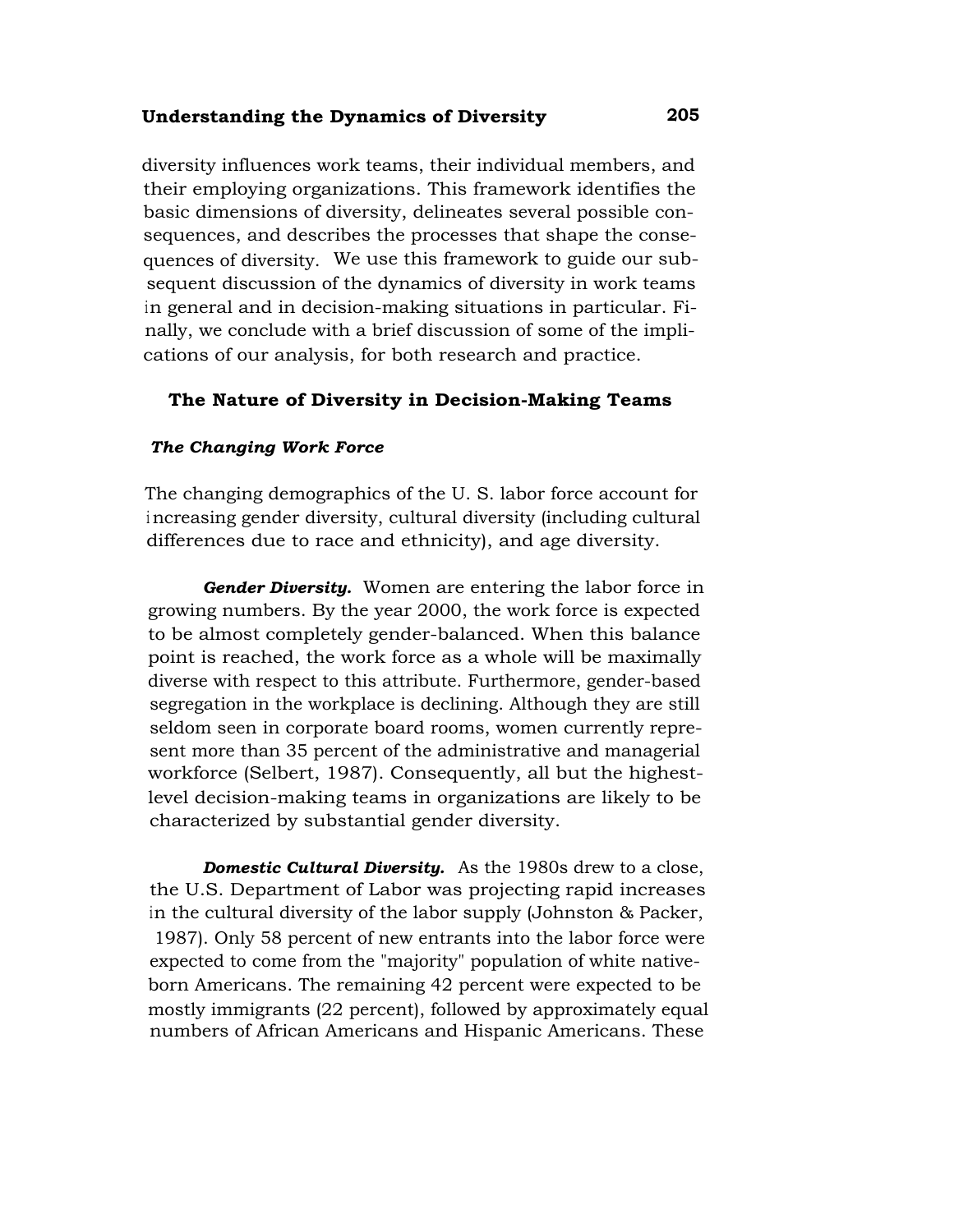#### **Team Effectiveness and Decision Making**

national trends are striking, yet they understate the truly dramatic regional changes occurring in Hawaii, California, Texas, New York, and Florida, where the growth in the Asian American, Hispanic American, and immigrant populations is especially rapid. In California, for example, racial diversity is fast approaching the point at which no single group will represent a majority.

National immigration figures understate the extent of cultural diversity in other ways as well. The immigrant population itself has become more diverse as Asians and Latinos from many countries join the once-predominant European immigrants. There are growing numbers of second- and third-generation U.S. citizens who continue to have strong ties to another national culture (see Fugita & O'Brien, 1991; Mydans, 1991). And, although the proportion of African Americans has remained relatively stable, their employment patterns have shifted considerably, resulting in higher degrees of racial integration in clerical, technical, and skilled crafts jobs ("Race in the Workplace," 1991).

Age Diversity. Descriptions of work-force demographics usually emphasize the fact that the average age of the work force is increasing but give little attention to indications that the distribution of ages (variance) represented in the work force is also changing. Yet, given several other trends, employees of greatly different ages are more and more likely to find themselves working side by side. The shrinking rate of growth in the labor pool is pushing employers to hire at both extremes of the age distribution, with the result that both student interns and former "retirees" are being hired to fill vacant positions (Bolick & Nestleroth, 1988). Furthermore, as middle-aged women enter or reenter the work force, they often find themselves working in entry-level jobs traditionally filled by younger employees. Finally, as organizations allow the higher education of younger employees to substitute for the job experience that previous cohorts of employees had to accrue in order to be promoted, relatively young employees are found more often in higher-level jobs. Consequently, within each level of the organizational hierarchy, age diversity is replacing the homogeneity associated with traditional age-based stratification.

## **206**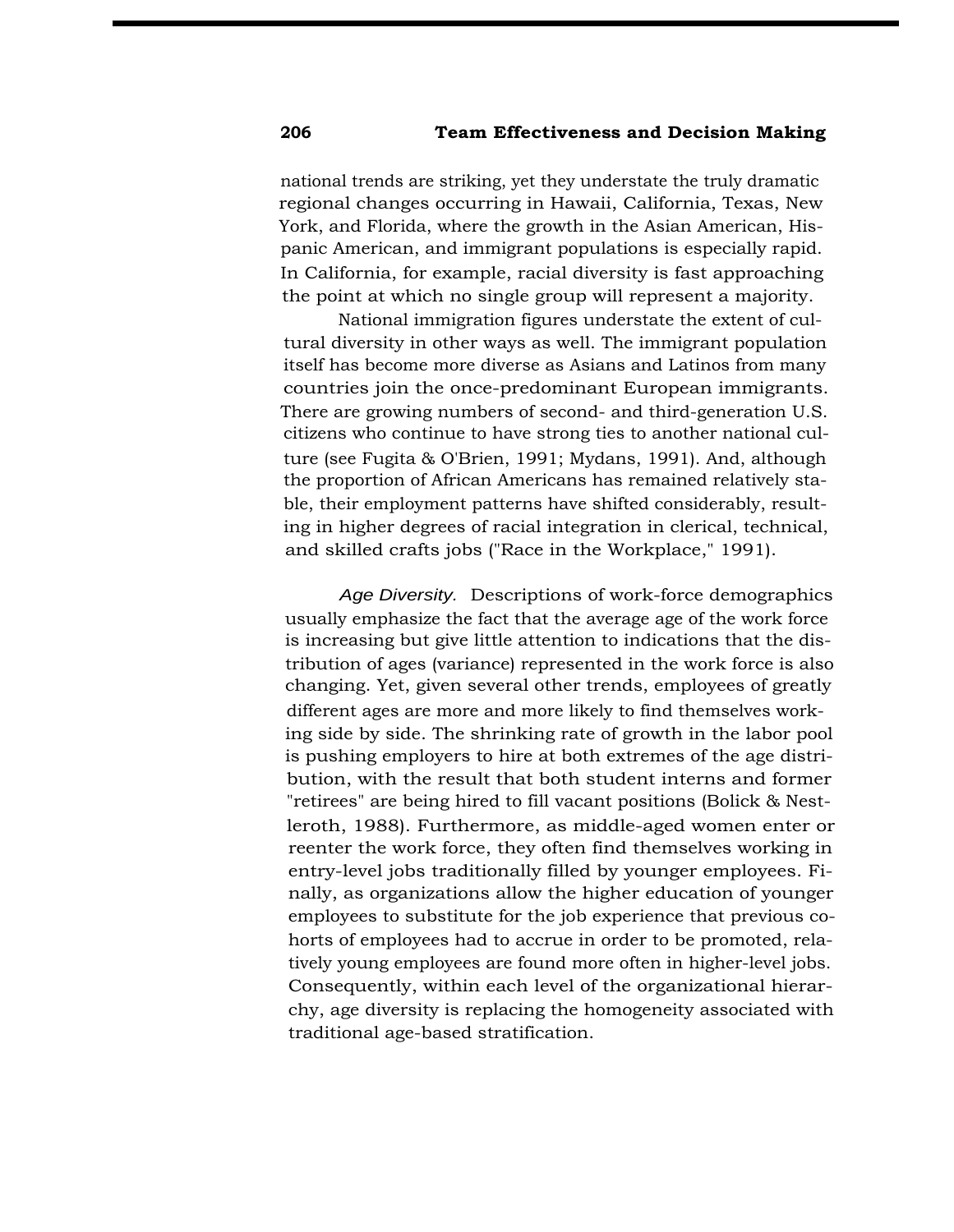## *New Organizational Forms*

Teams are becoming more diverse, not only because of changing work-force demographics but also because of the development of new organizational forms. The globalization of the business economy and the formation of interdepartmental and interorganizational alliances are two forces shaping these new organizational forms.

*Global Operations.* The globalization of the business economy has received much recent attention in the United States. As trade barriers are removed and competition intensifies, many U.S. companies are beginning to expand their operations in order to take advantage of foreign labor and consumer markets. For smaller companies, foreign activities may be limited to a single joint venture or to offshore production or distribution systems that involve one or two other countries. For larger corporations, foreign offices may be in over one hundred different countries (see Fulkerson & Schuler, 1992). The presence of international affiliations, although not inevitable, is likely to lead eventually to the formation of teams of people with diverse cultural backgrounds, including management teams, design teams, operation teams, and marketing teams (Adler & Ghadar, 1991; Kanter, 1991; Von Glinow & Mohrman, 1990), all of which engage in decision-making activity.

*Interdepartmental and Interorganizational Alliances.* **in** order to succeed in an increasingly competitive domestic and global environment, many organizations are utilizing teams to pursue new business strategies that emphasize quality, innovation, and speed. Such work teams often bring together employees from previously segregated areas of the company, creating occupational and knowledge-based diversity. For example, R&D teams bring together experts from a variety of knowledge backgrounds with the expectation that, in combination, they will produce more creative thinking and innovation.

In addition, teams may be used to bring together employees from two or more organizations. For example, in order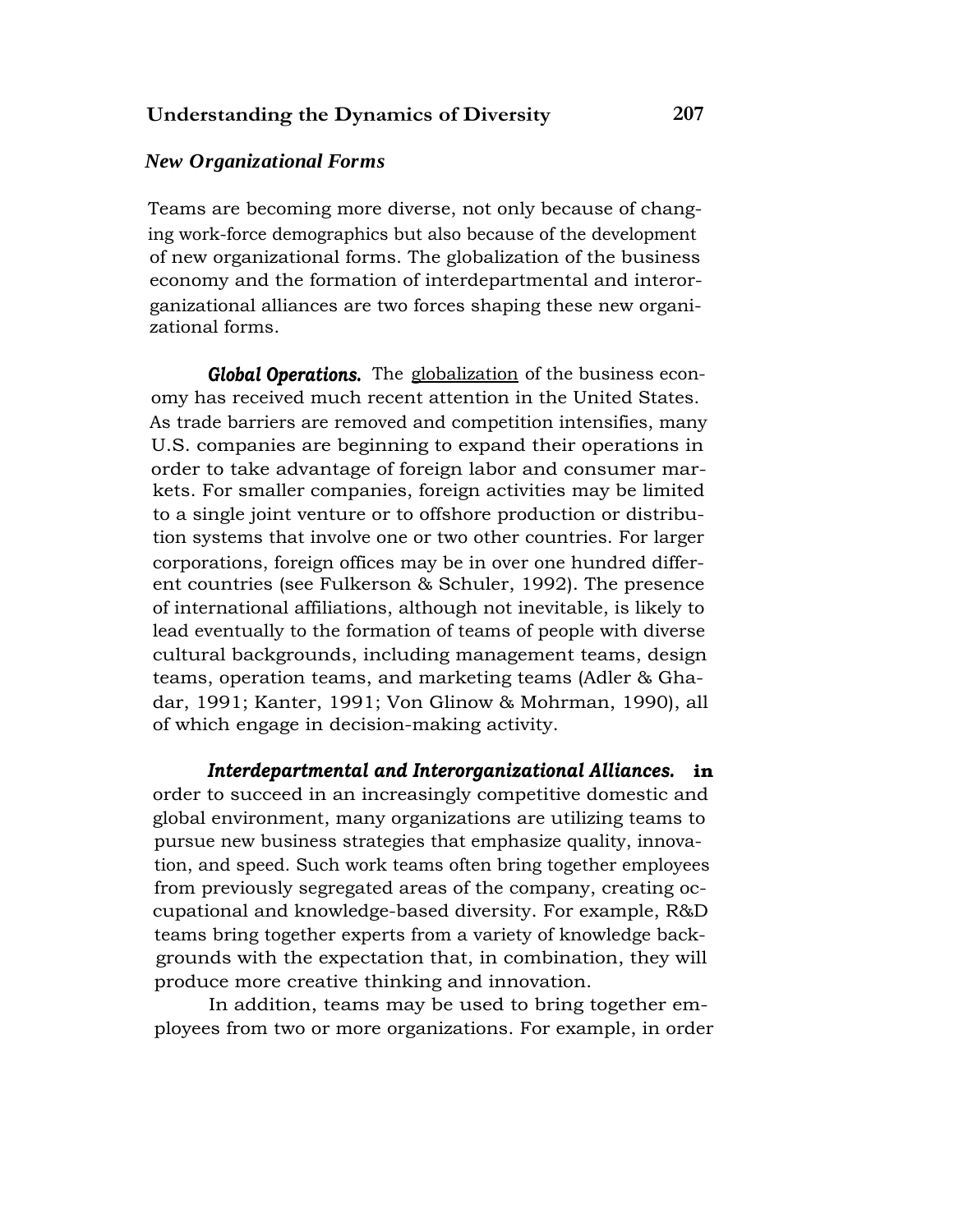to improve the quality of their finished products, manufacturers may include their suppliers as part of a product-design team, and in order to ensure that the finished product appeals to their customers, they may include the end users on the team. Such alliances require subunits from different organizations to coordinate their activities. In doing so, they produce teams that must develop modes of operating that fit with the differing corporate cultures in which the subunits are embedded (Hofstede, 1991; Kanter, 1989).

Corporate (and subunit) cultures shape expectations for behavior and guide interactions among interdependent employees. During a typical day, they are an unnoticed medium for carrying out activities. But when corporate norms, habits, and routines are not shared by all the members of an interdependent team, they become more salient, creating both opportunities for innovation and threats to effective team functioning.

In today's business environment, work teams are becoming both more common and more diverse, intensifying the importance of understanding the dynamics of work-team diversity. Of particular importance to this chapter is diversity within decision-making teams. Organizations are rapidly restructuring to take advantage of the potential benefits of diverse decisionmaking teams, making the assumption that the liabilities of such teams are worth the risk (or can be successfully avoided). Many of the specific assets and liabilities of work teams arise directly out of diversity. To be effective, diverse decision-making teams must carefully manage their assets and liabilities. Doing so presumes a thorough understanding of how and why diversity affects the behavior of teams and their members.

#### **Framework for Analyzing the Dynamics of Diversity**

Given the complex nature of diversity and its consequences, it is useful to rely on a heuristic as a guide to discussion. Our discussion in this chapter is guided by the heuristic of a theoretical framework that identifies primary constructs and connects them to form a meaningful territorial map. Within this framework, diversity is placed as a construct that appears early in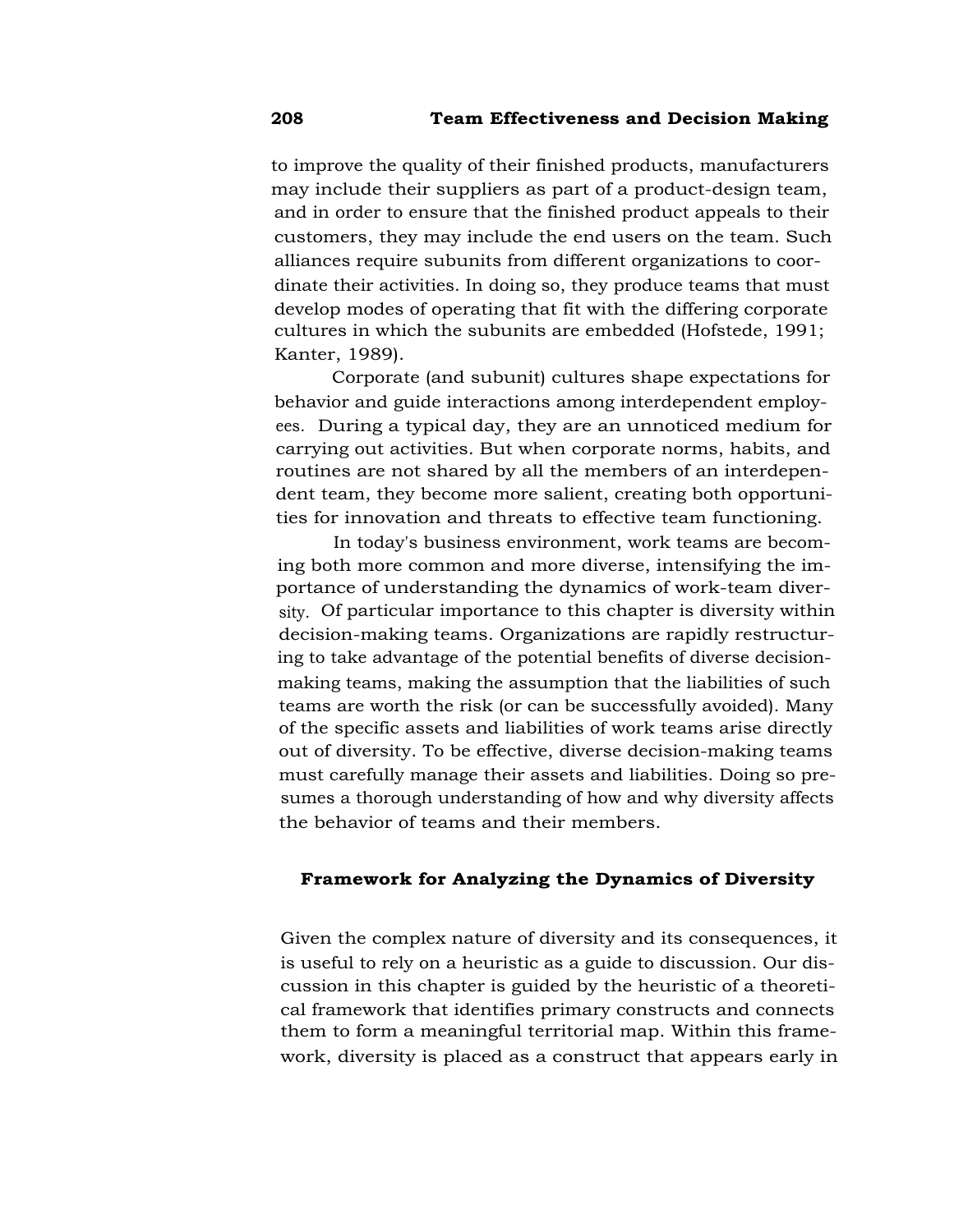the causal chain of phenomena considered. The focus is on the consequence of diversity, rather than on its determinants or its role as a contextual or moderating variable (see Levine 8s Moreland, 1990).

# *General Causal Model*

**In** keeping with an open-systems perspective, we assume that the constructs in the taxonomy are nodes in a complex, multilevel, dynamic nomological net. Numerous reciprocal and complex interrelations exist among the primary constructs. The general pattern of these interrelationships and the presumed causal linkages are illustrated graphically in Figure 7.1. The general causal model acknowledges the importance of macro-

**Figure 7.1. General Causal Model for Understanding the Dynamics of Diversity in Work Teams.**



© Susan E. Jackson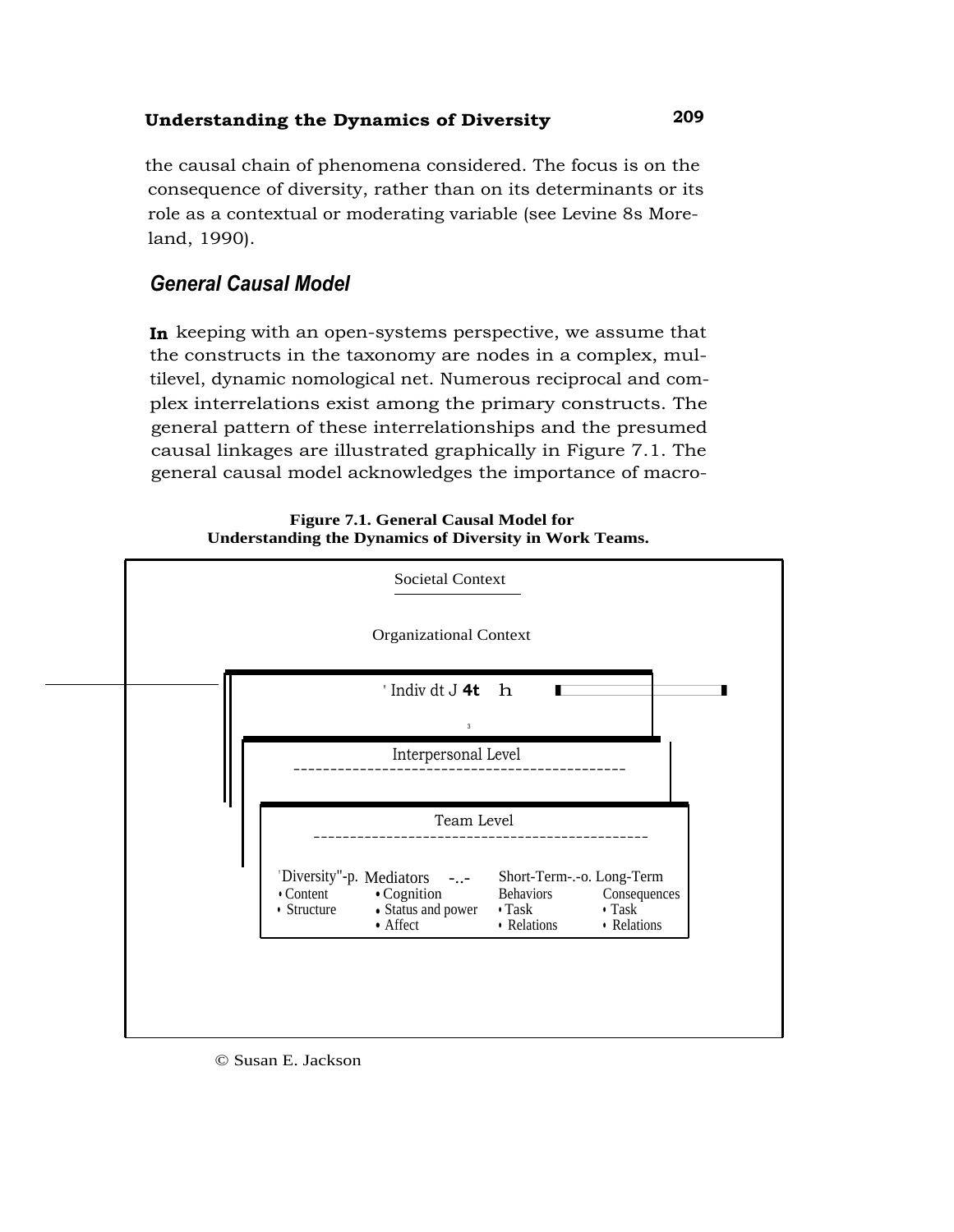level phenomena that characterize the embedding societal and organizational contexts. Although a full discussion of these is beyond the scope of this chapter, the importance of societal- and organizational-level phenomena should not be ignored (for more detailed discussions, see Cox, 1993; Ibarra, 1993; Nkomo, 1992).

## *Taxonomy ofGeneral Constructs*

The taxonomic component of our framework, shown in Table 7.1, organizes constructs into four general categories that correspond to their presumed roles in the general causal model: aspects of diversity, mediating states and processes, short-term behavioral manifestations, and longer-term consequences. Within each general category, constructs are arrayed vertically, to reflect three levels of analysis: individual, interpersonal, and team. The constructs most directly associated with a team's acknowledged objectives are labeled *task-related;* those that form the context of more general social relationships are labeled *relations-oriented.* The contrast between these two terms is similar to the more familiar contrast between the terms *instrumental* and *socioemotional.* We chose not to use the latter pair of terms because they imply that social relationships have no instrumental value. Contrary to this implication, we assume that social relationships have significant instrumental value for the immediate task at hand, as well as for future activities and objectives. In order to make the taxonomy applicable to many types of tasks and work teams, and to encourage researchers to apply the framework to a broad range of phenomena, the constructs listed in the taxonomy are intentionally general. Throughout this chapter, however, we apply our general framework to the specific task of team decision making.

## *Societal Context*

The societal context is relevant to an understanding of the dynamics that characterize relations between members of different demographic groups. It is in the context of the larger society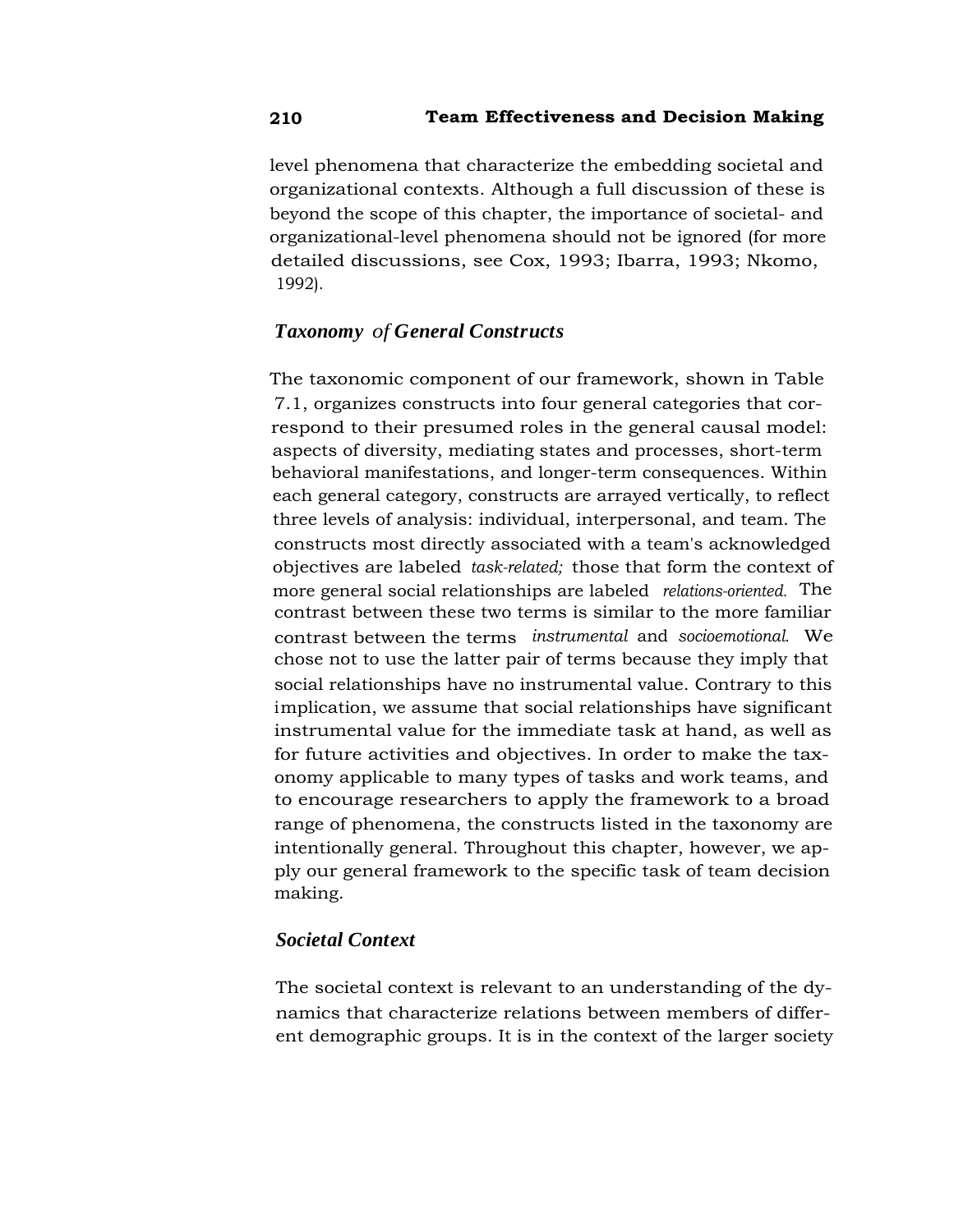that individuals are socialized to exhibit behaviors "appropriate" to their membership in demographic groups, and it is in this context that individuals first learn to respond differentially to members of different demographic groups (see Maccoby & Jacklin, 1974; Jacklin, 1989). In addition, events in societyincluding new legislation, local politics, and nationally organized demonstrations -can stimulate changes in intergroup relations in the workplace (see Alderfer, 1992; Sessa, 1992).

## *Organizational Contexts*

Organizational contexts also influence relations among members of work teams. For example, some organizations intentionally or unintentionally socialize members in different subunits to compete with employees from other units (other functional areas, business units, or geographical locations). Others emphasize cooperation and weak interunit boundaries (Tichy & Sherman, 1993). Human resource management practices, such as selection systems, training programs, and methods of appraisal, also can shape team composition and team dynamics (see Sundstrom, DeMeuse, & Futrell, 1990). For example, "managing diversity" and cross-cultural training interventions are often designed to sensitize employees to the norms and behavior patterns of various cultures, in the hope of improving interactions among employees. Affirmative action programs are often designed to reduce segregation within organizations.

## *The Team-Organization Interface*

Organizations impinge on work teams, and they also absorb the effects of work teams. Of particular relevance here is the extent to which organizations are affected by the longer-term individual, interpersonal, and team consequences identified in Table 7.1.

The literature on organizational behavior suggests several means by which organizations can be affected by the longerterm consequences of work-team diversity. For example, in his description of the consequences of organizational demography,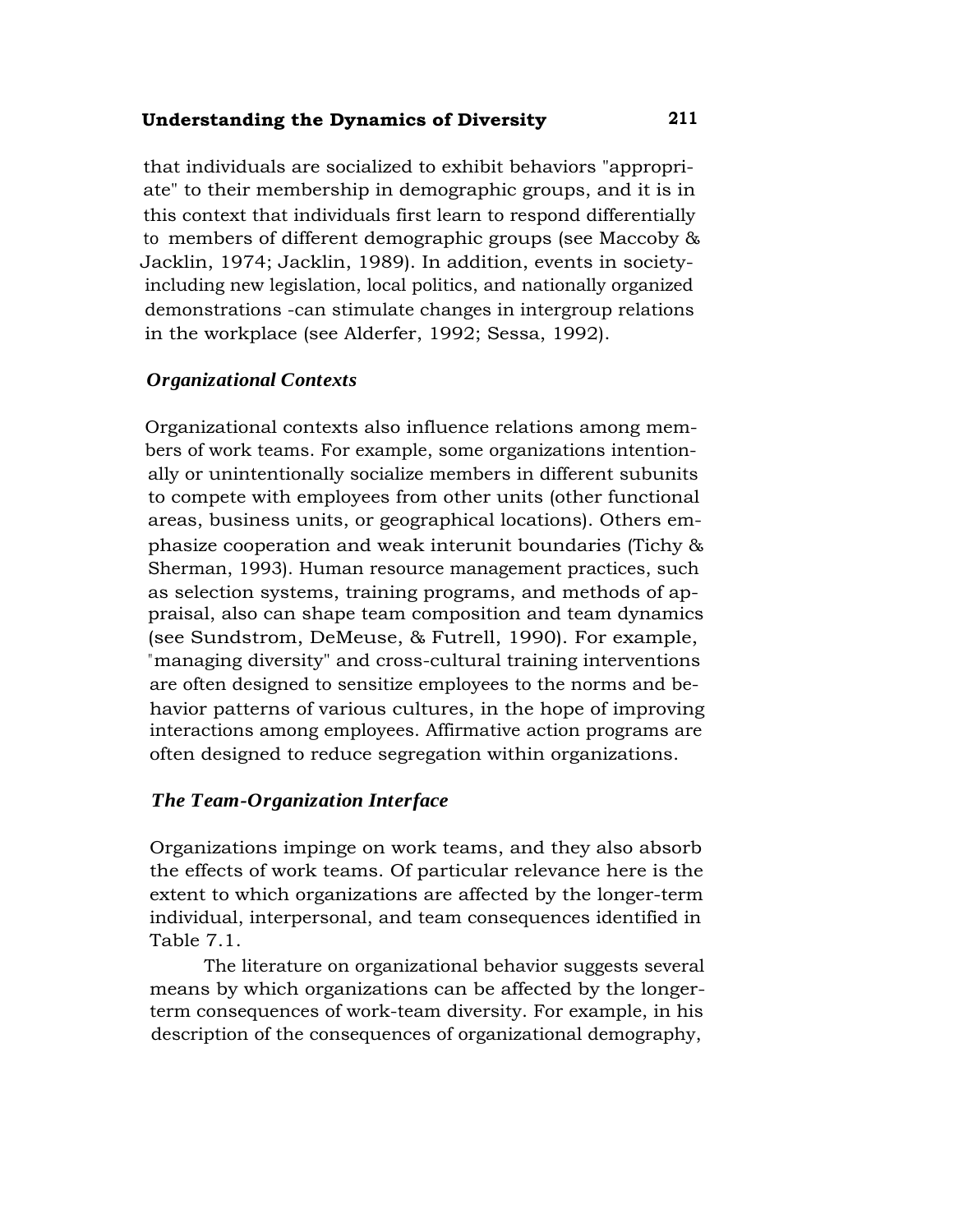| Aspects of Diversity:<br>Content and Structure                                                                                                                                                                                                                                                                                                                                                                                                                                                                                                                                                                            | <b>Mediating States</b><br>and Processes                                                                                                                                                                                                                                                                                                                                                                                                  | Short-Term<br><b>Behavioral Manifestations</b>                                                                                                                                                                                                                                    | Longer-Term<br>Consequences                                                                                                                                                                                                                                                                                                                                                                                                                                                                                                                                                                           |  |  |
|---------------------------------------------------------------------------------------------------------------------------------------------------------------------------------------------------------------------------------------------------------------------------------------------------------------------------------------------------------------------------------------------------------------------------------------------------------------------------------------------------------------------------------------------------------------------------------------------------------------------------|-------------------------------------------------------------------------------------------------------------------------------------------------------------------------------------------------------------------------------------------------------------------------------------------------------------------------------------------------------------------------------------------------------------------------------------------|-----------------------------------------------------------------------------------------------------------------------------------------------------------------------------------------------------------------------------------------------------------------------------------|-------------------------------------------------------------------------------------------------------------------------------------------------------------------------------------------------------------------------------------------------------------------------------------------------------------------------------------------------------------------------------------------------------------------------------------------------------------------------------------------------------------------------------------------------------------------------------------------------------|--|--|
| Level of Analysis: Individual                                                                                                                                                                                                                                                                                                                                                                                                                                                                                                                                                                                             |                                                                                                                                                                                                                                                                                                                                                                                                                                           |                                                                                                                                                                                                                                                                                   |                                                                                                                                                                                                                                                                                                                                                                                                                                                                                                                                                                                                       |  |  |
| <b>Readily Detectable Attributes</b><br>Task-related: organizational<br>tenure, team tenure, depart-<br>ment/unit membership, mem-<br>berships in task-relevant<br>external networks, formal<br>credentials, education level<br>Relations-oriented: sex, cul-<br>ture (race, ethnicity, national<br>origin), age, memberships in<br>formal organizations (religious,<br>political), physical features<br><b>Underlying Attributes</b><br>Task-related: knowledge,<br>skills, abilities (cognitive,<br>physical), experience<br>Relations-oriented: social<br>status, attitudes, values,<br>personality, behavioral style, | <b>Task-Related</b><br>Information processing<br>(e.g., attention, recall)<br>Learning (e.g., discovery,<br>creativity)<br>Task-based information<br>Power to control tangible<br>resources<br>Power to control human<br>resources<br><b>Relations-Oriented</b><br>Social cognitive processes:<br>stereotypes and schema-<br>based expectancies<br>Affective responses: attrac-<br>tion, anxiety, fear, guilt,<br>frustration, discomfort | <b>Task-Related</b><br>Seeking, offering, receiving<br>work-related information,<br>tangible resources, human<br>resources<br>Initiating/responding to<br>influence attempts<br><b>Relations-Oriented</b><br>Seeking, offering, receiving<br>social information and/or<br>support | <b>Task-Related</b><br>Personal performance<br>(speed, creativity, accuracy)<br>Satisfaction with perfor-<br>mance of self and team<br>Acquisition of knowledge and<br>skills regarding technical<br>aspects of task, managing<br>human and tangible resources<br>Establishment of position in<br>work-communication networks<br>Relations-Oriented<br>Acquisition of interpersonal<br>knowledge and skills regarding<br>interpersonal aspects of task<br>Establishment of position in<br>social-communication net-<br>works (within team and in<br>external environment)<br>Satisfaction with social |  |  |
| extrateam social ties                                                                                                                                                                                                                                                                                                                                                                                                                                                                                                                                                                                                     |                                                                                                                                                                                                                                                                                                                                                                                                                                           |                                                                                                                                                                                                                                                                                   | relationships                                                                                                                                                                                                                                                                                                                                                                                                                                                                                                                                                                                         |  |  |

# Table 7.1. Taxonomy of General Constructs in a Framework for **Understanding Diversity in Work Teams.**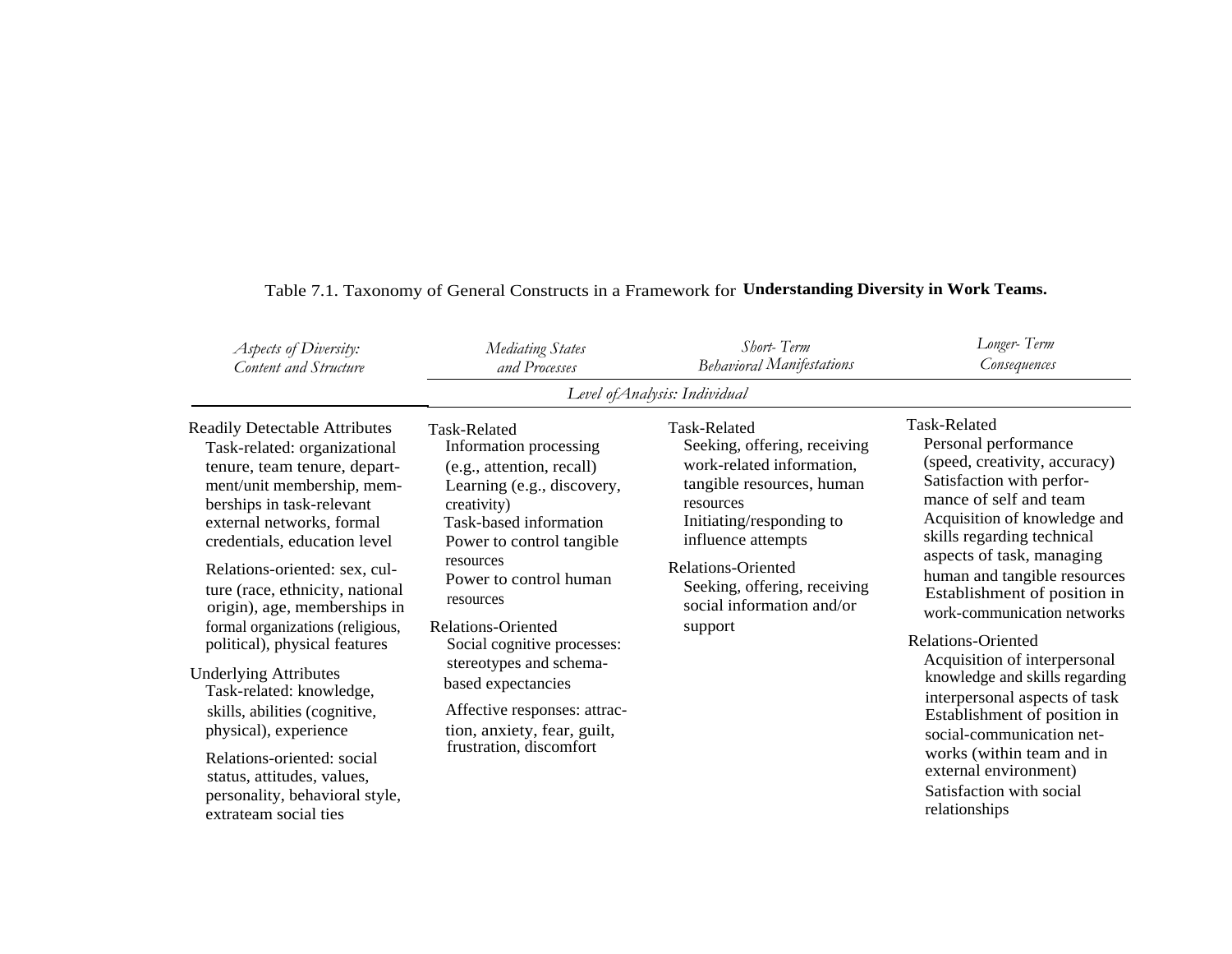Interpersonal (dis)similariy in Task-Related Task-Related Task-Related Task-Related Task-Related Task-Related Task-Related Task-Related Task-Related Task-Related Task-Related Task-Related Task-Related Task-Related Exchange terms of readily detectable and Difference<br>underlying attributes cognitions

- Underlying attributes<br>
Dyadic Expertise-based status<br>
Individual-to-subgroup differentials<br>
Individual-to-team<br>
Lations-Oriented Status hierarchy<br>
Individual-to-team<br>
Lations-Oriented Status Balance of interpersonal<br>
Latio Relations-Oriented support coalitions Social. familiarity Diffuse status differentials Differences in social cognitions Differences in affective responses
	-
	- resources<br>resources social information and/or Solidification of friendship

#### *Level ofAnalysis: Team*

| Team composition: hetero-<br>geneity versus homogeneity<br>of readily detectable and<br>underlying attributes<br>Special configurations<br>Presence of "tokens"<br>Presence of small minority<br>faction<br>Bipolar team composition | Task-Related<br>Shape of expertise-based<br>status hierarchy<br>Patterns of task-based<br>cognitions<br>Shape of power distributions<br>for control of tangible<br>and/or human resources<br>Relations-Oriented<br>Staged team socialization<br>Shape of diffuse social-status<br>hierarchy<br>Patterns of social cognitions | Task-Related<br>Task-related communication<br>networks<br>Allocation and use of tangible<br>and human resources<br>Influence networks<br>Relations-Oriented<br>Friendship-based<br>communication networks | Task-Related<br>Team performance (speed,<br>accuracy, creativity)<br>Team satisfaction with<br>performance<br>Team learning about technical<br>aspects of task and manage-<br>ment of tangible and human<br>resources<br><b>Relations-Oriented</b><br>Membership stability<br>Adoption of social structure<br>(norms and roles, influence) |
|--------------------------------------------------------------------------------------------------------------------------------------------------------------------------------------------------------------------------------------|------------------------------------------------------------------------------------------------------------------------------------------------------------------------------------------------------------------------------------------------------------------------------------------------------------------------------|-----------------------------------------------------------------------------------------------------------------------------------------------------------------------------------------------------------|--------------------------------------------------------------------------------------------------------------------------------------------------------------------------------------------------------------------------------------------------------------------------------------------------------------------------------------------|
|                                                                                                                                                                                                                                      | Patterns of affective responses<br>across team members                                                                                                                                                                                                                                                                       |                                                                                                                                                                                                           | networks, friendship networks)                                                                                                                                                                                                                                                                                                             |

© Susan E. Jackson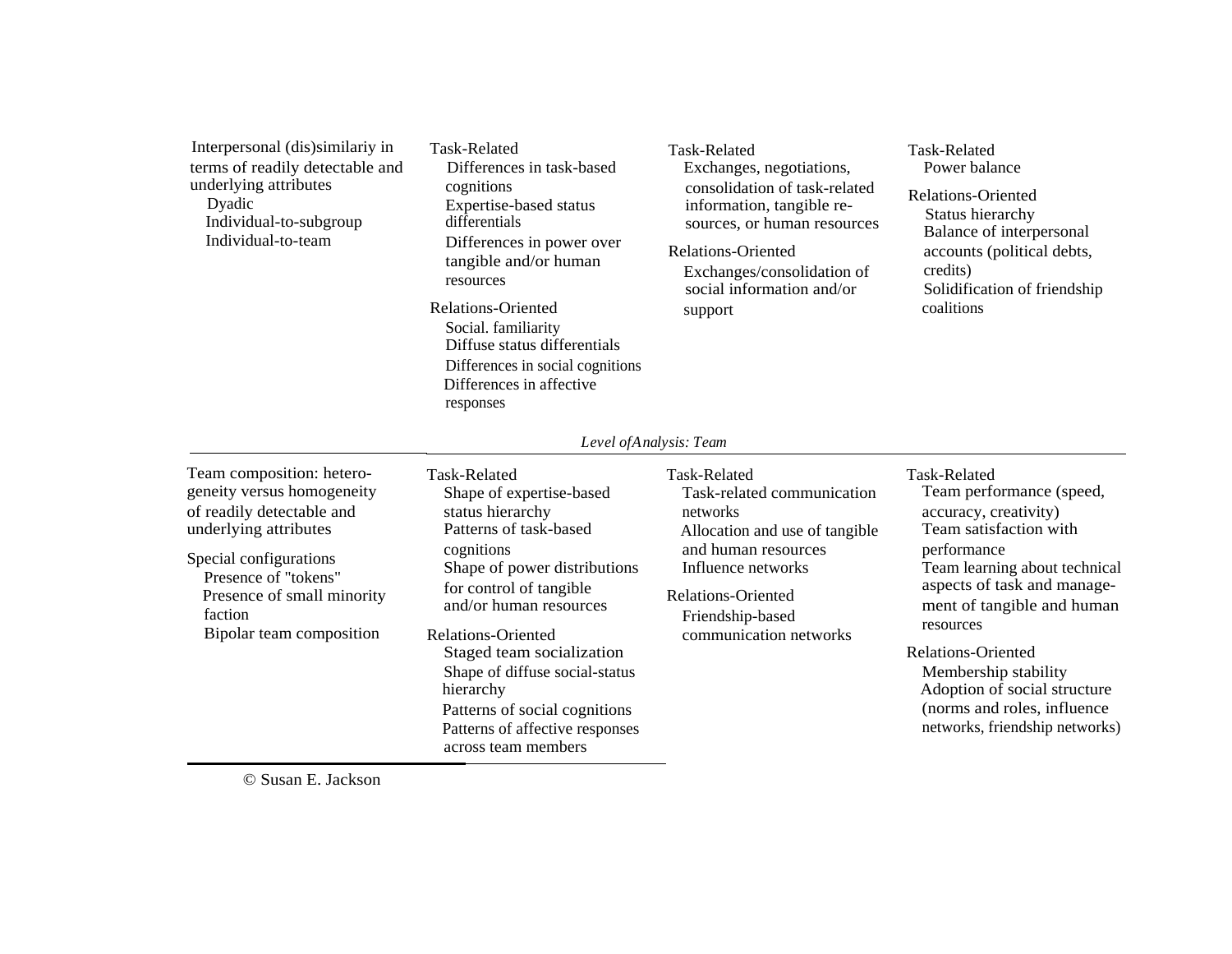#### **Team Effectiveness and Decision Making**

Pfeffer (1983) argues that conflict associated with heterogeneity, in terms of organizational tenure, results in fragmented organizations that are difficult to manage. By contrast, the higher turnover rates that seem to occur in heterogeneous teams and organizations may lead to increases in organizational innovation, adaptation, and performance because fresh perspectives are brought (see also Schneider, 1987). The perspective of organizational demography also draws attention to the interorganizational consequences of turnover. For example, it has been argued that interorganizational mobility will tend to make organizations more similar to each other because ideas and information are transmitted through the process (Baty, Evan, & Rothermel, 1971). In addition, interorganizational mobility is associated with interorganizational communication and coordination (Pfeffer & Leblebici, 1973). The implication of this is that, to the extent that interorganizational coordination is important for success, organizations characterized by team heterogeneity should be successful in this domain. This seems to be the driving principle behind many newer types of interorganizational network structures (see Kanter, 1989).

**214**

Articles appearing in the popular press point to the potential value that work-force diversity can add to organizations, as the impetus behind recent efforts to manage diversity more effectively. Often implicit in such reports is the assumption that an organization's bottom line is influenced by the extent to which employees from different backgrounds can work together toward organizational goals. This assumption corresponds to a shift away from viewing diversity as primarily a social issue to viewing it as a strategic business imperative (Copeland, 1988; DeLuca & McDowell, 1992; Jackson & Alvarez, 1992; Solomon, 1989; Thomas, 1990). It is supported by anecdotal data related to such interventions as Digital Equipment's Valuing Differences Program. Top management at Digital reports that managing diversity effectively leads to such consequences as a solid reputation as one of the best places to work, an empowered work force, greater innovation, increased productivity, and a competitive advantage in global competition (Walker & Hanson, 1992). This assumption-that diversity influences organizational outcomes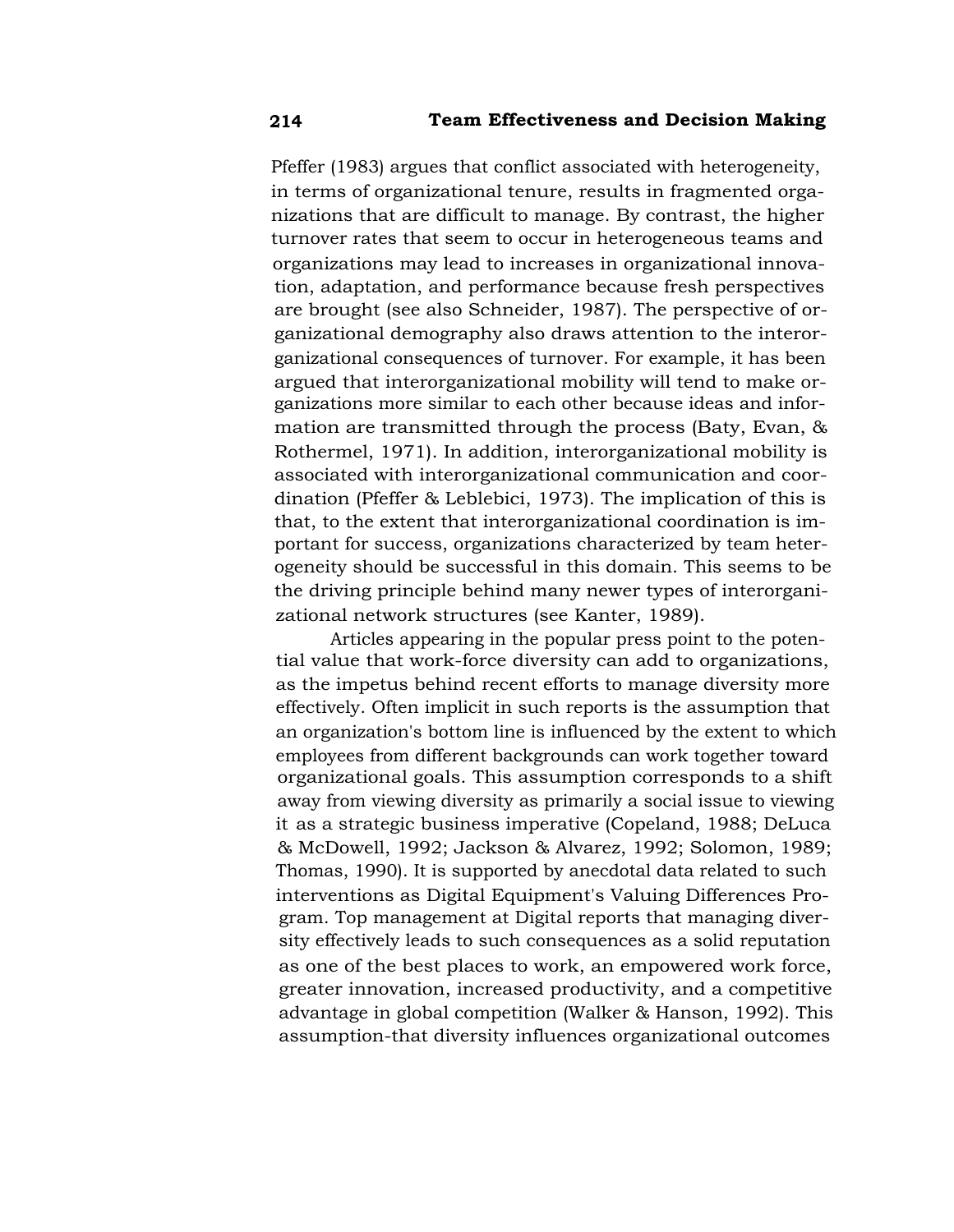through its impact on the longer-term consequences included in our taxonomy-has not been specifically tested by rigorous scientific research. Nevertheless, it is reasonable to expect that both task-related and relations-oriented consequences within work teams accumulate to affect bottom line indicators of organizational effectiveness.

## **Team Decision Making in the Context of Our General Framework**

The advantage of a framework composed of fairly general constructs is its potential for broad applicability, but the price paid is that specific constructs relevant to particular topics may not appear explicitly. For example, the relevance of the constructs that comprise Table 7.1 to the phenomenon of team decision making is not transparent. To realize the value of this taxonomy of general constructs for an understanding of diversity in decision-making teams, constructs in the taxonomy need to be translated into the language commonly used to describe a specific phenomenon.

Decision making includes numerous activities for which reseachers have developed an array of teams. In particular, researchers who adopt an issue-processing perspective for studying decision making tend to cast a very wide net when identifying relevant phenomena. This perspective characterizes much of the field-based research literature on managerial decision making (see Dutton, 1988; Jackson, 1992a; Janis, 1989) and contrasts sharply with the narrower view of decision making often adopted by researchers working in laboratory settings (see McGrath, 1984).

There are two distinguishing characteristics of the issueprocessing perspective. First, it recognizes as integral to decision making many activities that precede a decision (environmental scanning, problem sensing, formulation, and framing) and that follow the making of a decision (decision announcements, implementation, evaluation, and readjustments), in addition to core decision-making activities (generating alternatives, evaluating alternatives, and resolution). Second, it recognizes that political (nontask) agendas coexist with decision agendas.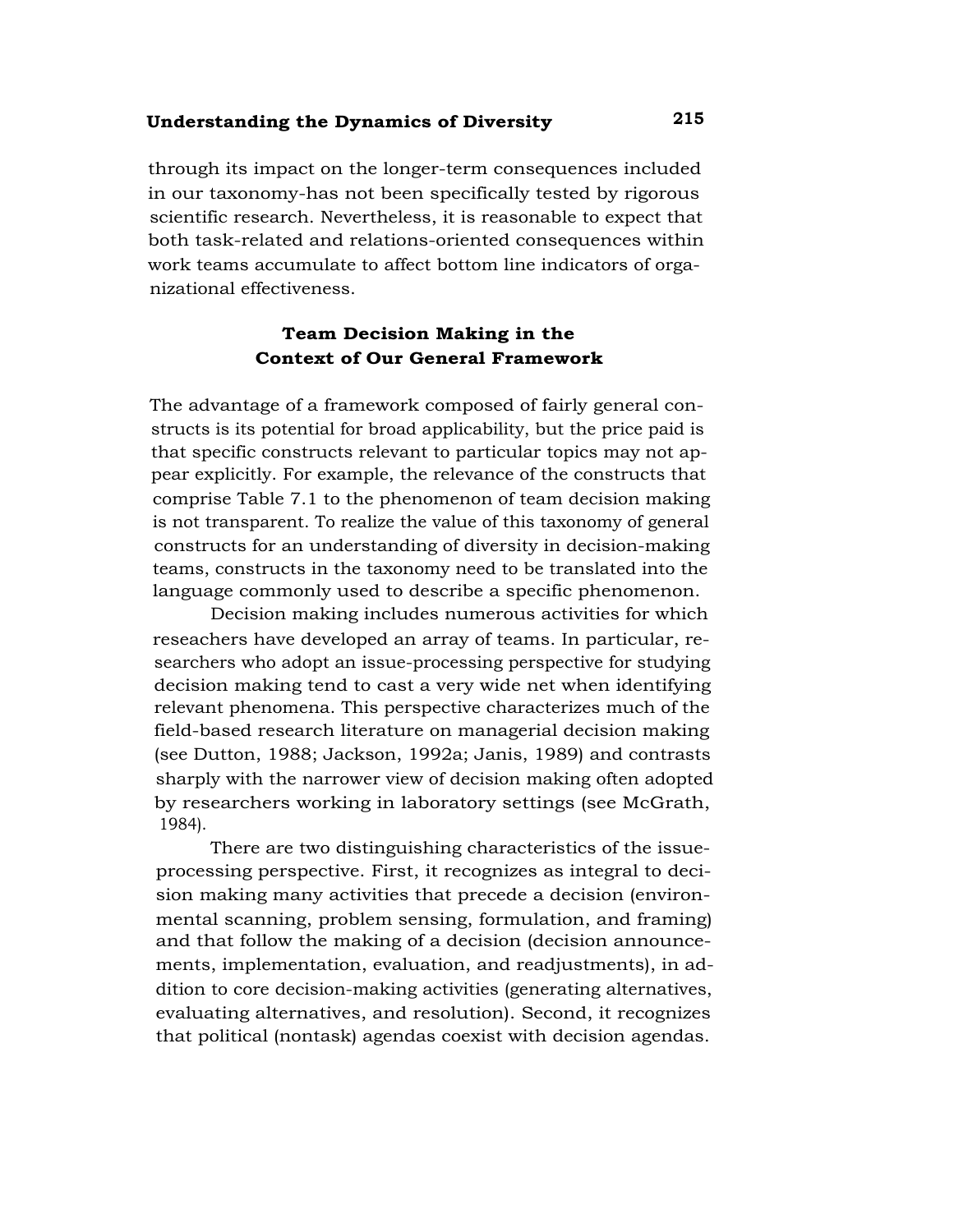Behavior necessarily reflects both types of agendas. The taxonomy of constructs shown in Table 7.1 captures this duality with its inclusion of constructs that are primarily task-related and constructs that are primarily relations-oriented.

Throughout this chapter, our description of the role of diversity in team decisions adopts the strategic issue-processing perspective. In addition, it assumes the following:

- 1. Interdependent team members are working on projects that they believe are relevant to organizational functioning.
- 2. The decision activity represents a substantial portion of the team members' responsibilities, although it need not be their only responsibility.
- 3. Members interact face to face in a context that allows some degree of intimacy.
- 4. Team members have a fair amount of autonomy regarding the process of decision making (that is, the decision does not involve the routine application of heuristic rules, and authority is not vested completely in a leader).
- 5. Team effectiveness is at least minimally valued by team members, although team members are not assumed to agree about the appropriate criteria for judging effectiveness.
- 6. The team does not yet have a long (and therefore unique) life history.

In cases where these conditions do not hold, the dynamics that occur may be substantially different. Unfortunately, there is almost no research that considers how diversity affects teams under different conditions.

## **The Concept of Diversity**

The term *diversity* has little history within the behavioral sciences and is not (yet) a scientific construct. Instead, it is an everyday term that sprang to life rather recently, nourished by widespread media coverage of the "managing diversity" activities that organizations are adopting in response to changing work-force demographics. Nevertheless, the body of social science research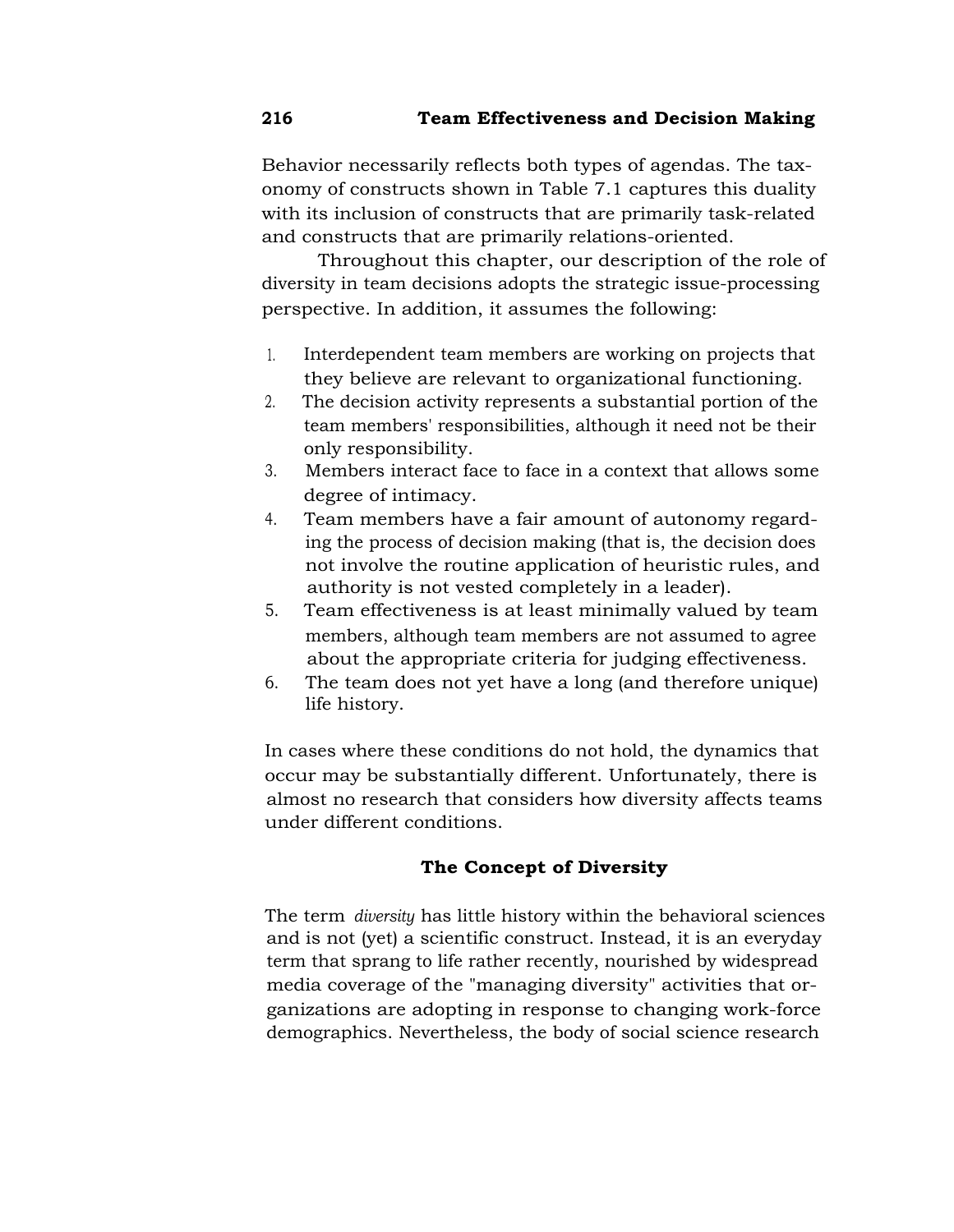relevant to understanding the dynamics of diversity in organizations is large, although it is widely dispersed across subdisciplines that neither cross-reference each other nor have a common terminology (see Ferdman, 1992). For integration of the available scientific evidence into a single framework, the conceptual territory of interest must be identified and labeled. In particular, the umbrella term *diversity,* which we use in a general sense to indicate the presence of differences among members of a social unit, must be dissected into a set of more precise terms. In Table 7.1, terms that refer to both the content and the structure of diversity appear in the far-left column.

#### *The Content of Diversity: Individual Attributes*

As explained below, diversity is a compositional construct that does not exist at the individual level of analysis. Nevertheless, the individual level of analysis is included as an aspect of diversity because individual differences in various attributes, when present in a team, department, or organization, create diversity. That is, individual attributes reflect the *content* of diversity; by contrast, the configuration of attributes within a social unit reflects the *structure* of diversity.

Within our framework, individual attributes are categorized as either readily detectable or underlying, and as either task-related or relations-oriented. *Readily detectable* attributes can be quickly and consensually determined with only brief exposure to a target person. Generally, they are immutable. Readily detectable attributes that are *task-related* include organizational and team tenure, department or unit membership, membership in task-relevant external networks, formal credentials, and educational level. Those labelled *relations-oriented* include sex, culture (race, ethnicity, national origin), age, membership in formal (religious or political) organizations, and physical features.

*Underlying attributes* are more subject to construal and more mutable. *Task-related* underlying attributes include knowledge, skills, abilities (cognitive and physical), and experience. *Relationsoriented* underlying attributes include social status, attitudes, values, personality characteristics, behavioral style, and extra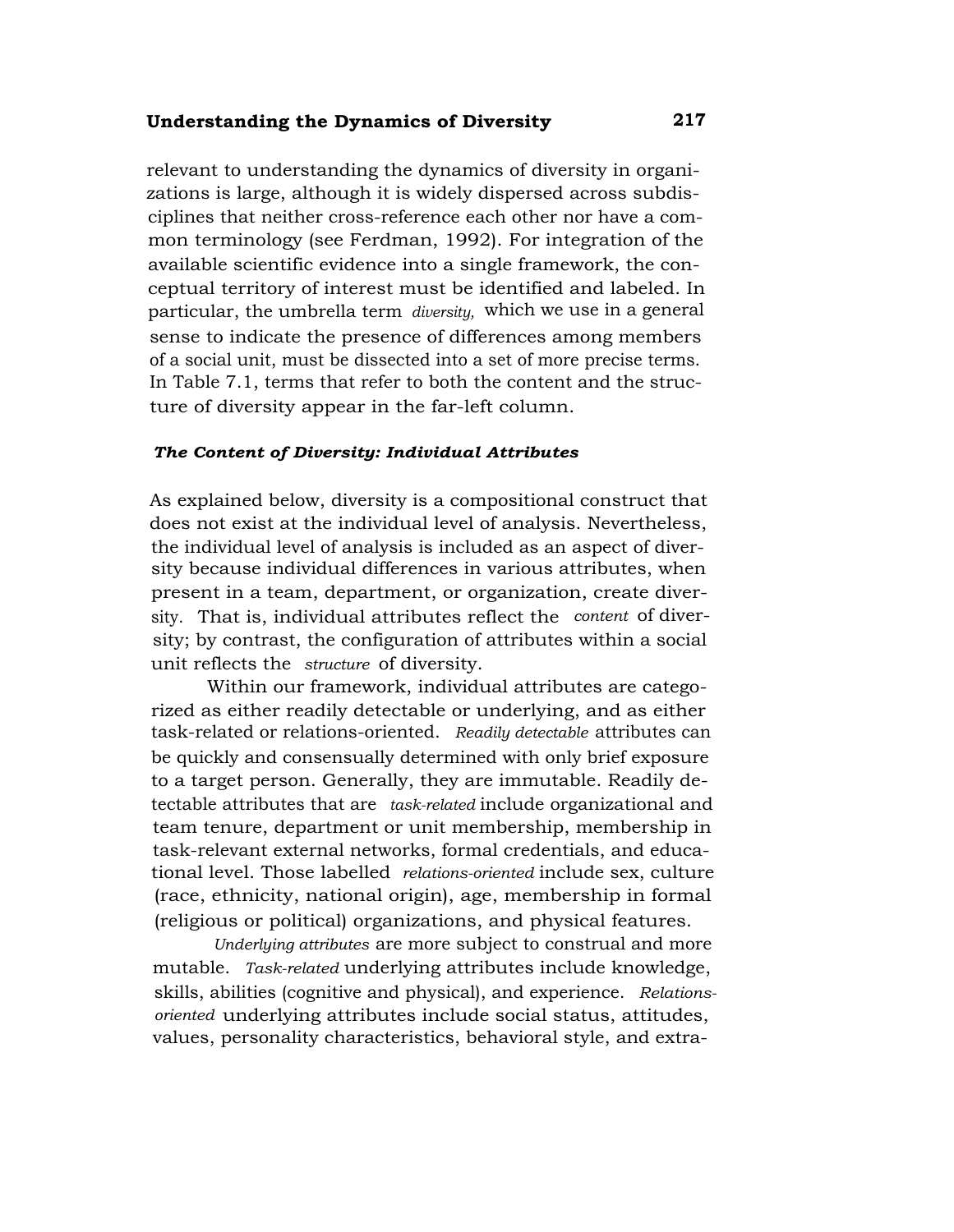team social ties. Both readily detectable and underlying attributes contribute to the total diversity present in a team.

*Task-Related Attributes. To* date, studies of how team diversity (in general) influences team decision making have emphasized the cognitive aspects of decision making, including identifying and ranking decision objectives, searching for information, generating alternative solutions, and analyzing the potential consequences of possible decisions. A relatively rational process is assumed; cognitive biases and errors in information processing may interfere, but it is presumably the human cognitive apparatus that is the major source of such interference. From this perspective, diversity within a decision-making team is recognized as important primarily because it is associated with the resources available during the decision-making process especially task-related cognitive resources.

Researchers often assume that readily detectable attributes are associated with underlying attributes that are task-related ( Hambrick & Mason, 1984; Lawrence, 1991). For example, a cross-functional design team that included a purchasing manager, a marketing manager, design engineers, production engineers, and a customer-service representative (diversity with respect to unit membership) would be expected to make better design decisions than a more homogeneous team because taskrelated underlying attributes (such as knowledge, skills, and abilities, or KSAs) are assumed to be associated with unit membership. Associated with these KSAs would be a broader distribution of task-related cognitions, which in turn would stimulate information seeking and exchange, as well as task-related negotiations and resource allocation.

*Relations-Oriented Attributes.* Contrasting with a rational and instrumental explanation for how diversity can affect decision making is a second perspective, which acknowledges the more emotional (political), relations-oriented aspects of team life. This perspective reflects the fact that observed decisionmaking processes seldom seem to fit the idealized, coolly rational processes just described. Instead, emotions run hot. Personal

**218**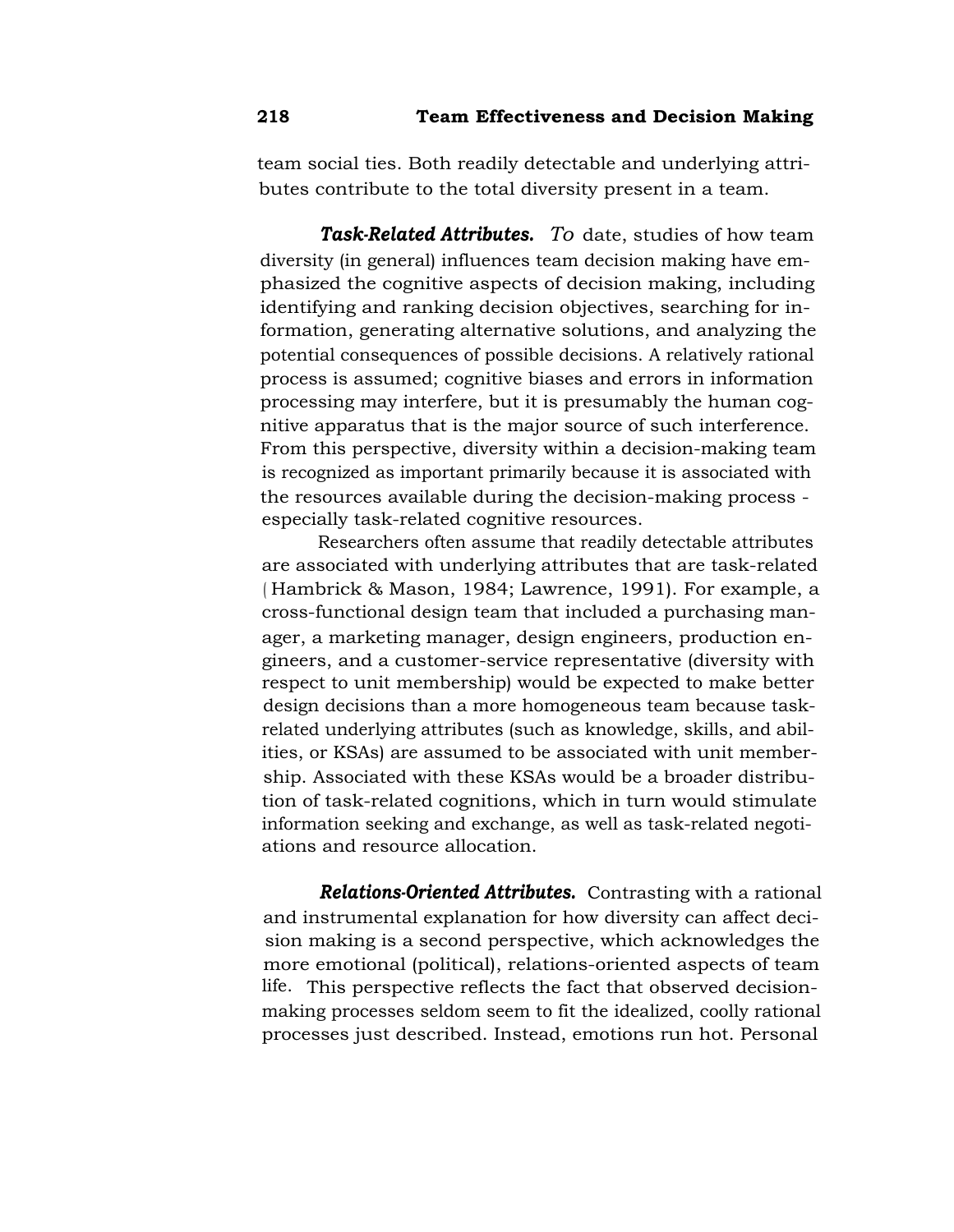affiliations, self-serving behavior, and politics are common, and the resulting decision processes are often muddled at best (see Janis, 1989; Lindblom, 1959). Available resources may not be fully identified and used by the team (Bottger & Yetton, 1988) and the final decision may be shaped as much by unstated individual and interpersonal objectives as by the team's formally stated task objective.

The relations-oriented phenomena present throughout our taxonomy are an essential aspect of the context within which the task-related phenomena unfold. At all levels of analysis, relations-oriented phenomena are affected by the pattern of readily detectable, relations-oriented attributes (gender, ethnicity, age) that characterize the team. Readily detectable attributes play a special role in shaping the dynamics of diversity because they elicit many of the social cognitive processes and affective reactions that guide team interactions (see Berger & Zelditch, 1985; Devine, 1989; Stephan, 1985; Turner, 1987).

#### *The Structure of Diversity*

Readily detectable and underlying attributes do describe the dimensions of diversity in terms of content, but it is equally important to consider the structure of diversity. Terms for referring to the structure of diversity differ across levels of analysis, from *interpersonal (dis)similarity to team composition.*

*Interpersonal (Dis)similarity.* Similarity is a relational construct that compares the attributes of two entities. In a social system, the two entities compared can be individuals, subgroups within a team, whole teams, or some combination of these. In this chapter, however, we focus mostly on the degree to which an *individual* and some second entity differ in terms of various attributes (hence the term *interpersonal (dis)similarity).* Most extant research addresses dissimilarity between two individuals. (Some authors, however-such as Tsui & O'Reilly, 1989, and Tsui, Egan, & O'Reilly, 1992 - have used the term *relational demography* to refer to interpersonal dissimilarity.) Nevertheless, each unique component of interpersonal similarity has the potential to explain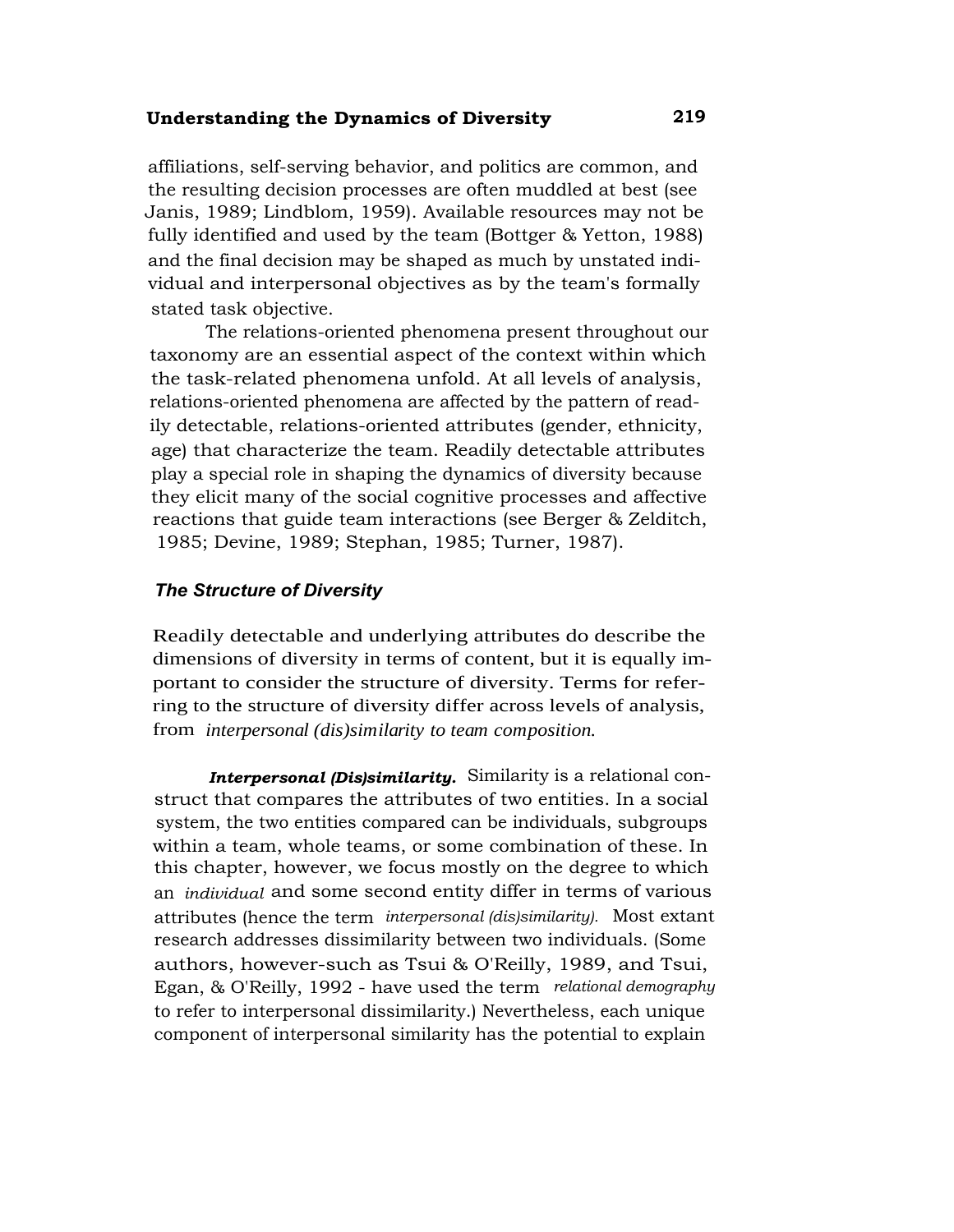#### **Team Effectiveness and Decision Making**

some of the dynamics within diversity teams (see Jackson, Stone, 8s Alvarez, 1993, for a discussion of how individual-team dissimilarity may affect the process of socialization).

**Team Composition.** At the team level of analysis, numerous configurations of attributes are possible, and so several terms are needed to refer to the structure of diversity. In the psychological literature, *composition* is an umbrella term for referring to configurations of attributes within small groups (Levine & Moreland, 1990), and we adopt this terminology here.

One of the most frequently studied aspects of composition is *team heterogeneity,* which refers to the degree to which members of a team as a whole are similar (homogeneous) or dissimilar (heterogeneous) with respect to individual-level attributes. Several different statistical formulae are available for assessing the degree of heterogeneity in a team. All yield indices that take on low values when all members have a common attribute. The indices take on higher values to the extent that (1) individuals' attributes are dissimilar to each other, (2) there is equal (versus disproportionate) representation across different values of an attribute, and (3) there are many (versus fewer) possible values associated with the attribute.

Along the continuum of homogeneity-heterogeneity, a few configurations of attributes have attracted special attention. One such configuration is the presence of a demographic "token" or "solo" member (see Kanter, 1977). This configuration exists when a nearly homogeneous team includes a single dissimilar member (a lone male on a team of females; a lone accountant on a team of sales personnel). Two other psychologically distinct configurations are the presence of a small minority faction (two members who are similar to each other but distinctly different from the other members of a team) and a bipolar team composition, with two equal-size coalitions (a team composed of 50 percent employees from headquarters and 50 percent employees from a subsidiary). Such configurations can be particularly influential in affecting team dynamics (see Kerr, 1992).

## **220**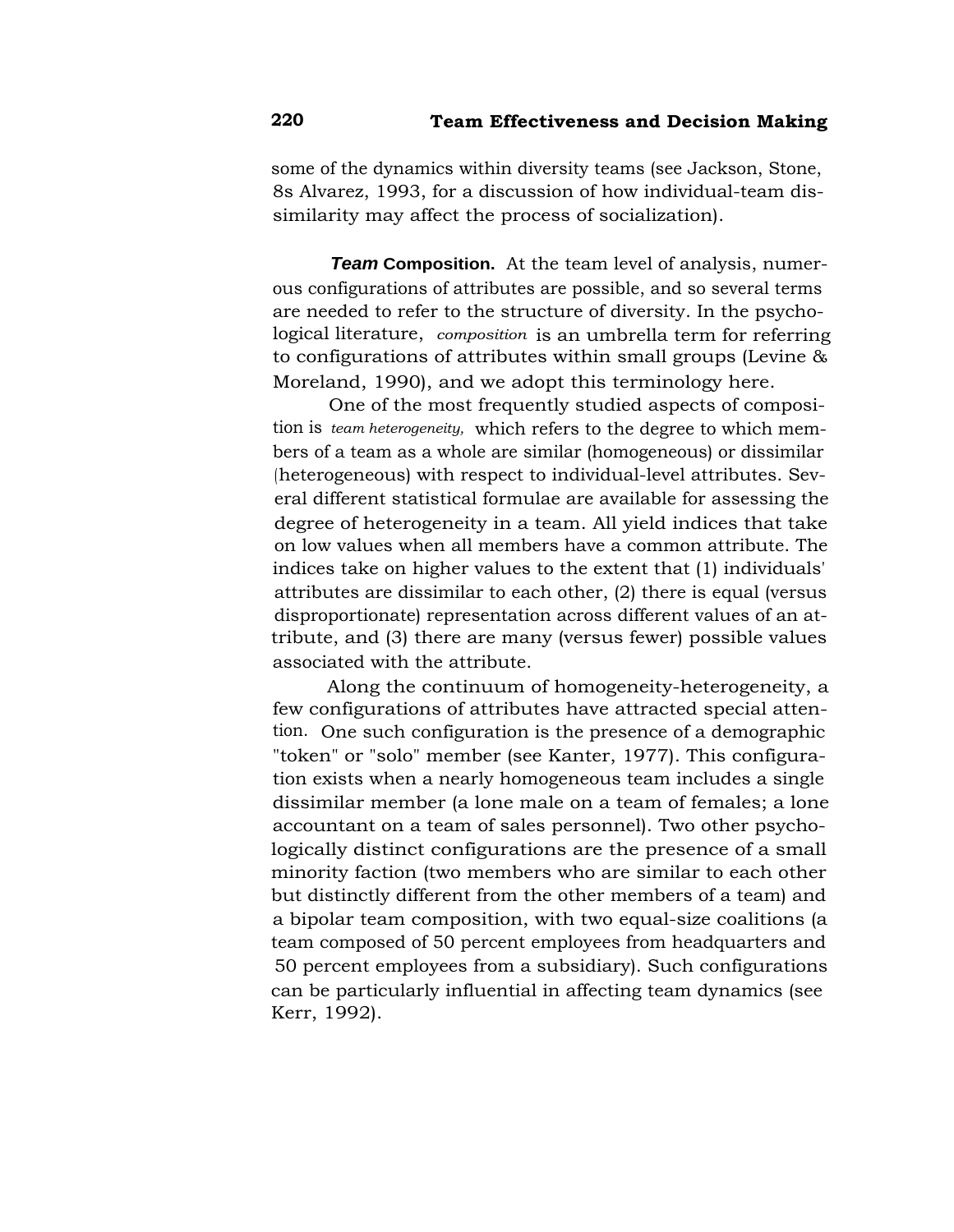#### **Linking Diversity to Longer-Term Consequences**

The conceptual framework presented in this chapter is intended to serve as a stimulant and guide to future research aimed at improving our understanding of how diversity influences workteam dynamics in general and team decision making in particular. The framework presumes that empirical linkages exist between the causal input constructs (at the left in Figure 7.1 and Table 7.1) and the outcome constructs (at the right in Figure 7.1 and Table 7.1). In this section, we introduce the longer-term consequences for all three levels of analysis. Then we review the empirical evidence concerning the linkage between diversity and team consequences. (A subsequent section will describe intermediate linkages, which serve as explanations for why and how team diversity is translated into various longer-term consequences.)

## *Overview of Longer-Term Consequences*

Figure 7.1 and Table 7.1 maintain a distinction between shortterm behavioral manifestations, which are assumed to be quite dynamic and subject to change during task performance, and the eventual longer-term consequences of such behaviors, which are presumed to be more enduring. Reflecting a sequencing of effects through time, this distinction calls attention to our assumption that work teams are held accountable for completing tasks. Formal documentation is more likely for these longer-term consequences - especially at the level of team consequences than for the more ephemeral short-term behaviors. At a point of closure, teams may intentionally pause to reorganize for new tasks, or they may move on to new tasks in an almost seamless continuation. In either case, longer-term consequences are the remnants of a team's past that are carried forward, informally or in institutionalized form, as the team and its members engage in new tasks.

*Individual Consequences.* For individuals, longer-term consequences arise from experiences within the team, as well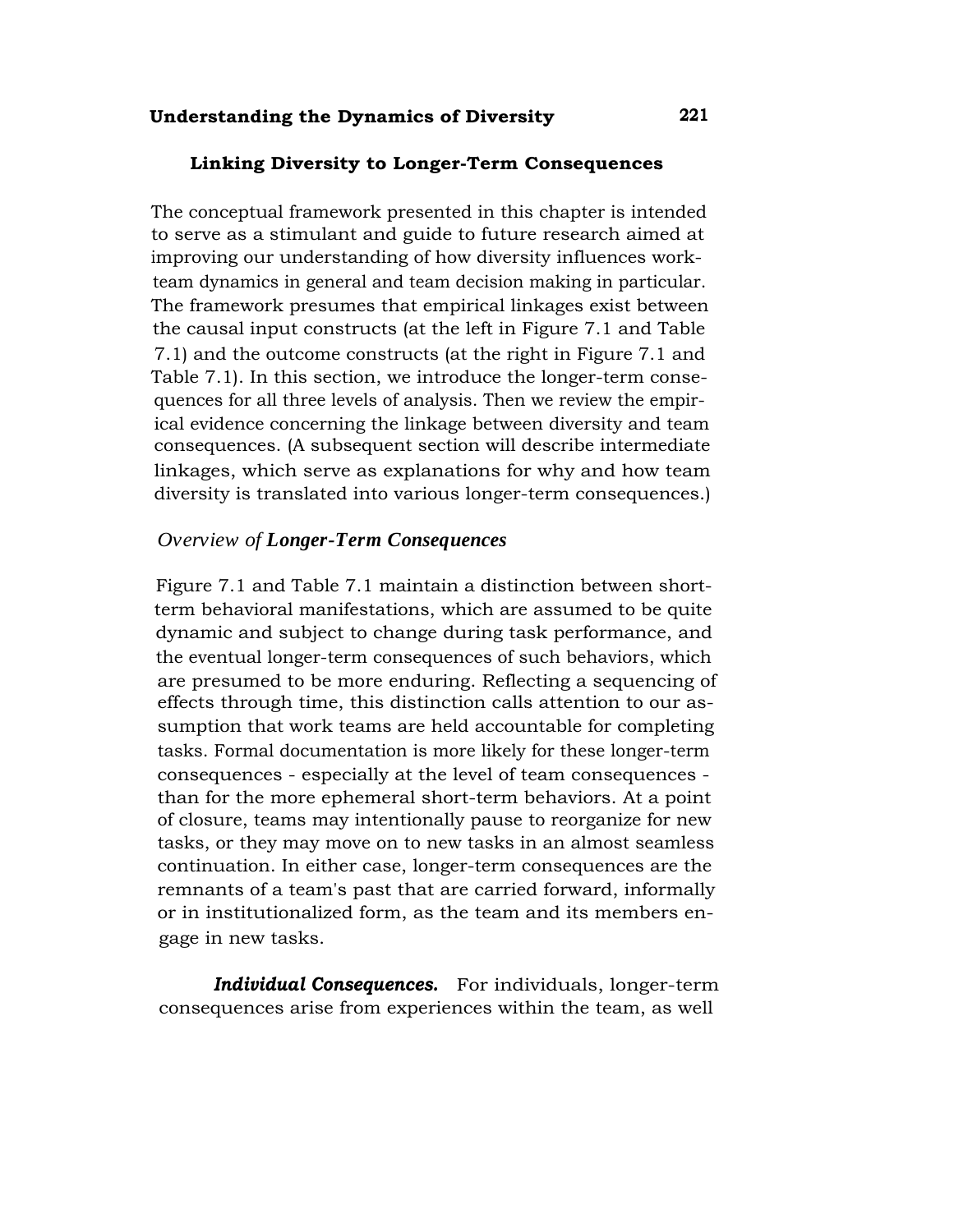as from experiences with external contacts. The primary taskrelated consequences for individuals concern personal performance (including speed, creativity, and accuracy); feelings of satisfaction (which may reflect evaluations of one's own performance or the performance of other team members); acquisition of knowledge and skills (including those of a technical nature and those related to the management of tangible and human resources); and established positions within work communication networks (including those within the team and those that reach beyond the team and into the larger organizational and professional communities). Relations-oriented consequences for individuals concern acquisition of interpersonal knowledge and skills (such as knowledge about how to negotiate, exercise influence, or build support); establishment of one's position within social communication networks (including those within the team and those external to the team); and feelings of satisfaction with established social relationships.

*Interpersonal Consequences.* At the interpersonal level of analysis, the longer-term consequences of diversity are presumed to be primarily relations-oriented, rather than task-related. Nevertheless, the task-related exchanges and negotiations that are engaged in to bring a previous task to closure may have lingering consequences for new tasks. In particular, two parties may have negotiated terms for expending human and financial resources, terms that place contingencies around future resource expenditures; such an agreement has the potential to change the balance of power between the parties involved. Similarly, the process of carrying out a task can have longer-term relationsoriented consequences, including a new or reestablished status hierarchy for the two entities involved, a new or reestablished balance of interpersonal accounts (political debts and credits), and solidified friendship coalitions that are carried forward.

In order to assess whether and how these individual and interpersonal consequences are affected by team-level diversity, cross-level research designs and analysis are necessary (see Rousseau, 1985). Unfortunately, such research is rare. Nevertheless, one recent study is directly relevant to the question of how team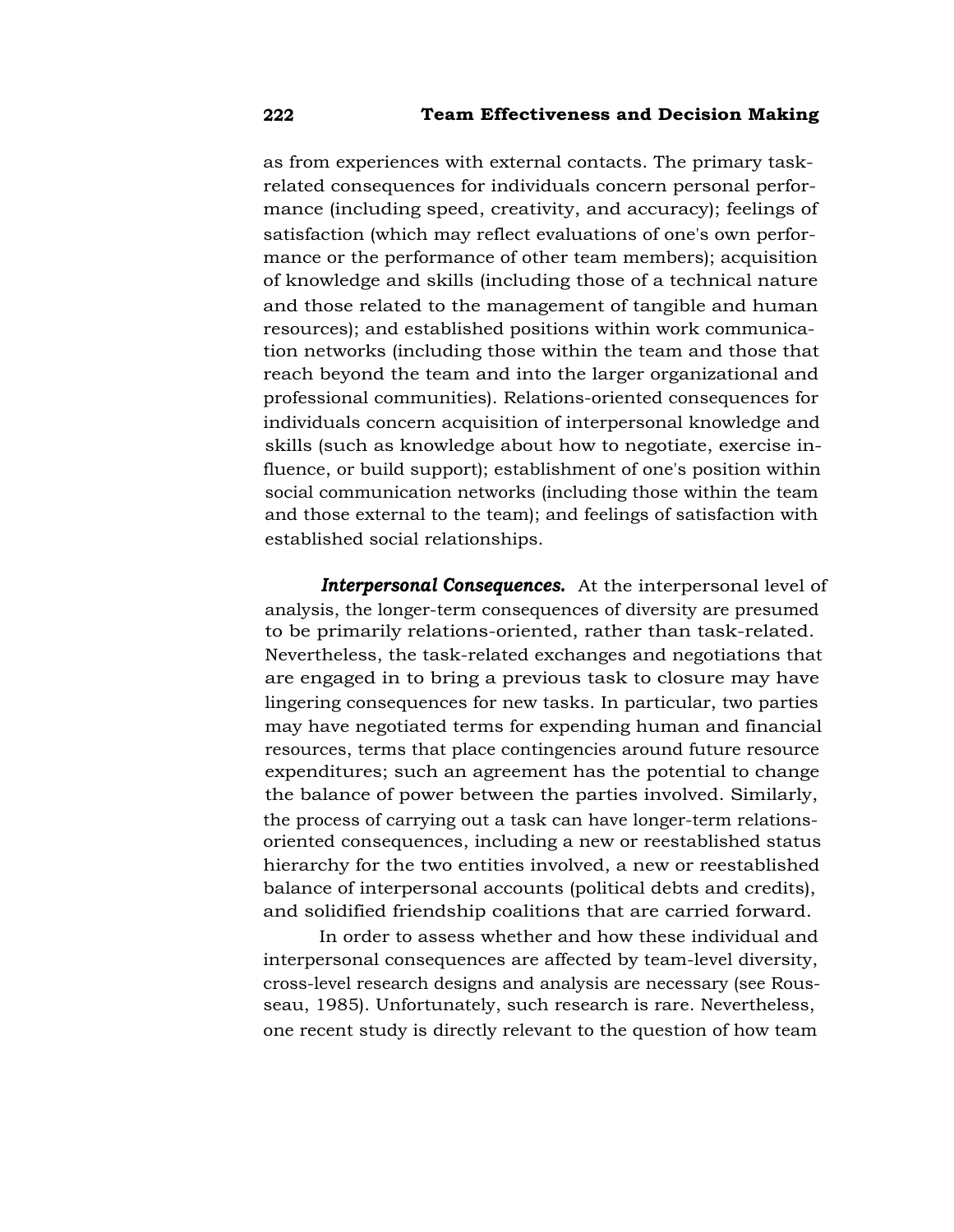diversity affects the longer-term individual consequences listed in our taxonomy. In a study of top management teams, a set of seven indicators of team heterogeneity has been found to explain a significant amount of variance in individual turnover, even after controlling for how similar an individual was to the group as a whole (Jackson et al., 1991). This finding underscores the value of including constructs at each of the three levels of analysis included in our taxonomy for conducting studies intended to improve our understanding of the behaviors of individuals in organizational contexts.

*Task-Related Team Consequences.* For the team as a whole, task-related consequences involve team performance, team satisfaction, and team learning. Team performance is particularly important at the team level because it is likely to have a major impact on how the organization responds to the team and its members. Within the context of the team itself, the team's satisfaction with performance may also have an enduring impact: dissatisfaction may prompt restaffing and reorganization, whereas satisfaction may either energize the team or induce complacency. In addition, regardless of whether a team performs well and regardless of its eventual level of satisfaction, the process of carrying out a task provides opportunities for task-based learning. Such learning, whether related to technical matters or to the management of tangible and human resources, may be an especially important determinant of the team's future effective**ness.**

## *Empirical Evidence Linking Diversity to Longer-Term Team Consequences*

*Task-Related Team Consequences.* The majority of the existing research that is directly relevant to task-related team consequences focuses on the link between team composition and team performance. We have found no empirical studies that examine the linkage between team diversity and other longer-term, task-related consequences, such as team satisfaction with performance or team learning.

Several reviews of basic research that relates team diversity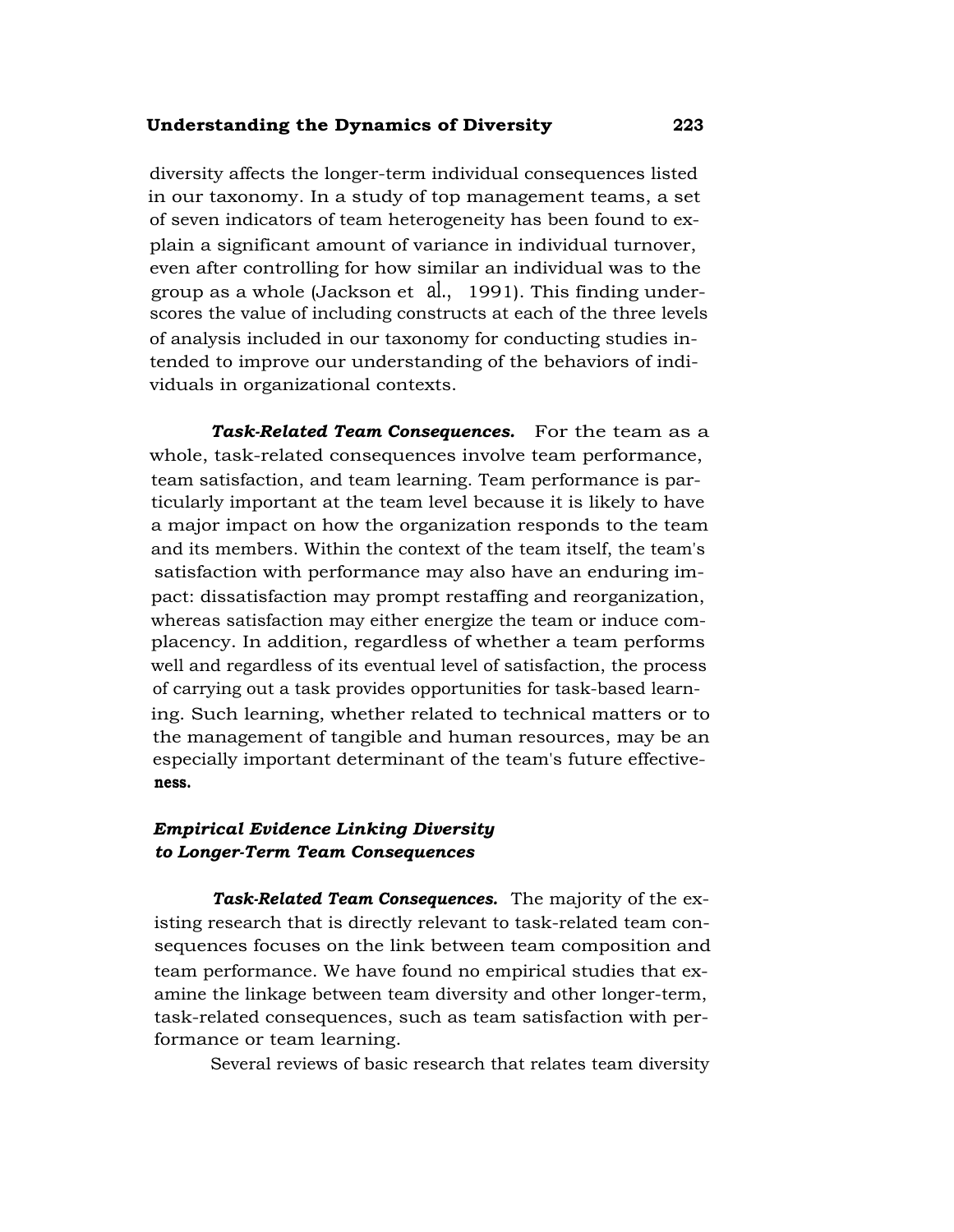to creative decision making (and that was conducted mostly in laboratory settings) support the conclusion that team heterogeneity improves performance in terms of decision quality (Filley, House & Kerr, 1976; Hoffman, 1979; McGrath, 1984; Shaw, 1981) . This effect has been found for diversity of many types, including personality (Hoffman & Maier, 1961), training background (Pelz, 1956), leadership abilities (Ghiselli & Lodahl, 1958), and attitudes (Hoffman, Harburg, & Maier, 1962; Triandis, Hall, & Ewen, 1965; Willems & Clark, 1971). In addition, a meta-analysis of the evidence from twelve studies of problem-solving suggests that mixed-sex teams outperform same-sex teams (Wood, 1987).

Recently, strategic management researchers interested in improving the functioning of top management teams have also directed attention to linkages between team composition and performance of decision-making teams. Most of the relevant research has been guided by Hambrick and Mason's seminal article (1984) describing an "upper echelons" perspective. Prior to this article, the two views of leadership that predominated in the organizational literature were that leaders are largely irrelevant to an explanation of the organization's performance (the population-ecology argument), and that leadership is an individual activity carried out by the person at the apex of the organizational hierarchy (the traditional leadership perspective). By calling attention to the roles and activities of top management teams, Hambrick and Mason offer a third perspective on organizational leadership. Furthermore, they assert that the demographic composition of top management teams will partially determine team performance. In the special case of top management, team performance is reflected in organization-level indicators, such as competitive strategy and financial effectiveness.

A few published studies provide support for the general thesis that the composition of top management teams predicts the firm's strategic choices and performance. For example, a study of 199 top management teams in the banking industry found that levels of organizational innovation were correlated with team heterogeneity with respect to areas of job expertise (Bantel & Jackson, 1989). Several other studies of top manage-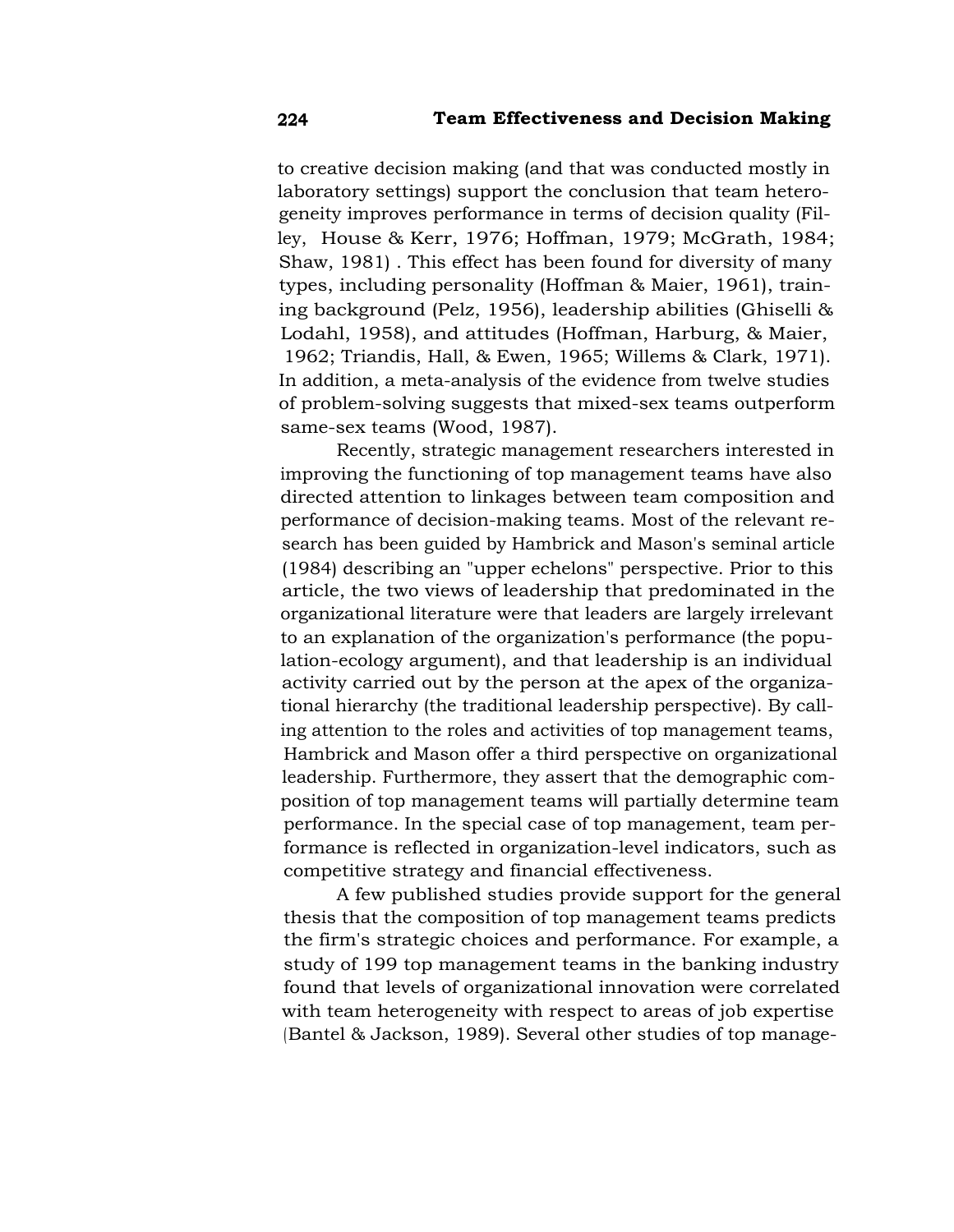**ment also** support the general notion of a link between team composition and performance (Eisenhardt & Schoonhoven, 1990; Finkelstein & Hambrick, 1990; Michel & Hambrick, 1992; Murray, 1989; Singh & Harianto, 1989; Wiersema & Bantel, 1991), but the results of these studies are quite complex and not easily explained by available theories. In keeping with the assumption that studies of team diversity need to consider the embedding systems within which teams operate, a variety of organizational and environmental conditions appear to moderate associations between team composition and performance for top management (for a fuller discussion, see Jackson, 1992a).

*Relations-Oriented Team Consequences.* The process of carrying out a task can have an enduring impact on team relations. Membership stability (or instability) is one of the most <sup>i</sup> mportant longer-term relations-oriented consequences. However, even for teams with stable membership, diversity may still produce important relations-oriented consequences. For example, a team will often adopt the social structures (norms and roles) established during performance on a prior task as the baseline when beginning a new task. Therefore, once established, norms and roles may persist indefinitely until changes in task requirements or team membership trigger modifications. Influence networks and friendship networks established during tasks are likely to persist as well.

Most of the existing research relevant to relations-oriented team consequences focuses on the link between team composition and membership stability. During the past decade, several studies have examined the relationship between team composition and team turnover rates. Many of these studies were stimulated by Pfeffer's discussion (1983) of organizational demography. Pfeffer speculates that the demographic distribution of employees may "do a better job at explaining variation in the dependent variables than measures of the presumed intervening constructs" (p. 351). These studies have not directly compared the relative predictive power of demographic diversity and the presumed intervening processes referred to by Pfeffer, but they do support the assertion that team turnover rates are predicted by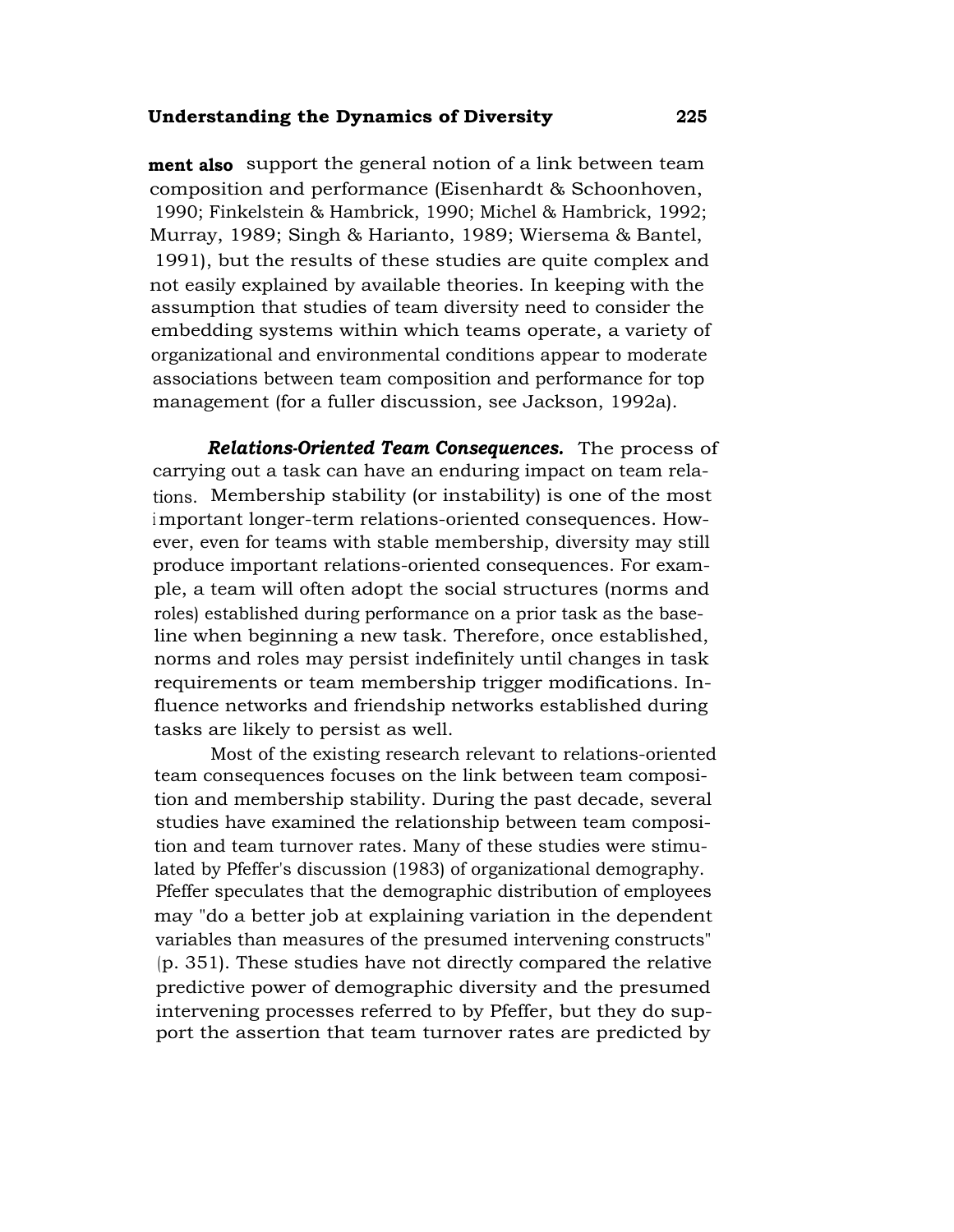demographic composition. **In** several studies, age or tenure heterogeneity have been shown to be correlated with turnover patterns (Jackson et al., 1991; McCain, O'Reilly, & Pfeffer, 1983; O'Reilly, Caldwell, & Barnett, 1989; Wagner, Pfeffer, & O'Reilly, 1984). **In** addition, heterogeneity in terms of college alma mater, curiculum studied, and industry experiences has been shown to predict turnover in top management teams (Jackson et. al, 1991).

When team composition is studied in laboratory settings, usually temporary teams are concocted for short-term projects, so that membership stability is not in fact a relevant issue. However, team cohesiveness and affective reactions to the team have been studied extensively. These are assumed to be indicative of the potential membership stability of these concocted groups. The pattern of results is generally consistent with the behavioral data from field studies: heterogeneity, in terms of readily detectable and underlying attributes, is associated both with lower cohesiveness and with more negative affective reactions to the team (Jackson, 1992b).

Evidence to support the conclusion that diversity has longterm consequences for friendship networks is plentiful as well. Employees with minority status, in terms of ethnicity or gender, often feel that they face special barriers to informal communication networks (Morrison & Von Glinow, 1990). Their reports are consistent with studies of communication patterns in work organizations, which indicate that demographic diversity is related to lower amounts of communication among co-workers. For example, a study of communication networks in five organizations has found that demographic homogeneity (on the dimensions of authority, education, sex, race, and organizational branch) consistently characterized communication chains, suggesting that diversity decreases communication overall (Lincoln & Miller, 1979). Other studies of communication patterns have shown that informal networks are segregated along demographic lines (Brass, 1984), that formal and informal meetings among peers and with immediate subordinates are lower in racially diverse groups (Hoffman, 1985), and that age and tenure similarities between co-workers predict levels of communication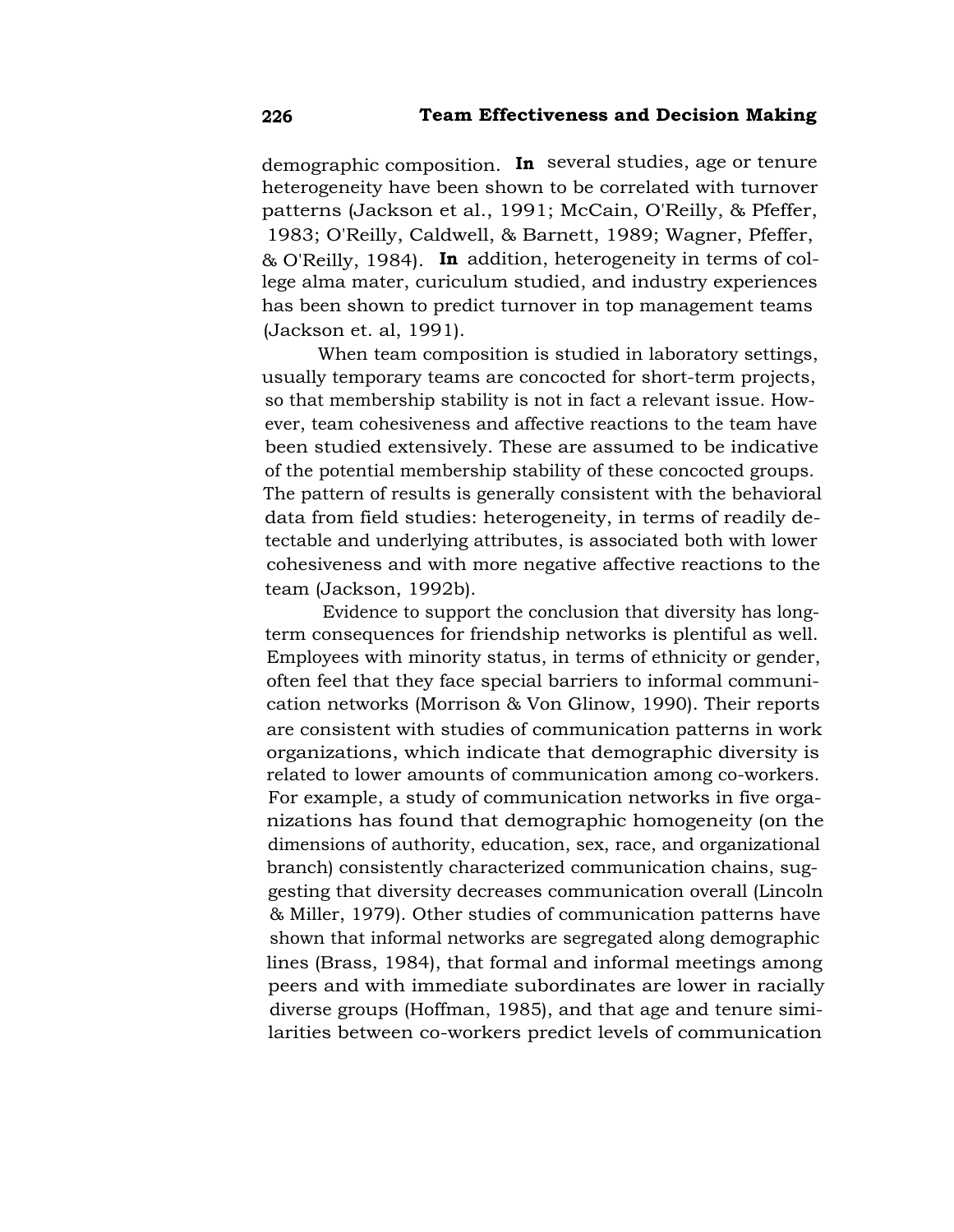**among** project teams of engineers (Zenger & Lawrence, 1989). In keeping with these findings for teams and larger work units, similarity among friendship pairs (homophily) has been found for a variety of readily detectable and underlying attributes, including age, sex, race, education, prestige, social class, attitudes, and beliefs (Berscheid, 1985; Brass, 1984; Byrne, 1971; Cohen, 1977; Ibarra, 1992; McPherson & Smith-Lovin, 1987; Verbrugge, 1977; Zander & Havelin, 1960).

We have found no direct evidence linking diversity to influence networks (research on influence networks is generally scarce). However, it seems likely that diversity would affect influence patterns as well as friendship patterns. This notion is supported by research on attitude change and persuasion, which shows that people are more likely to be influenced by the opinions of demographically and ideologically similar others (McGuire, 1985). Conversely, influence attempts may be more likely to be directed toward others who are dissimilar. In the latter case, diverse teams would be characterized by relatively more, and relatively less effective, influence communications.

The empirical evidence clearly indicates that team composition is related to such longer-term team consequences as performance, membership stability, and friendship networks. Studies of team composition, when conducted in laboratory settings, have generally used groups of strangers brought together to work for a few minutes on a concocted (and often very simple) task that involves problem solving, creative idea generation, or judgmental choices of little importance to the team. By contrast, research conducted in the field has most often used natural groups working as teams on a variety of complex, job-related tasks over extended periods of time. Despite these dramatic differences, research in both settings supports the conclusion that team composition affects both task performance and interpersonal relations. Furthermore, these effects appear to be both complex and variable over the course of time (see Watson, Kumar, & Michaelsen, 1993).

At this time, no single theory explains the full set of established empirical relationships between aspects of diversity and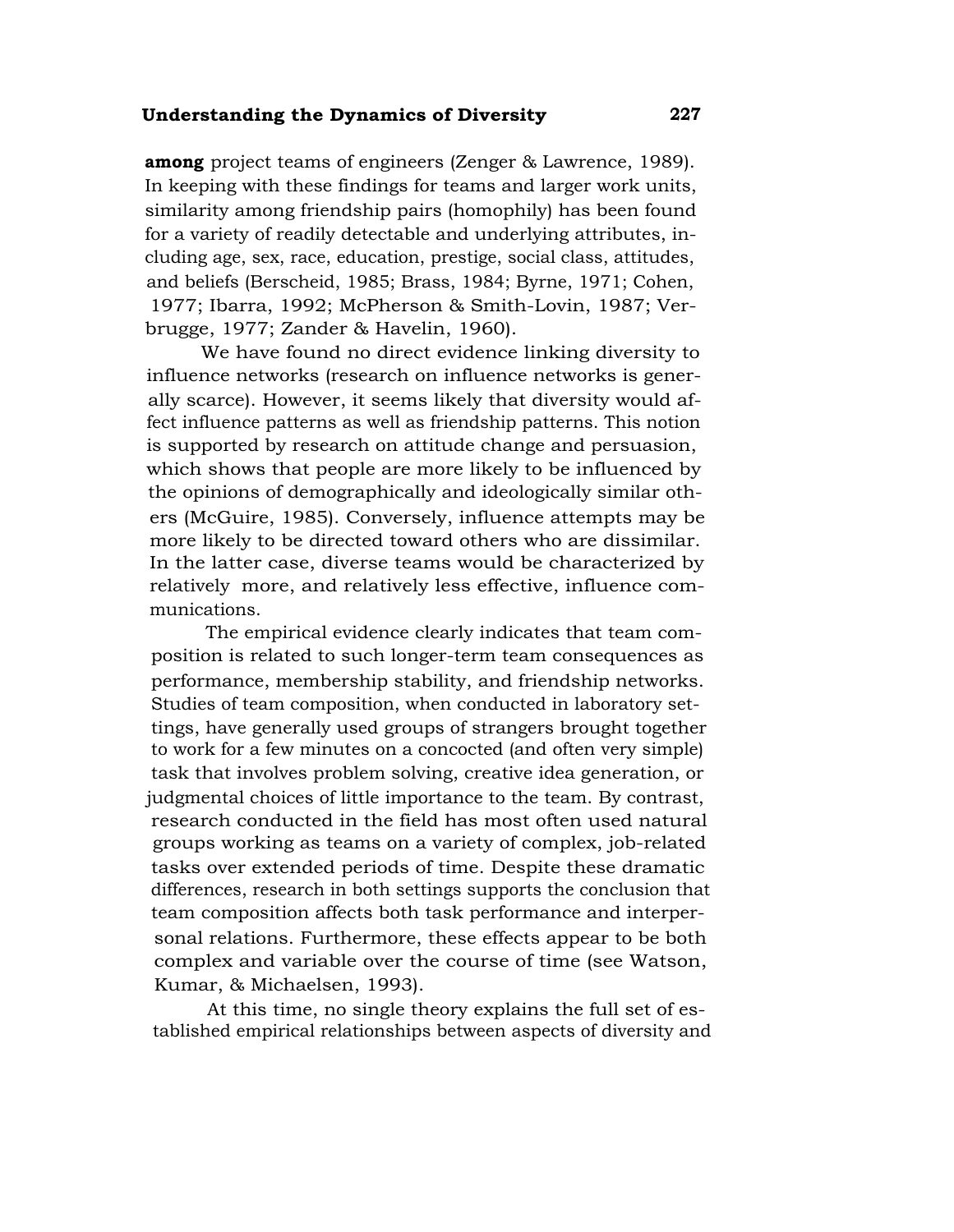longer-term consequences. Instead, a variety of theoretical explanations has been offered to account for these empirical findings, reflected in work on expectation states (Berger & Zelditch, 1985), composition of top management teams (Hambrick & Mason, 1984), organizational demography (Pfeffer, 1983), the attraction-selection-attrition model (Schneider, 1987), and group processes (Steiner, 1972). The framework presented in this chapter is consistent with these explanations but does not constitute a fully developed new theory that parsimoniously integrates all the available evidence. As a first step toward the eventual development of such a theory, however, our framework highlights the similarities across these many literatures while suggesting new directions for researchers working within established paradigms. Theoretical support for the proposed linkages is available from widely scattered sources. We turn now to a discussion of this evidence.

## **Explaining the Linkages**

**In** our framework, the empirical linkages between team diversity and longer-term consequences are explained by two classes of intervening constructs, referred to as *mediating states and processes* and *short-term behavioral manifestations.* Behavioral manifestations can be observed directly. Mediating states and processes must be inferred. Mediating states and processes are also assumed to be more proximally determined by the readily detectable and underlying attributes represented by a team. In this section, we describe our classification system for the mediating states and processes (shown in the second column of Table 7.1) and then consider how these shape the short-term behavioral manifestations (shown in the third column of Table 7.1).

#### *Mediating States and Processes*

At the individual level of analysis, social, cognitive, and affective processes are considered the key mediators through which diversity influences behavior. From a psychological perspective, these are the most basic *processes* that serve as explanations for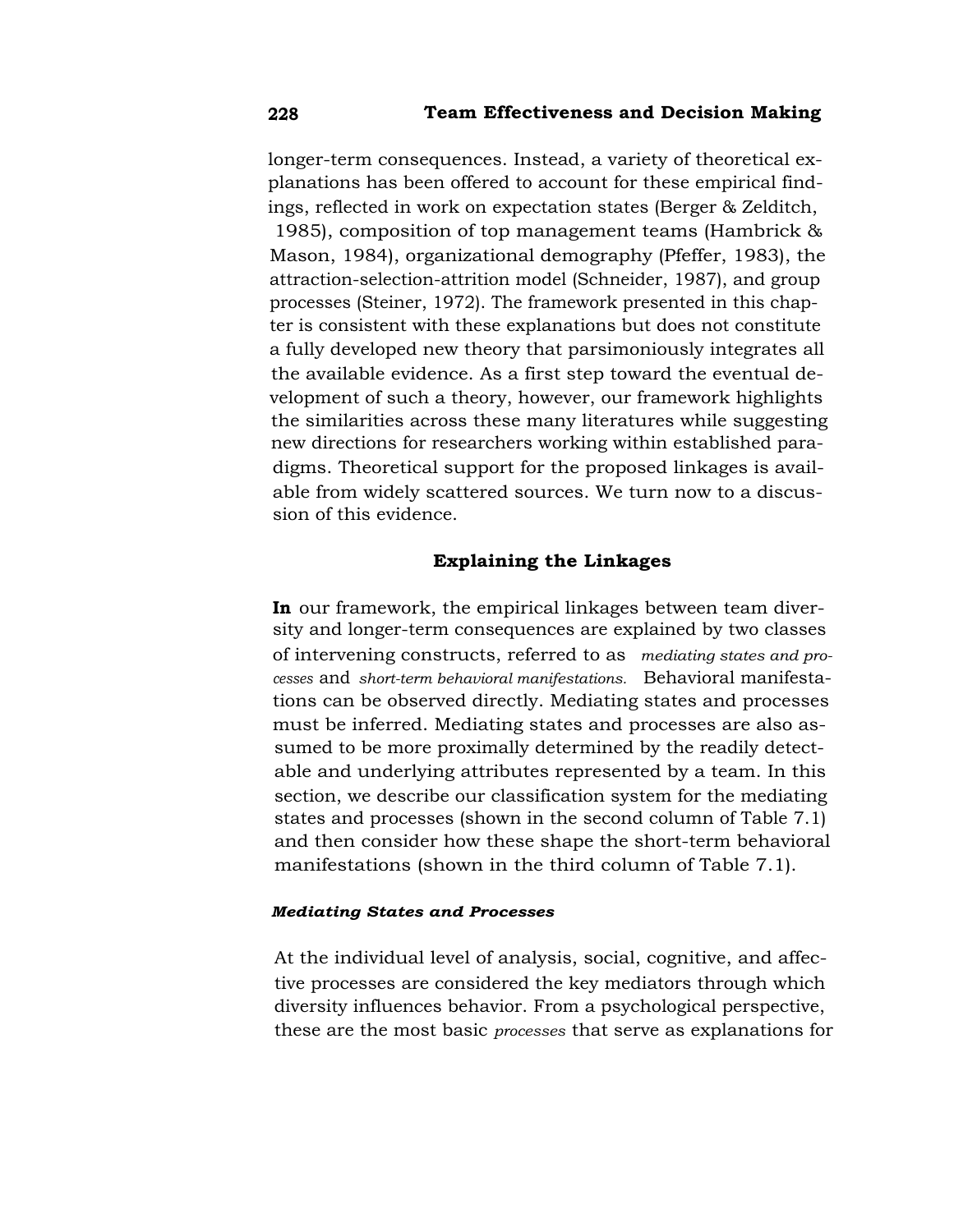behavioral manifestations. By comparison, individual, interpersonal, and mediating states represent ambient conditions that affect how these processes unfold and, subsequently, are influenced by the resulting behaviors. Interpersonal mediating states are described by relational constructs that capture the structure of relationships between two entities, whereas team-level mediating states are described by compositional constructs that capture patterns that emerge when more than two entities are compared.

A full understanding of the dynamics of diversity requires a consideration both of situational structures associated with attribute distribution among team members and of psychological processes that explain why and how individuals respond to their situations. For example, in a team of professionals, suppose that the expertise-based status hierarchy reflects the formal credentials of team members. This hierarchy is likely to create performance expectations, which become the basis for a hierarchy of power and prestige (Berger, Conner, & Fisek, 1974; Berger, Fisek, Norman, & Zelditch, 1977) and may induce anxiety in a team member with no relevant formal credentials. This individual's anxiety may decrease her willingness to offer information during discussions. In turn, such behavior would be consistent with the performance expectations for low-status team members. Since this member is now viewed as having no valuable information or resources to offer, others seldom seek information from her, nor do they attempt to negotiate with her for the purpose of eventually forming a consolidated unit. At the team level, status differentials are reflected in sparse (versus dense) communication and influence networks, as well as in unequal (versus egalitarian) resource distribution and use (Ridgeway & Berger, 1986).

As this example and the general causal model portrayed in Figure 7.1 show, mediating states and processes and behavioral manifestations are inextricably intertwined, with each other and across the three levels of analysis. Continuous feedback and reciprocal causation keep the psychological and behavioral systems in flux as continuous adjustments occur. The discussion that follows, which is organized around task-related and relationsoriented phenomena, reflects this systemic interconnectedness.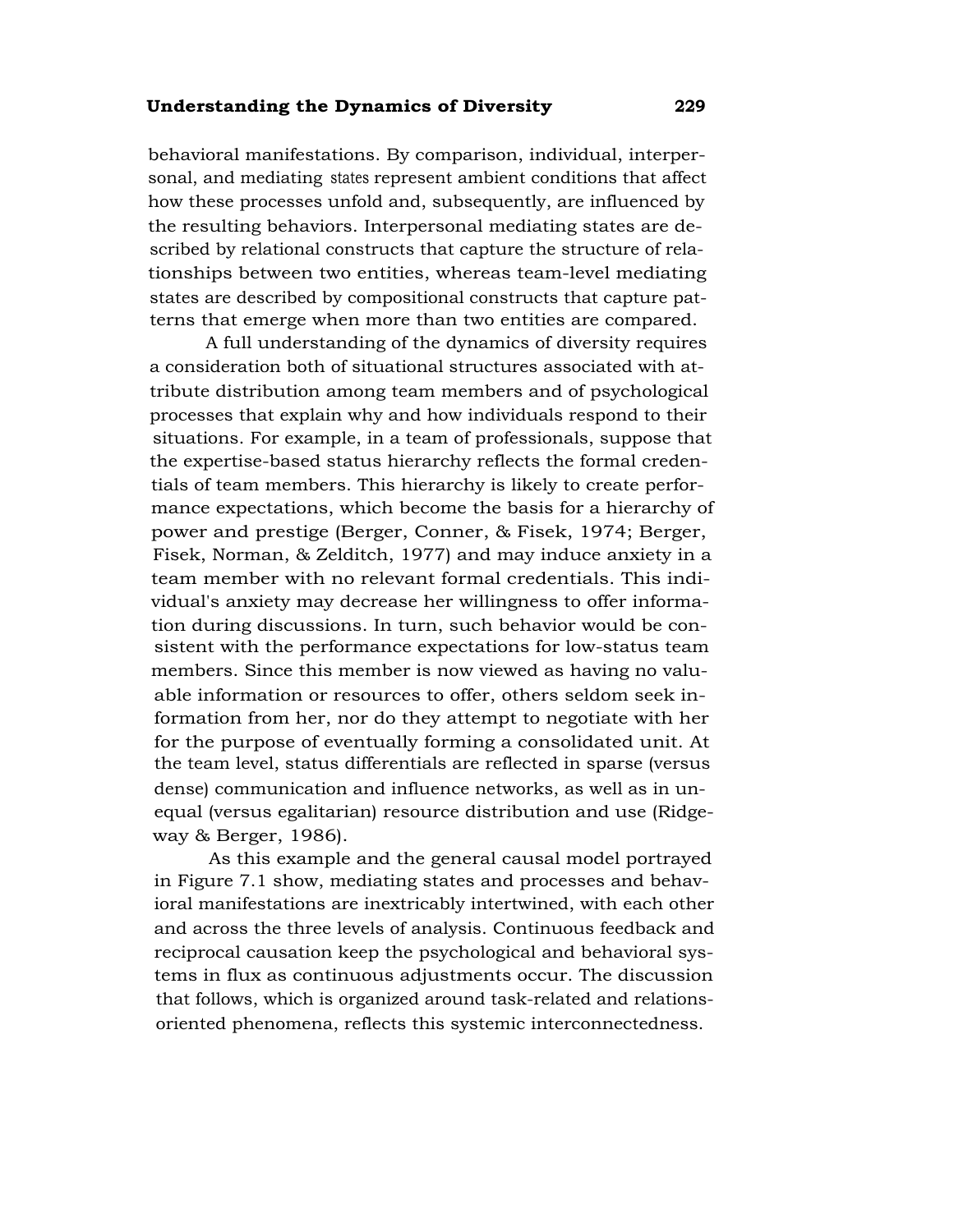#### *Task-Related Mediating States and Processes*

For individuals, task-related mediating *processes* include information processing and learning. Task-related mediating *states* include the task-based information that a person has at hand, the power to control tangible resources (including those within and external to the team), and the power to control human resources (team members, as well as others who are not on the team). Task-related interpersonal mediating states include differences regarding task-based cognitions, expertise-based status differentials, and differences in power over tangible and human resources. Task-based mediating constructs for teams as wholes include the overall shape of the expertise-based status hierarchy, the pattern of the task-based cognitions represented among team members, and the shapes of the distributions of power over tangible and human resources. **Team Effectivenes**<br> **Task-Related Mediating States and P**<br>
For individuals, task-related mediatin<br>
mation processing and learning. Tasl<br>
include the task-based information th<br>
the power to control tangible resources<br>
and

> *Cognition.* Task-based cognitions are especially relevant because decision making is an information-intensive activity. During decision making, the acquisition, representation, and processing of task information take center stage; working through cognitive-based differences is a central activity. Agreement or disagreement (and consensus or dissensus) can occur regarding the content of available information, the structure in which information is organized (often referred to as a cognitive map or model; see Cowan, 1986; Porac & Howard, 1990; Simon, 1987), information processing (including attention to and retrieval of information), and learning.

> There is clear support for a relationship between diversity and creativity. The conclusion of the majority of studies in this area is that heterogeneous teams produce more innovative and unique solutions to problems (Jackson, 1992b). This effect is attributed to differences among team members in terms of the perspectives from which a problem is faced and in terms of experience in relevant situations (Haythorn, 1968; Hoffman, 1959; Hoffman & Maier, 1961; Pearce & Ravlin, 1987; Triandis, Hall, & Ewen, 1965).

Although supporting evidence is somewhat scarce (Walsh,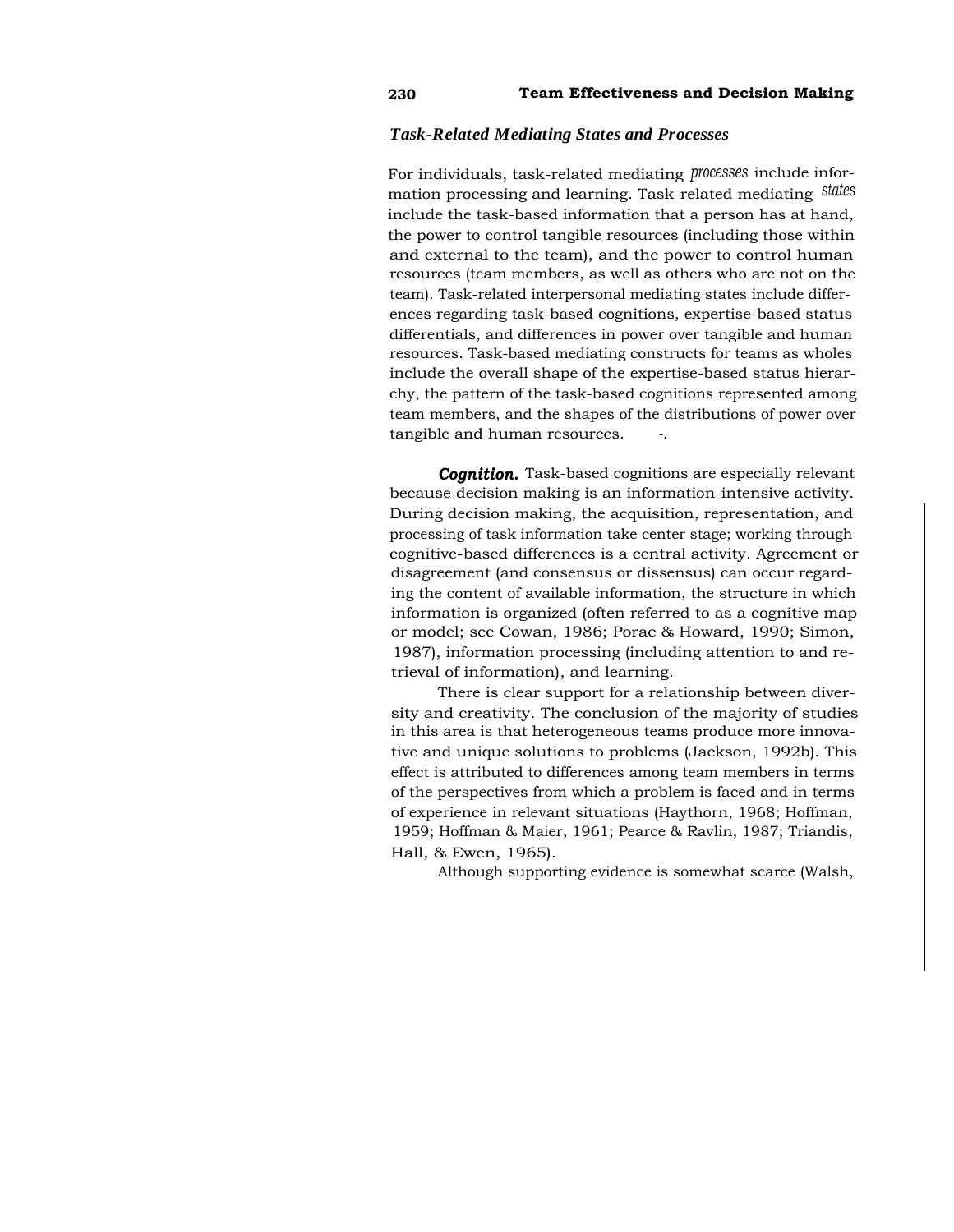1988), it is widely assumed in the management literature that a person's task-based cognitions are associated with readily detectable task-related attributes. For example, the content of information one has available and one's cognitive maps and models are believed to be associated with organizational tenure and with the functional unit in which one is employed (Hambrick & Mason, 1984; Ginsberg, 1990). Task-related attributes also appear to influence information processing. For example, a person's accrued knowledge and expertise appear to guide what he or she attends to, encodes, and later retrieves (Simon, 1987). Consequently, a team of decision makers can be expected to experience disagreement throughout all phases of the decision process.

Accounts of complex decision making often treat both heterogeneity of perspectives and the resulting disagreements as valued resources that ensure the surfacing and discussion of conflicting opinions, a wide range of possible solutions, and full consideration of the possible consequences that might follow from each solution (Cosier, 1981; Janis, 1972; Schweiger, Sandberg, & Rechner, 1989; Schwenk, 1983). Such discussions can even serve as training forums for individual team members (Laughlin & Bitz, 1975; Nemeth, 1986). However, heterogeneity may become a liability when speed is important. Time pressures may encourage a fragmented team to adopt shortcuts, such as compromises and majority rule, to reach a quick resolution instead of persisting to a creative resolution that is acceptable to everyone. Reliance on compromise or majority rule may decrease team members' acceptance of and enthusiasm for the team's resolution, creating obstacles to decision implementation.

Most studies of team composition and creativity have been conducted in laboratory settings, using simple designs that presume a linear relationship between heterogeneity (on a single attribute) and creativity. The research conducted to date leaves open the possibility that composition influences the solutions that teams produce in more complex ways. For example, if team members are so heterogeneous that there is no basis for similarity, then they may be unable to work together; taking advantage of task-related heterogeneity may require team members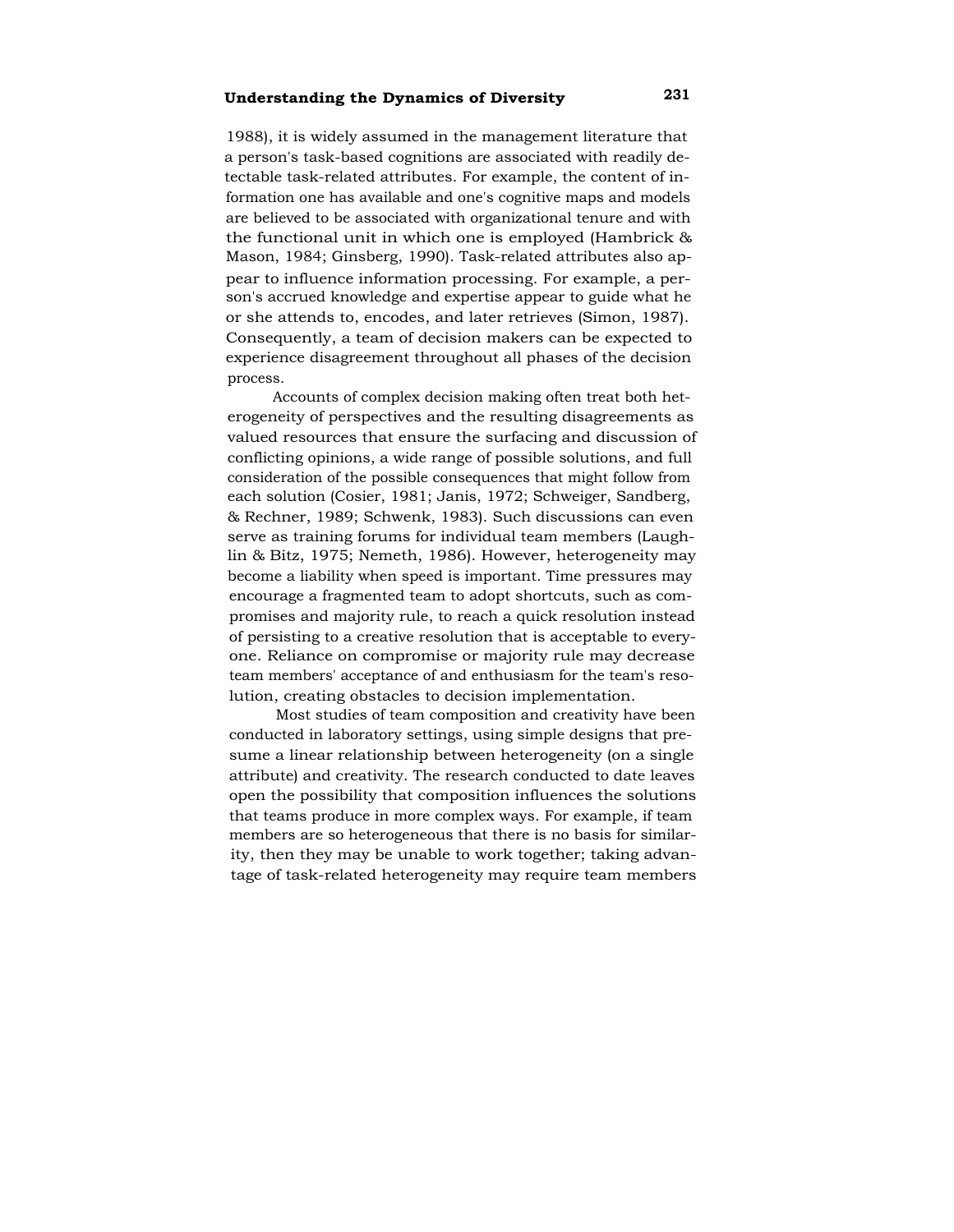to have some degree of similarity (see Lott & Lott, 1965). A similar notion is advanced by Hoffman (1959), who states that "a diversity of viewpoints must be accompanied by a tolerance for differences of opinion if the group is to exploit its potential creativity" (p. 114). As suggested below by the discussion of relations-oriented phenomena within decision-making teams, tolerance for task-based conflicts may be more common when team members are homogeneous in terms of some nontask attributes.

*Status and Power.* The texture of interactions observed within decision-making teams is surely not a function of taskbased cognitions alone, although these receive the most attention in the decision-making literature. Observed behaviors also reflect differential expertise-based degrees of status, which can vary between equal status (zero differential) and extreme inequality (large differential), as well as power differentials, especially differential power over tangible and human resources. Surprisingly, there is little psychological or organizational research that empirically examines the consequences for decision-making teams of differences in expertise-based status or power over resources, yet few would argue that these are irrelevant to such behavioral manifestations as task-related communications, influence attempts, negotiations, exchanges, consolidations, and the resulting patterns of resource allocation and use. The lack of empirical research on this issue may indicate that most scholars assume that the consequences of expertise-based status and power over resources are straightforward and obvious (that is, rational). Such an assumption ignores the potentially important role of relations-oriented mediating **states.**

### *Relations- Oriented Mediating States and Processes*

At the individual level, relations-oriented mediators include social cognitive processes (such as the operation of stereotypes and schema-based expectancies) and affective reactions (such as attraction, anxiety, fear, guilt, frustration, and discomfort). At the interpersonal level, relations-oriented mediating states in-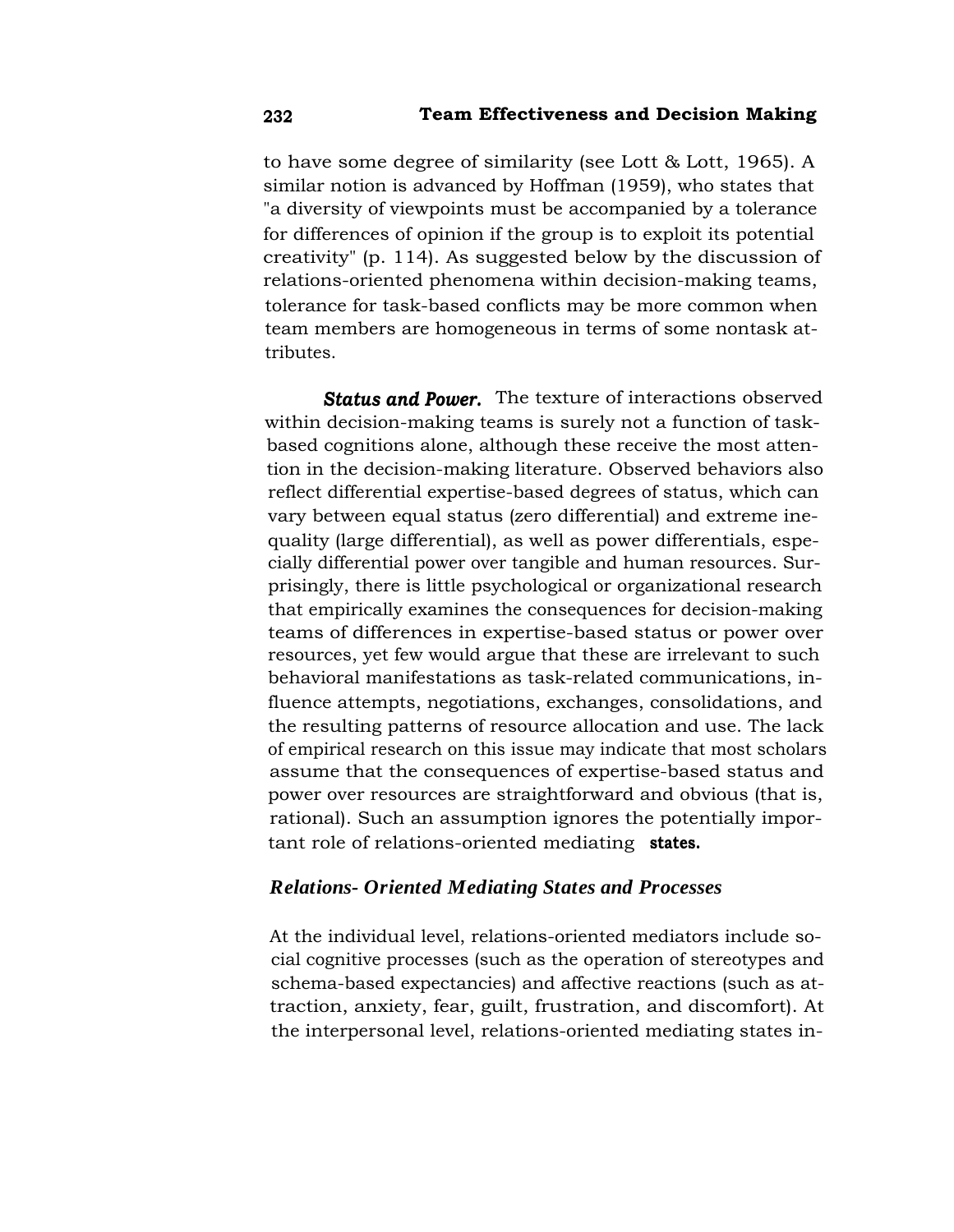clude social familiarity (which can range from very low to very high), diffuse status differentials (which refer to status differences based on such attributes as age and sex, with little or no direct task relevance; see Berger, Cohen, & Zelditch, 1972), differences in social cognitions, and differences in affective responses (such as attraction and anxiety). Relations-oriented mediating states for teams include the stage of team socialization, the shape of the diffuse social-status hierarchy, patterns of social cognitions across team members, and patterns of affective responses found among team members.

Whereas some task-related mediating constructs are routinely called upon to explain behavior in decision-making groups, most relations-oriented mediating constructs receive less empirical attention. Nevertheless, many of the diversity training programs that are currently popular in organizations are based on the assumption that interaction difficulties between members of demographically defined groups (men and women, younger and older employees) are due to differences in relations-oriented underlying attributes, especially behavioral and cognitive styles, values, and beliefs.

Certainly, there is evidence that such differences exist. Differences in achievement scores for members of various cultural groups (Ackerman 8s Humphreys, 1991), which are reflected in the stereotypes held by the American work force (Fernandez, 1988), have been a topic of much concern and debate in this country. Gender and ethnic differences in nonverbal communication and interpersonal styles seem to be numerous (Cox, Lobel, & McLeod, 1991; Ferdman & Cortes, 1991; Hall, 1984; Triandis, 1993). Gender differences in leadership style (Eagly 8& Johnson, 1990) and influenceability (Eagly 8s Carli, 1981; Carli, 1989) exist. Cultural differences in values are increasingly well documented (Triandis, 1993), as are age and cohort differences in work attitudes and values (Elder, 1974, 1975; Rhodes, 1983; Thernstrom, 1973; "Work Attitudes," 1986). Moreover, the majors that students choose and their occupational choices are associated with personality characteristics (Costa, McCrae, 8s Holland, 1984; Holland, 1976). Such group differences probably account for some of the misunderstandings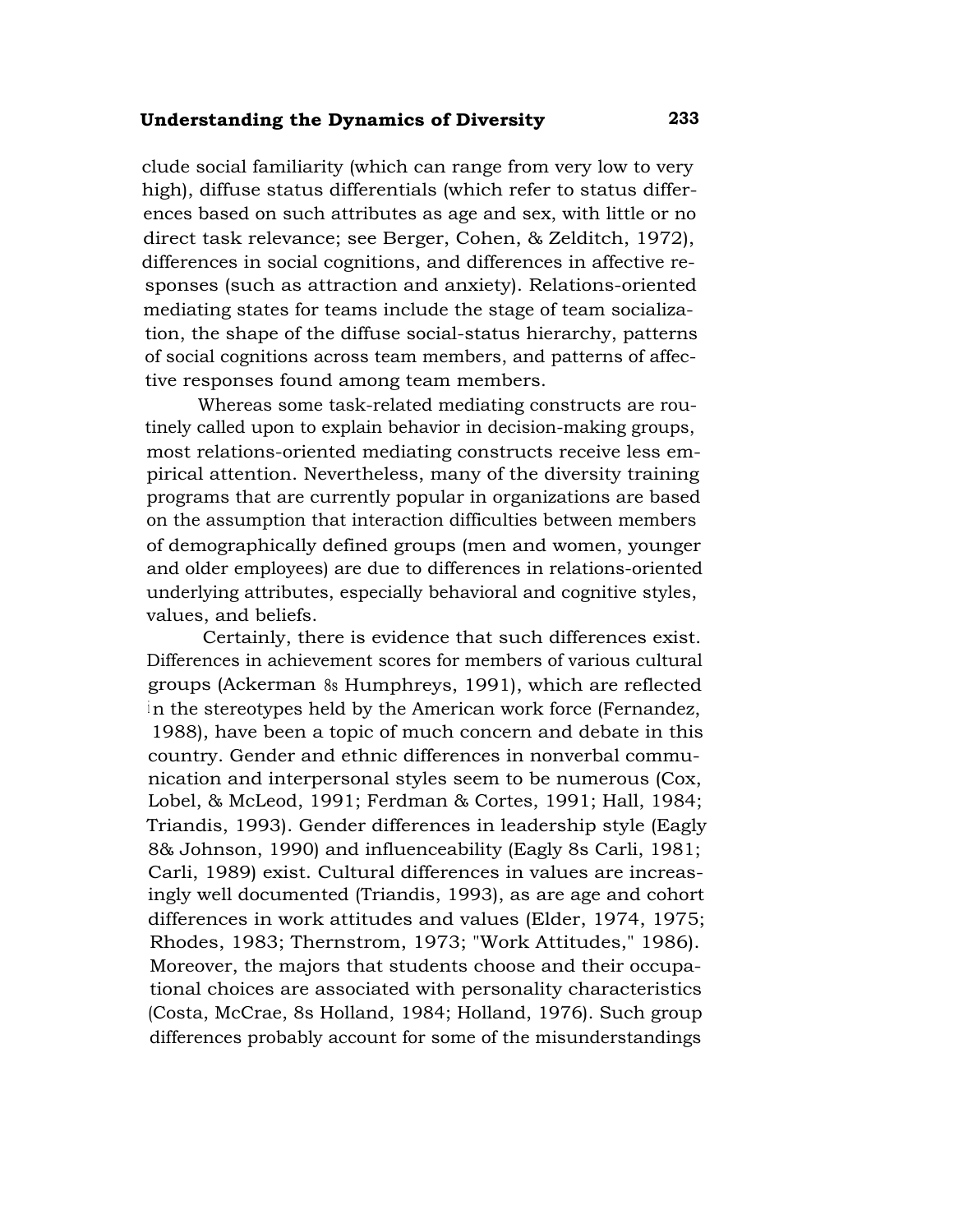and conflicts that occur when people from different backgrounds interact.

But perhaps just as powerful as these actual differences are people's *perceptions* of group-based differences. For example, although the data from several million students indicate that differences in cognitive ability are negligible between males and females (Hyde, Fennema, & Lamon, 1990; Hyde & Linn, 1988), males are generally perceived as more intelligent than females ( Wallston & O'Leary, 1981). Assessment-center ratings often yield stereotypic snapshots of men and women, although naturalistic studies find few differences (Eagly &Johnson, 1990). Similarly, although the evidence indicates that the deteriorating effects of age have little impact on intellectual capacity until the seventh decade of life (Labouvie-Vief, 1989), managers appear to denigrate employees who are older than the norm for particular jobs or positions (Lawrence, 1988).

In organizations, such stereotypes are important features of the social landscape, linking components of diversity to decision-making activities in an indirect manner. Readily detectable attributes are features of team members that trigger social cognitions (about the self and others) and affective responses. These in turn directly shape interpersonal relations and patterns of team interaction, thereby influencing the task-related information that is made available, attended to, and used in decision making.

Our taxonomy includes phenomena at three levels of analysis. Nevertheless, most of the relevant research has been conducted at the individual and interpersonal levels of analysis, and our discussion reflects their fact.

**Cognitions.** For team composition to influence the behavior of team members, differences between and among team members must be perceived and encoded. People more quickly notice and encode differences that are easily detectable (race, sex, age, attractiveness, style of dress, handicapped condition), attending less to differences that are subtle or less detectable (attitudes). Once noticed, differences are encoded automatically, and people are categorized on the basis of these differences (Stangor, Lynch, Duan, & Glass, 1992).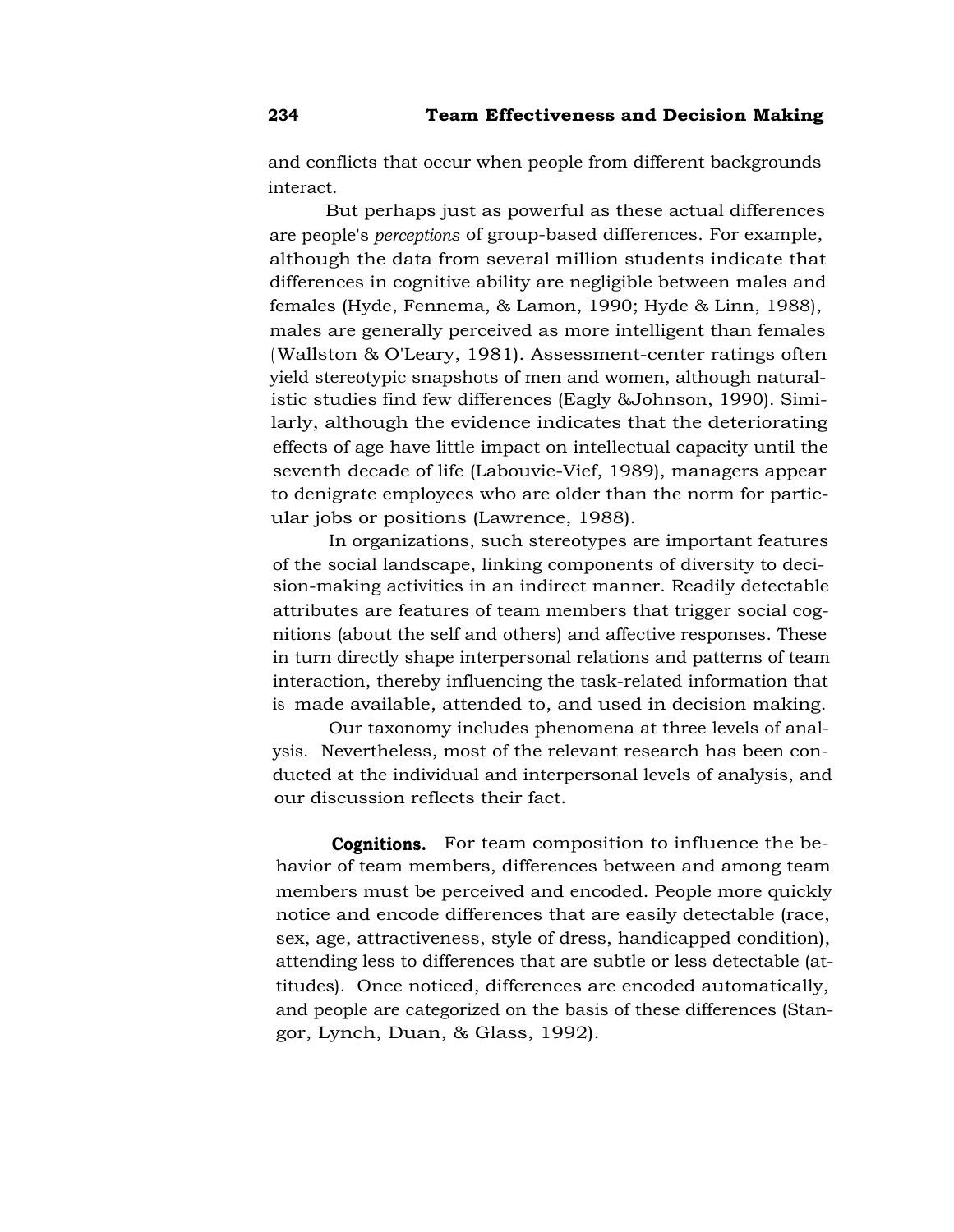After a person has been categorized, subsequent information about the person is processed in relation to the relevant category, and interactions are shaped by it (Sherman, Judd, & Park, 1989). That is, cognitive structures influence social information processing, including what information is attended to, how quickly it is processed, and how it is organized and retained in memory. Cognitive structures also shape evaluations, judgments, and attributions made about others; consequently, they eventually influence interactions (Markus & Zajonc, 1985; Stephan, 1985).

Team composition (for example, heterogeneity) may elicit errors and biases associated with cognitive structures, such as schemas and stereotype-based expectancies. Because it makes social categories more salient (Turner, 1987), team composition activates the in-group and out-group schemas that provide people with naive hypotheses about what members of different social groups are like and how they will act in specific situations; these tend to be biased in favor of in-group members (Ostrom & Sedikides, 1992; Stephan, 1985). Thus heterogeneity in terms of readily detectable attributes is likely to increase the prevalence of biases that occur when people relate to each other as members of in groups and out groups.

*Affect.* As already described, numerous studies show that members of homogeneous teams experience more positive affect than members of heterogeneous teams (Levine & Moreland, 1990; Lott & Lott, 1965; O'Reilly, Caldwell, & Barnett, 1989; Zander, 1979). One explanation for this finding is that attitude similarity is positively reinforcing and so serves as an unconditional stimulus that evokes a positive affective response (liking). Attitude dissimilarity, by contrast, evokes a negative affective response. In demographically heterogeneous teams there is presumably a higher probability of attitude dissimilarity among team members than in homogeneous teams.

Clearly, the attitude-similarity explanation for attraction to similar others, which was prevalent two decades ago, presumes that affect follows cognition. An alternative view, currently more prevalent, presumes that affect can precede cognition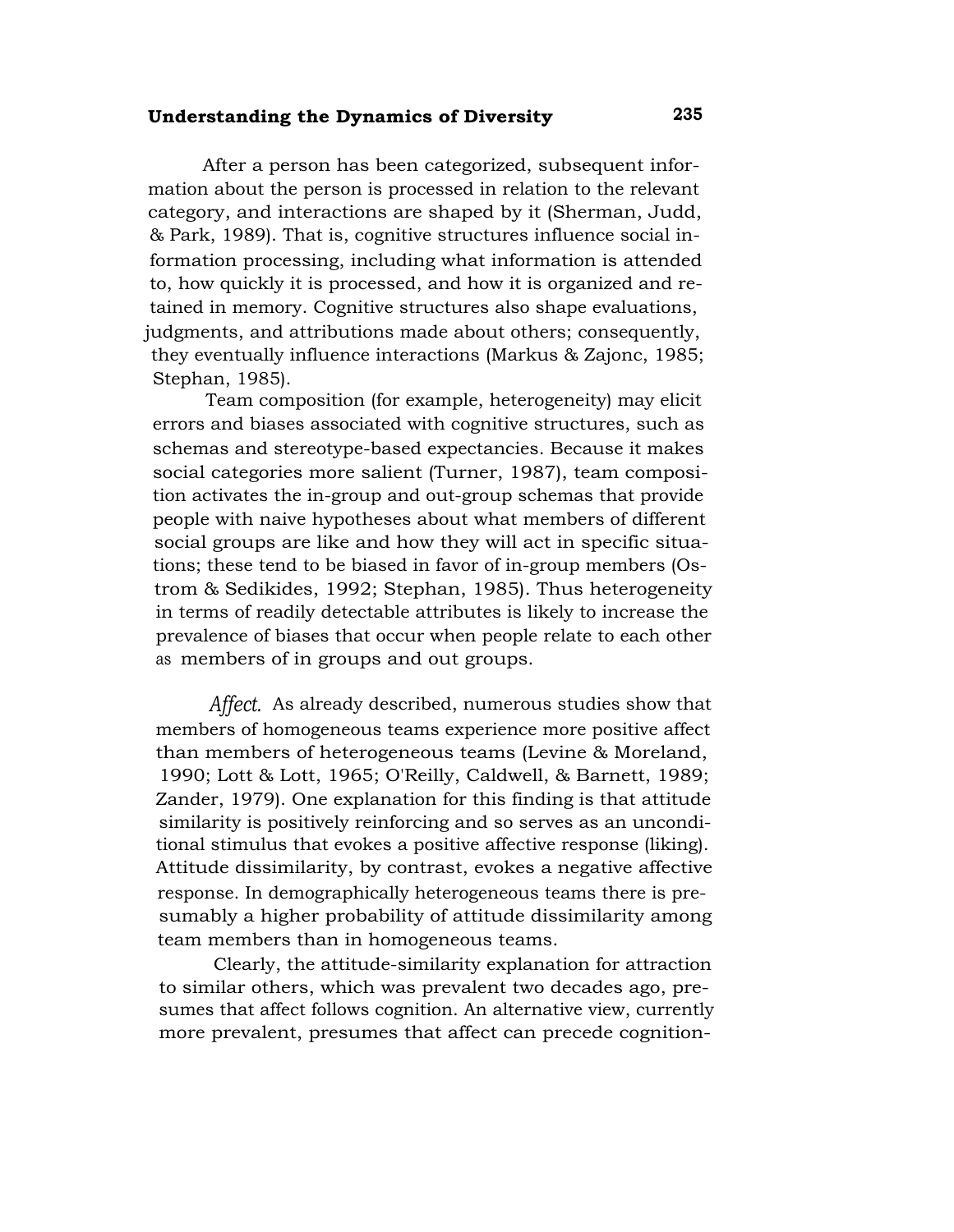or, as argued by Zajonc (1980), preferences need no inferences. Affect may be directly triggered, along with unintended thoughts, when stereotypes that include affective components are spontaneously activated (see Fiske, 1982; Stangor, Sullivan, & Ford, 1991; Uleman & Bargh, \* 1989).

Affective responses may also result from conscious attempts to override automatic-but undesirable- impulses, as suggested by recent research on prejudice and compunction (feelings of guilt and self-criticism). Devine's model (1989) of automatic and controlled components of stereotyping and prejudice asserts that prejudicial thoughts or feelings are experienced even by people whose beliefs are not prejudiced. Stereotypes are automatically activated in the minds of all individuals in the presence of a member of a stereotyped group. To behave in nonprejudicial ways requires conscious and intentional inhibition of an activated stereotype. Even individuals who hold nonprejudiced beliefs may not be fully successful in trying to suppress prejudicial thoughts, feelings, and subtle behavioral signals. When one's beliefs do not match these automatic responses, the result is often a feeling of discomfort (Devine, Monteith, Zuwerink, 8s Elliot, 1991) .

Devine's research suggests that members of heterogeneous teams may be more likely to experience negative affect than members of homogeneous teams. Because stereotypes about other team members are more likely to be activated automatically in heterogeneous teams, team members will have to consciously try to suppress them, and discomfort will be the result.

Research on social stigma sheds additional light on the role of affective responses. Such characteristics as race, physical attractiveness, and handicaps or disabilities have been linked to social stigma in organizations (for a review, see Stone, Stone, 8s Dipboye, 1992). Stigmatized individuals often experience a variety of negative feelings, including embarrassment, depression, fear, anxiety, and lowered self-esteem (Goffman, 1963). People who are not themselves stigmatized may be apprehensive or fearful about interacting with stigmatized others. Thus, to the extent that a team is heterogeneous in terms of any char-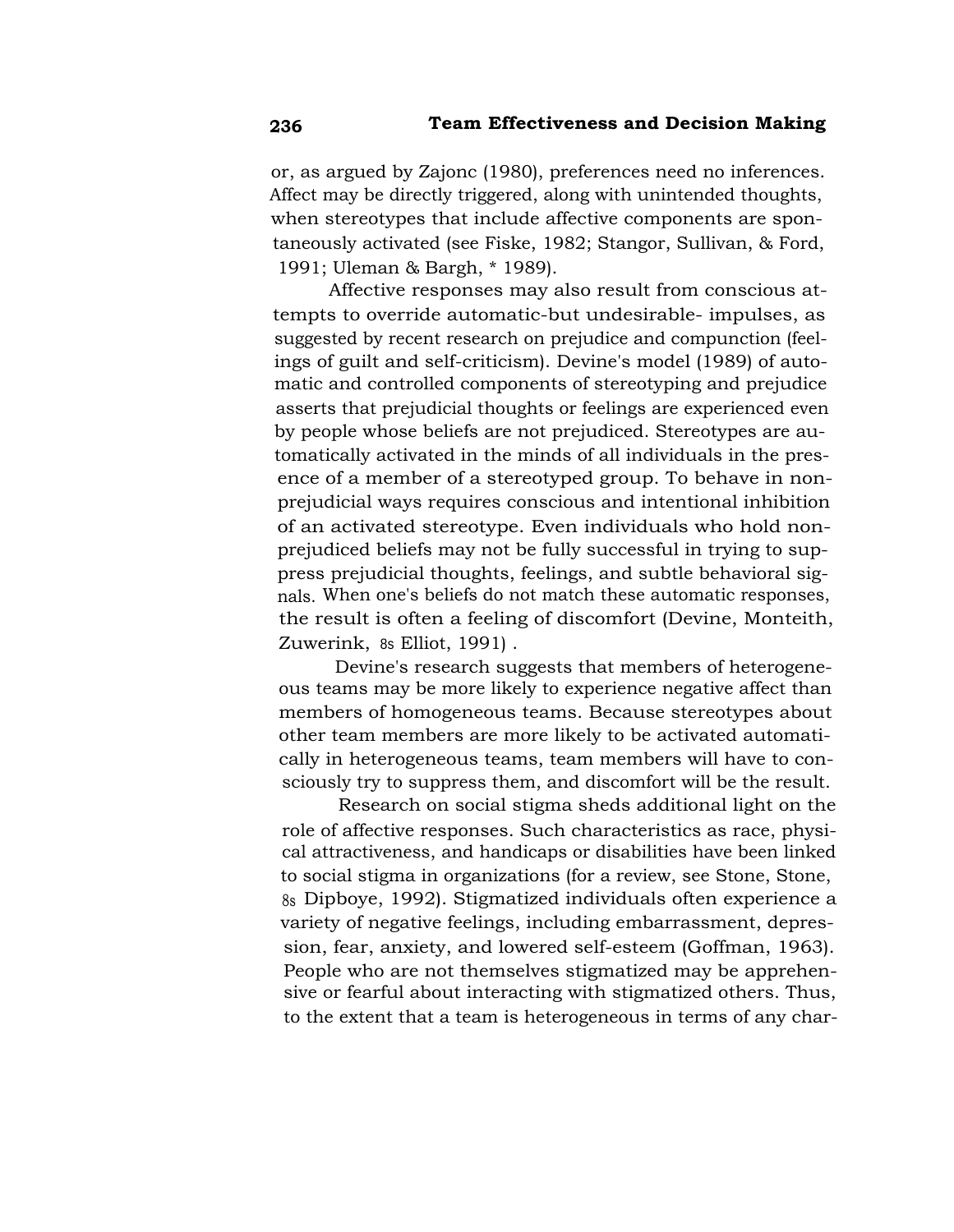**acteristics** linked to stigma, its members can be expected to experience more negative affect.

#### *Short-Term Behavioral Manifestations*

Work-team diversity shapes the ways in which team members think and feel about interactions with other team members. These processes serve in turn as partial explanations for both task-related and relations-oriented behaviors.

Short-term behavioral manifestations are generic behavioral phenomena that are observable in work teams. Generally speaking, they include task- and relations-oriented communications, the management of tangible and human resources, and social influence. Through these behaviors, team members work to achieve their objectives and establish relationships, both within the team and with others in the external environment (see Ancona, 1987; Ancona 8s Caldwell, 1992; Ashforth & Humphrey, 1993; Bowen 8s Schneider, 1988; Gladstein, 1984; Lin, bobbins, & Fahr, 1992; Maurer, Howe, 8s Lee, 1992).

In the broadest sense, the term *communications* refers to the management of task- and relations-oriented information. Communications involve producing, transmitting (sending), and interpreting (receiving) symbols (Roloff, 1987), through verbal as well as nonverbal channels, directly and indirectly, passively and proactively (see Miller & Jablin, 1991). Presumably, employees engage in work-related communications, which involve descriptive and evaluative task information, primarily for instrumental purposes. By contrast, friendship-based communications, which involve social information (that is, support), carry their own intrinsic value (Brass, 1984; Ibarra, 1990). Although communications often involve relatively benign exchanges, influence communications engaged in for the purpose of changing the attitudes, values, beliefs, and behaviors of others are particularly potent, which is why they are highlighted in our taxonomy. Through their communications, work teams manage information, tangible resources (equipment, tools, money), and human resources (skills, effort). Behavioral manifestations related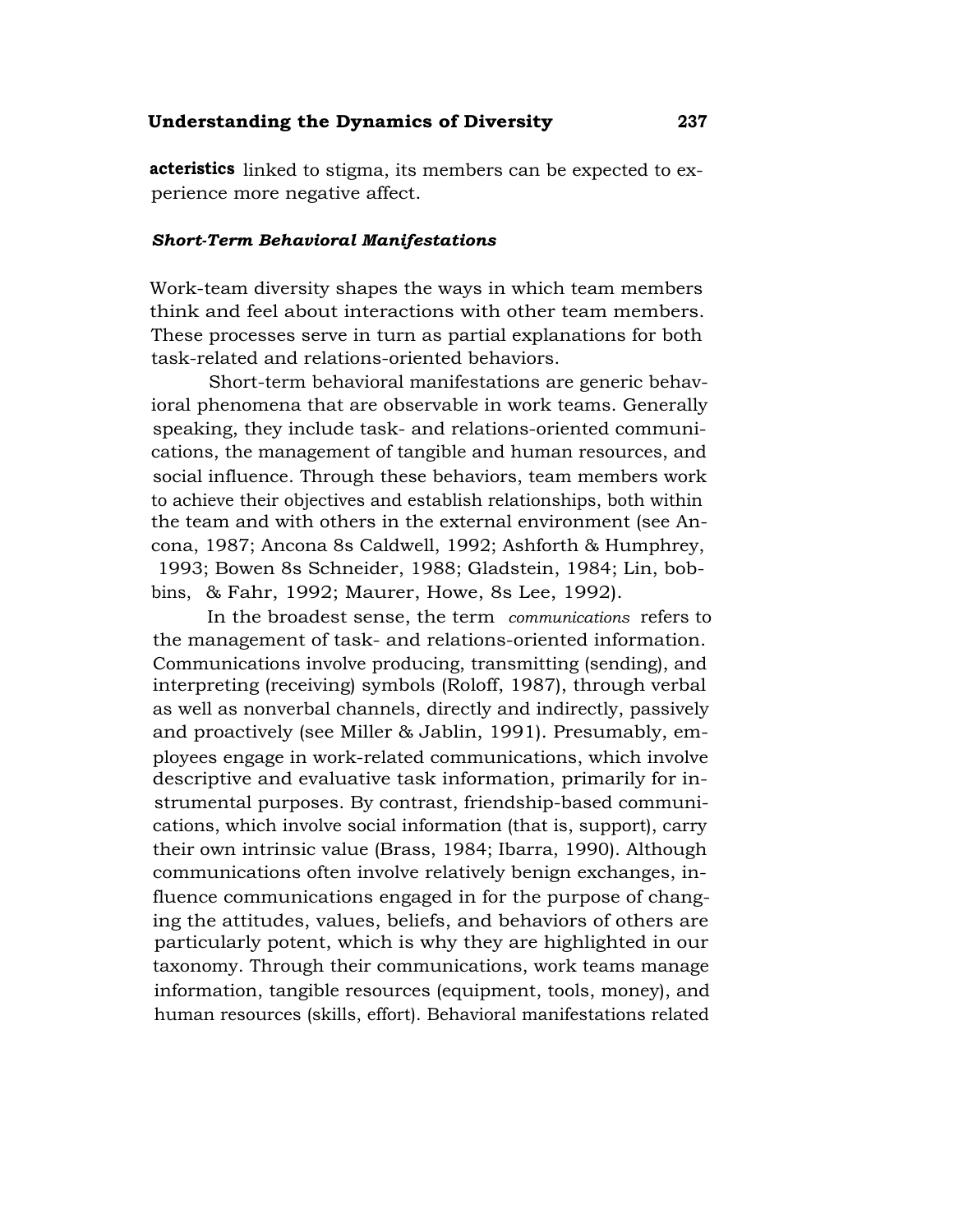## **Team Effectiveness and Decision Making**

to all of these activities can be conceptualized at the individual, interpersonal, and team levels of analysis.

**238**

*Individual Behavior.* For individuals, short-term behavioral manifestations can be observed from two perspectives: individuals can be observed acting as agents who initiate action, and/or they can be observed as targets who receive and interpret the actions that others initiate. Our taxonomy includes constructs that reflect both perspectives. Thus, for individuals, task-related behaviors include seeking, offering, and/or receiving workrelated information, tangible resources, or human resources; initiating influence attempts; and responding to influence attempts. Individuals' relations-oriented behaviors include seeking, offering, and/or receiving social information and support. Clearly, understanding the forces that shape individuals' influence-related behaviors is essential to understanding teams, for it is primarily through influence processes that a group of individuals becomes transformed into a team capable of coordinated action.

In addition to recognizing that individuals both initiate actions toward others and respond to the actions of others, it is important to recognize that the others involved may or may not be members of the work team. The readily detectable and underlying attributes of team members, in combination with the composition of work teams and their embedding organizations, are important determinants of behaviors within a team. They can influence behaviors that link team members to the external environment. For example, the demographic composition of a work team can have important implications for managing one's identities and the interface between work and nonwork (Bell, 1990). It can also affect the extent to which other organizational members are sought out as sources of information and advice (Ibarra, 1992; Zenger 8& Lawrence, 1989).

*Interpersonal Behavior.* When behavior is conceptualized as an individual-level phenomenon, it is often isolated from the interpersonal context in which it occurs. Moving to the interpersonal level of conceptualization requires viewing behavior as coordinated. Various types of coordinated action are possi-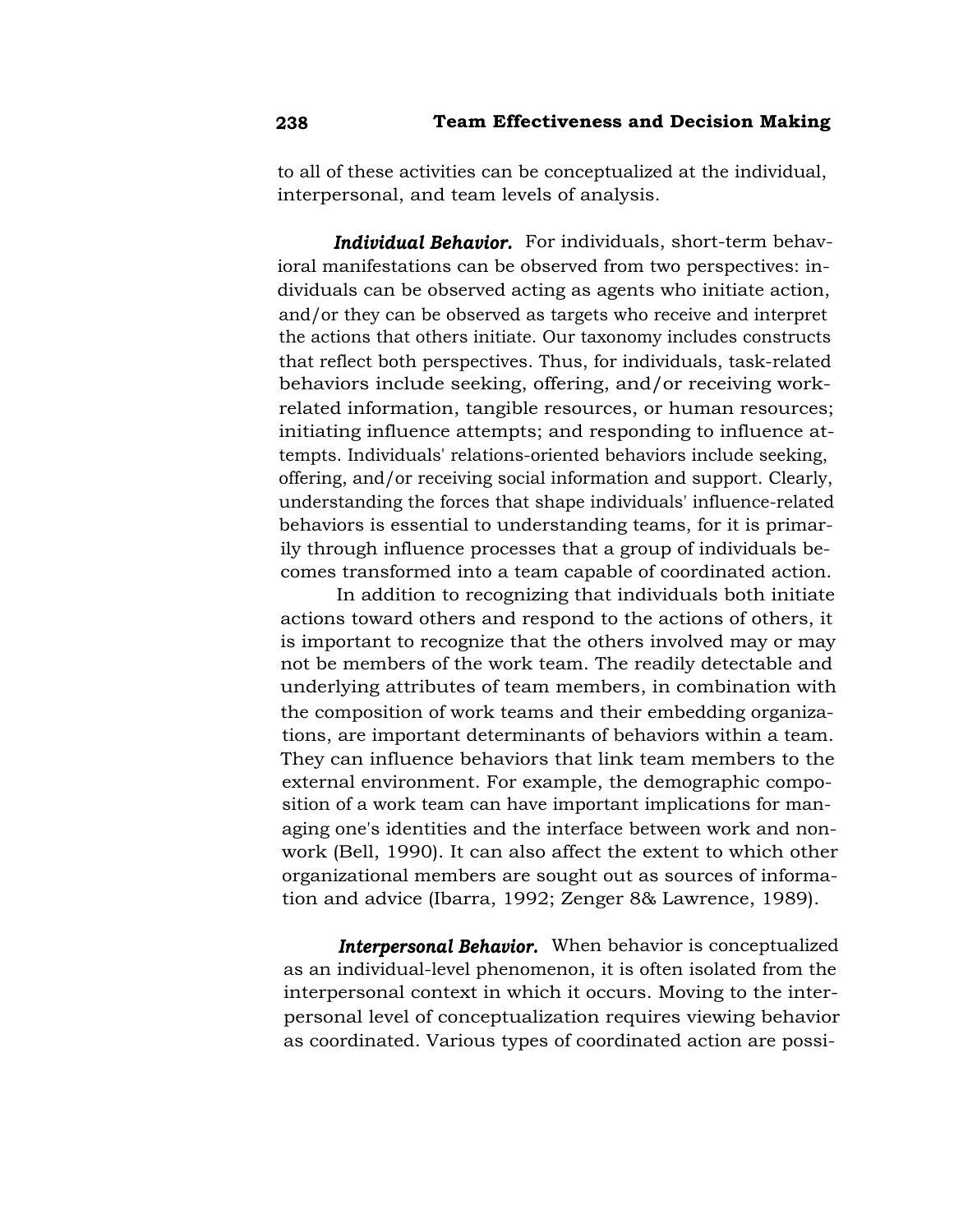ble, including exchanges, negotiations, and consolidation. These are treated as conceptually distinct from each other in our framework, although they may be difficult to untangle in natural settings.

A minimal amount of coordination is required in order for two entities to carry out an *exchange.* Indeed, when information and affect are transmitted through nonverbal channels, exchanges often occur even when' they are not intended.

The give-and-take process of *negotiation,* which is the interpersonal analogue of influence attempts initiated and responded to by individuals, generally involves greater coordination than a mere exchange. As noted by Neale and Northcraft (1991), negotiation is "a joint interdependent process that entails coordinated action of parties with nonidentical preference structures [that] ... results in the allocation of resources" (p. 148). Negotiations usually precede and often are an integral part of instrumental task-related exchanges.

*Consolidation* occurs when entities join to form coalitionspresumably, because they have reached a state of agreement. The construct of consolidation is seldom used by researchers who study group processes, however; instead, research and theory typically emphasize the opposite end of this behavioral dimension. That is, rather than focusing on consolidation as a behavioral manifestation of agreement, research often focuses on conflict, which is associated with disagreement. We have intentionally avoided use of the term *conflict* in our framework, given the ambiguity that surrounds this construct (see the entire May 1992 issue of *Journal of Organizational Behavior).* One source of this ambiguity is the general failure to distinguish between mediating states and processes (agreement and disagreement, power differentials) and behavioral manifestations associated with these states and processes (negotiation, consolidation).

Task-related exchanges, negotiations, and consolidations can all involve task-related information, tangible resources, and/or human resources (effort or skill). Relations-oriented exchanges and social consolidations (friendship units) involve social information and/or social support. The fact that relationsoriented negotiations are not included in our framework reflects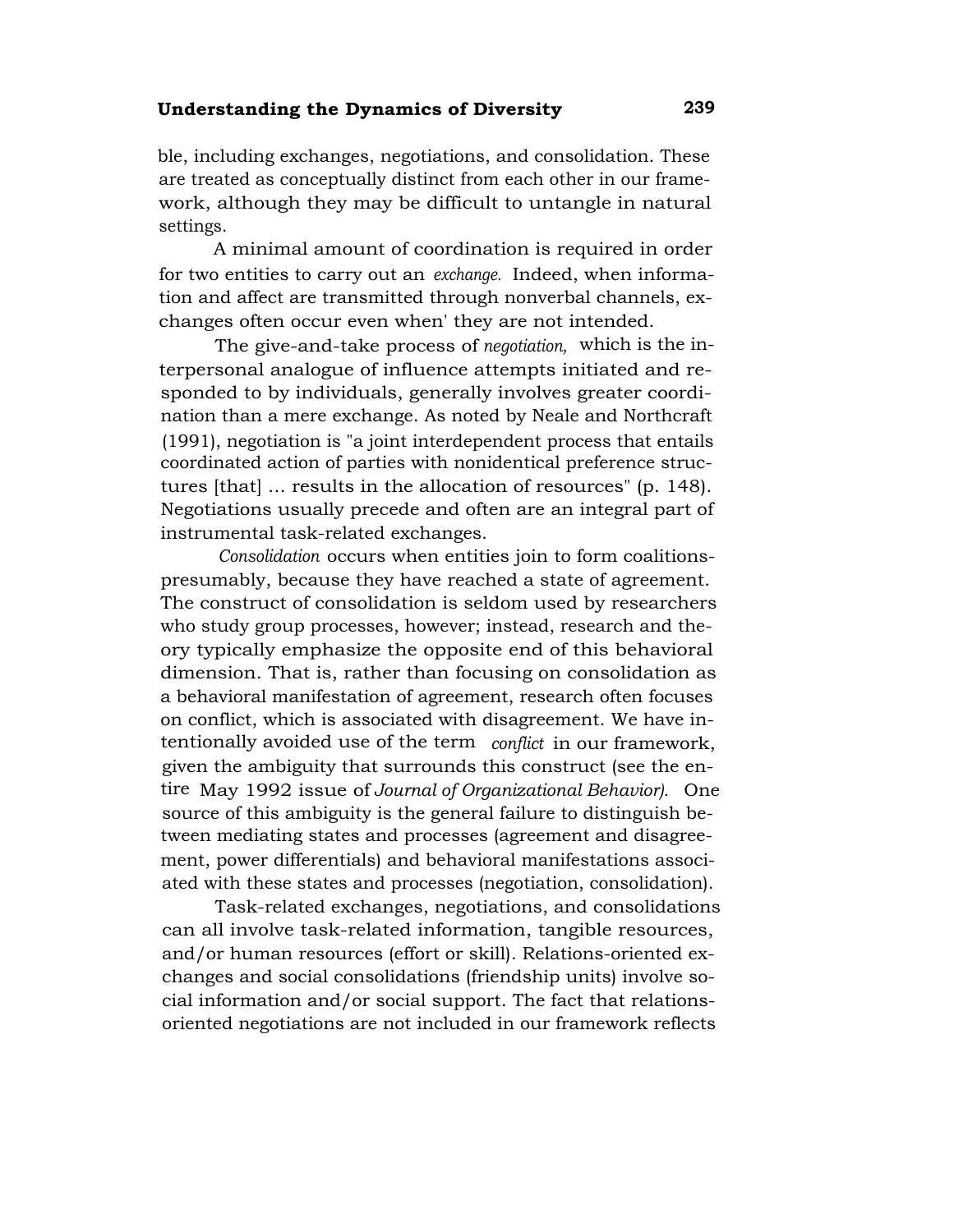the assumption that negotiations seldom precede expressive exchanges of social support and social information.

*Team Behavior.* Conceptualizing behavior at the level of the teams as a whole requires us to identify the patterns that characterize the total set of individual and interpersonal behaviors occurring within the team. For task-related and relationsoriented communications, behavioral manifestations can be described with the terminology of network analysis. Examples of useful measures for describing group communication patterns include heterogeneity, multiplexity, density, and stability (see Burt, 1982; Granovetter, 1973). Unfortunately, terminology and measurement conventions for describing patterns of behavior related to the allocation and use of human resources and tangible resources are less well developed, at least in the social sciences. It should be feasible to adapt network analysis to this purpose, however. Alternatively, measurement and tracking procedures used by researchers in operations management might be adapted. Thus, just as the measurement of team-level diversity is problematic, progress must be made regarding how to empirically assess team-level resource use and allocation before a full understanding of the dynamics of diversity can be achieved. With the major types of behavior that occur within work teams identified, it is now possible to explore how the mediating states and processes translate aspects of diversity into observable behaviors in work teams.

*Behavioral Manifestations of Social Cognitions.* **Individ**uals are biased toward collecting expectancy-confirming information, and they evoke behavior that matches their expectancies (Jones et al., 1984; Snyder, Tanke, 8v Berscheid, 1977). For example, if team members hold the stereotype-based expectation that similar others are more likely to share their perspectives than are dissimilar others, then team members may selectively initiate and reciprocate self-disclosing interactions with those who are similar to them in age, gender, or ethnicity. Such disclosures in turn create understanding among similar team members and facilitate the creation of a shared perspective (that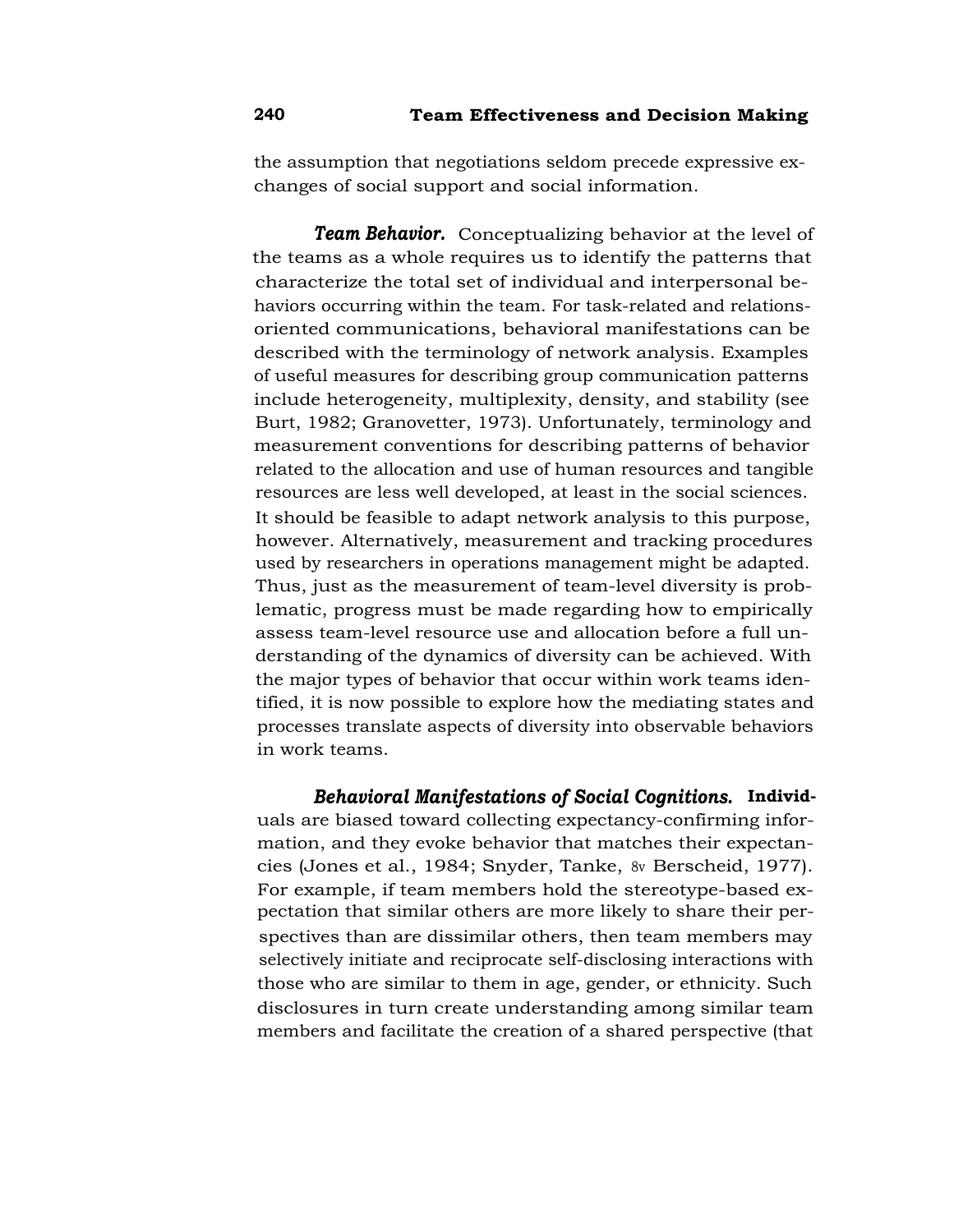is, they facilitate consolidation). At the same time, because selfdisclosures are made selectively to similar others, understanding is more difficult to establish between dissimilar others.

In heterogeneous teams, these processes are likely to create cliques of demographically similar teammates, with schisms separating these cliques. Because heterogeneous teams contain more out groups than do homogeneous teams, we can also expect in-group biases to have more influence on task-based and social interactions within heterogeneous teams. Thus several predictions can be made about team composition, in-group biases, and behavior, as follows: Members of heterogeneous teams will seek, offer, and receive information and resources (both tangible and human) from fewer team members than will members of homogeneous teams. When they do seek, offer, or receive information or resources, it will more likely be from in-group members than from out-group members. Similarly, interpersonal exchanges of information and resources will occur between fewer dyads in heterogeneous teams than in homogeneous teams, and when they do occur, they will more likely be between ingroup members than between in-group members and out-group members. Given these dynamics, task-based and social consolidations probably occur at lower rates within heterogeneous teams, as compared to homogeneous teams.

Studies of communication networks in work organizations tend to support this view of how team composition affects behavior. For example, studies of communication patterns have shown that work-related communications between men and women are less frequent in units that are more diverse with respect to sex (South, Bonjean, Markham, & Corder, 1982), that formal and informal meetings among peers and with immediate subordinates are lower in racially diverse groups (Hoff man, 1985), and that age and tenure similarities between coworkers predict levels of communication among project teams of engineers (Zenger & Lawrence, 1989). The studies just cited all assess the amount of communication, not the nature of the communications, that occurred within work groups. Much of the research relevant to understanding the consequences of diversity for the nature of communications has been conducted to

**241**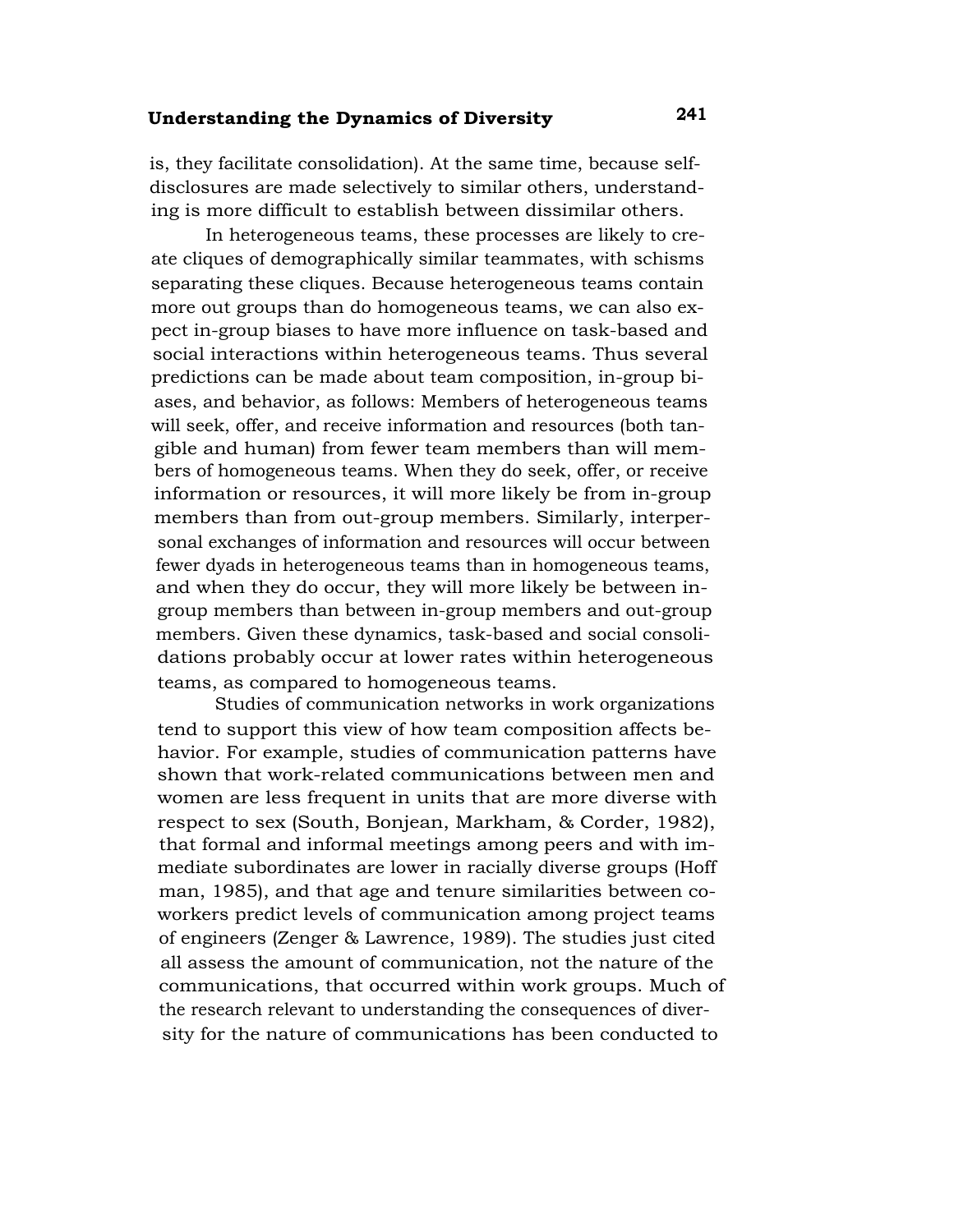test hypotheses from expectation-states theory, which emphasizes the formation and consequences of status hierarchies (Berger, Cohen, & Zelditch, 1966, 1972).

Occupational attainment and income are indicators of status in our society. In the United States, sizable sex-, age-, and ethnicity-based differences in both income and occupational level are well documented, and decades of national opinion polls and psychological research on prejudice and discrimination show that subjective attitudes and status hierarchies mirror the economic and educational status indicators (Jaffe, 1987; Johnston & Packer, 1987; Katz & Taylor, 1988; Kraly & Hirschman, 1990; Markides, 1983; Bragger, 1985; *Chronicle of Higher Education,* 1992). Furthermore, there is some evidence that some members of ethnic minority groups internalize the majority group's view of their status (Jones, 1990; Rice, Ruiz, & Padilla, 1974).

Substantial evidence indicates that demographic cues trigger status assignments quickly, and that unfairly low (nontask) status assignments prove difficult to undo (Ridgeway, 1982), in part because the behavioral effects of initial status attributions are so pervasive. These and related findings have been established through empirical tests of the theory of status characteristics and expectation states (Berger, Cohen, & Zelditch, 1966, 1972). Although there is a debate within this literature regarding the processes that lead to status hierarchies, the fact that status is usually correlated with performance-irrelevant demographic characteristics is generally acknowledged (Ridgeway, 1987). Compared to those with lower status, higher-status persons display more assertive nonverbal behavior during communication, speak more often, criticize more, state more commands, and interrupt others more often. They have more opportunity to exert influence, attempt to exert influence more, and actually are more influential. Moreover, they are evaluated more positively and have higher self-esteem (Levine & Moreland, 1990). Some of these results have been found in children as well as in adults, suggesting that status cues are learned early in life (Cohen, 1982). Although studies of the effects of status differentials often involve observing dyadic communication patterns in laboratory settings, results of such studies ap-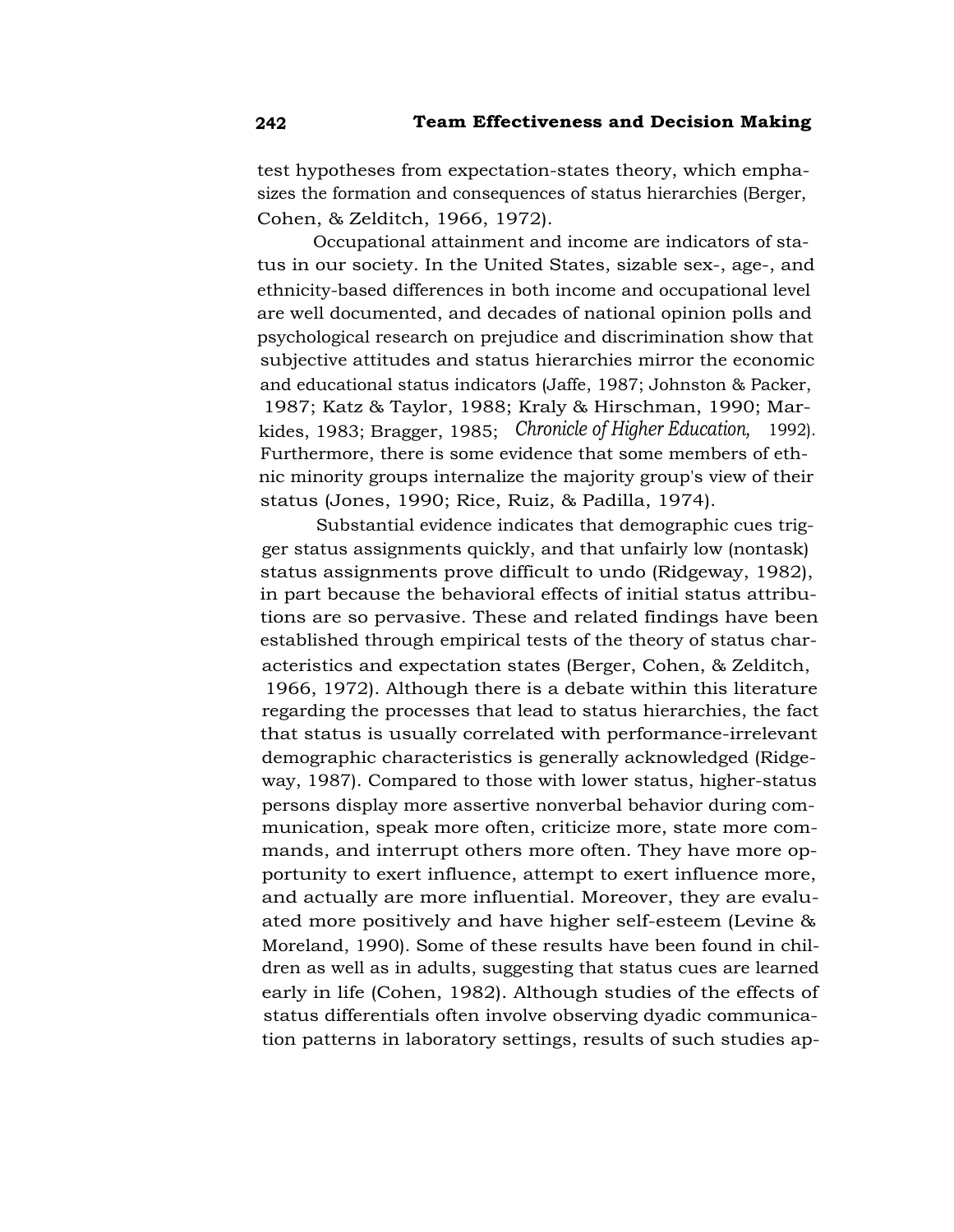pear to generalize to work teams. In a study of 224 R8&D teams in twenty-nine large organizations, Cohen and Zhou (1991) found that, even after controlling for performance, higher status was attributed to males than to females.

Findings such as these suggest that participation in and input on task-related decision-making activities is likely to be unequal among members of teams characterized by greater status differentiation, with lower-status members participating less. Because demographics are the cues used in the initial assignment of status, differentiation occurs whenever demographic diversity is present. To the extent that status hierarchies do not match distributions of task-relevant expertise, unequal participation rates are likely to interfere with the team's performance because available resources will not be fully utilized. Teams may assign roles that are consistent with stereotypes, rather than with the actual underlying attributes of team members, and this tendency may lead to inappropriate assignment of roles and responsibilities.

*Behavioral Manifestations of Affect.* **It** is difficult to separate definitively behavioral consequences due to affect from those due to social cognition, and so it is likely that affect partially explains some of the behaviors we discussed in the section on social cognition. In addition, however, affect seems to have other interesting effects. Before we discuss these, two caveats are needed. First, most of the research on the relationship between affect and behavior focuses on positive affect, whereas the affective consequences of diversity tend to be negative. Moreover, positive and negative affect are considered to be independent dimensions (Watson & Tellegen, 1985), and so it cannot be assumed that the consequences of negative affect are the opposite of those of positive affect. Second, positive affect is typically induced in these studies by offering "small pleasures" (juice and cookies are available; the person "finds" a dime) to the participants in a study. For the sake of discussion, we will assume that the consequences of positive affect induced through these means are generalizable to situations in which positive affect is induced in other ways (for example, being with people one likes).

**243**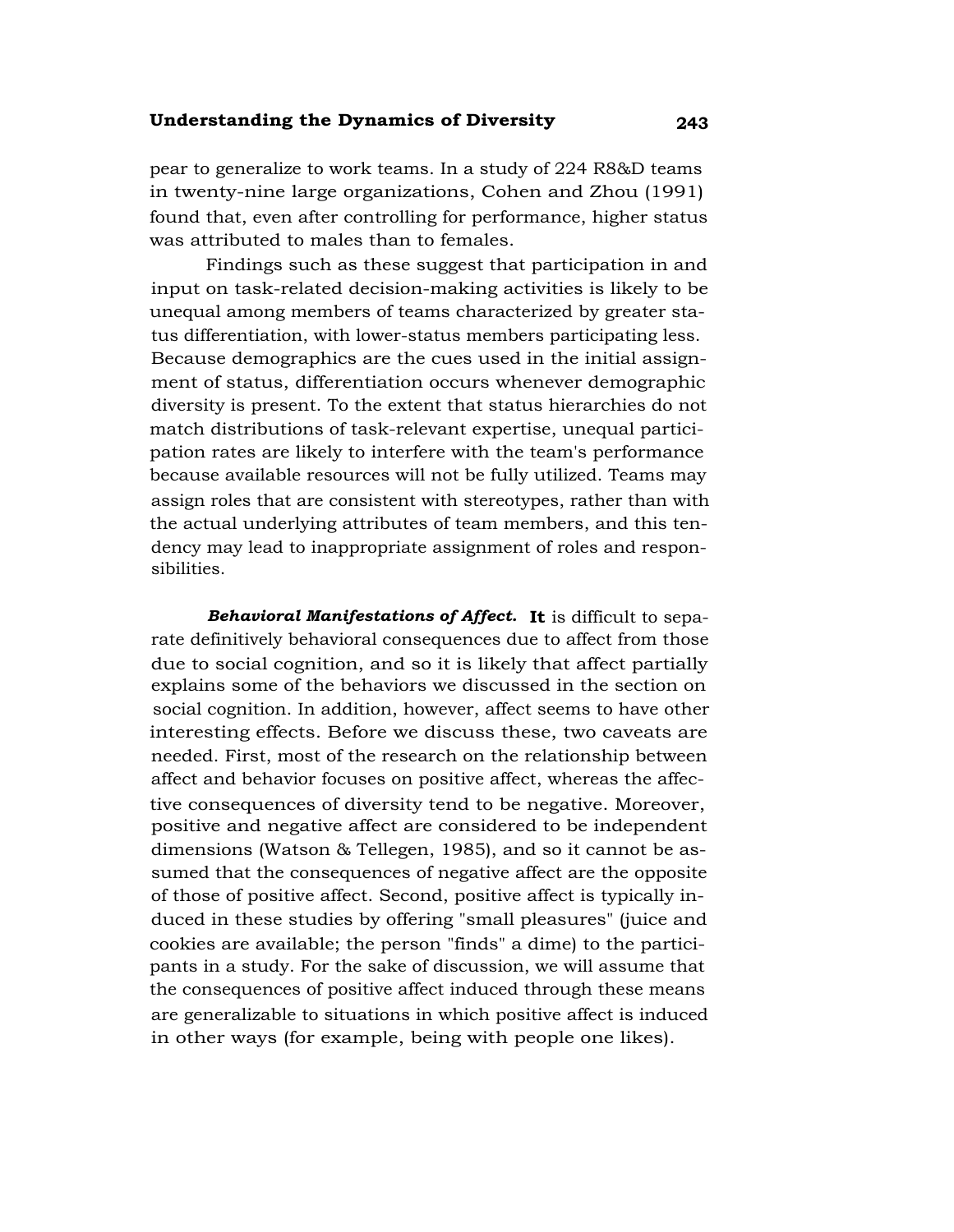#### **Team Effectiveness and Decision Making**

Among other consequences, positive affect promotes helping behavior and generosity, cooperation, and a problem-solving orientation during negotiations (for a review, see Isen & Baron, 1991). Helping (or prosocial) behaviors inherently involve the sharing and/or redistribution of resources, such as those referred to in our taxonomy, including information, tangible resources, and human resources (effort and time). Thus helping is likely to be beneficial in many types of work situations, as when it takes the form of mentoring (Kram, 1985) or generally offering assistance to colleagues. When positive affect occurs in the form of attraction to team members, it may be translated into greater motivation to contribute fully and perform well as a means of gaining approval and recognition (Festinger, Schachter, & Back, 1950). Conversely, anxiety may inhibit a person's participation in team activities (Allen, 1965; Asch, 1956).

For decision-making teams, studies of how affect influences negotiations are of particular interest. In these problemsolving situations, where flexible and creative thinking can lead to more effective resolutions than compromise can, positive affect is likely to be particularly beneficial for improving performance. For example, in a study of dispute resolution, negotiators who were induced to feel positive affect reached agreement more often, broke off from discussion less often, cooperated more, obtained better outcomes, and evaluated other negotiators more favorably by comparison to negotiators in a control condition (Carnevale & Isen, 1986). There was also some evidence that communication was more effective when positive affect was induced.

Descriptions of why and how the demographic diversity of groups can be expected to influence their internal processes and performance are often predicated on the assumption that demographic attributes are associated with a number of underlying characteristics, including abilities, behavioral styles, personalities, and attitudes and values. Many such associations do indeed exist, but they are often weak, and there are many holes in our knowledge.

The frequent assumption that demographically diverse work teams are also diverse in terms of underlying attributes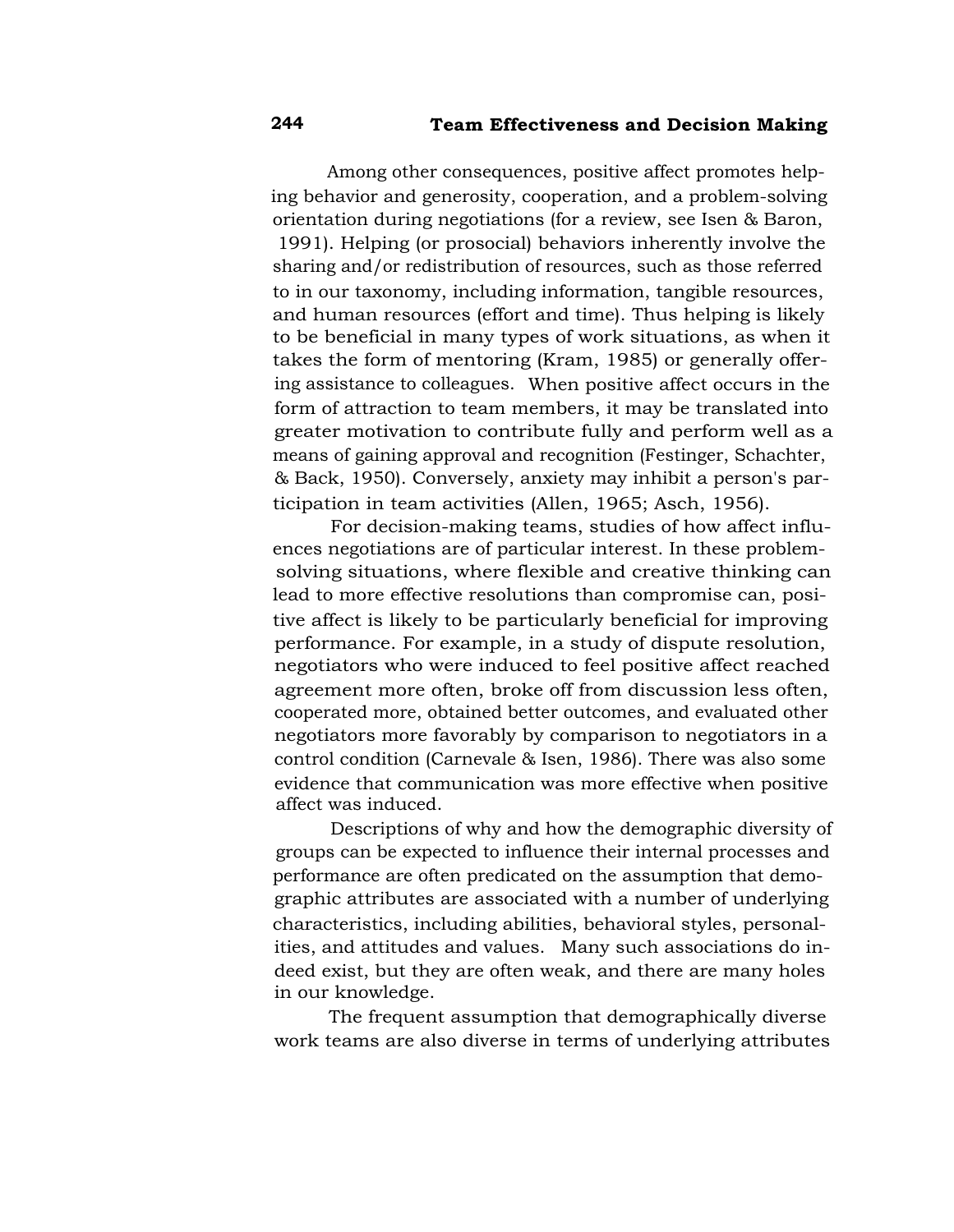(knowledge structures, behavioral styles) is supported only by logical extension of the findings for population-group differences. Generalizations based on population-level differences may not hold for decision-making teams within a particular organization, however, for all team members are likely to have passed through several screens designed to reduce variance in ability levels and perhaps also in behavioral styles, values, and attitudes (Schneider, 1987). Thus there is good reason to believe that the variation in the underlying attributes represented in demographically diverse work teams may actually be less than would be inferred on the basis of data showing correlations between demographics and underlying attributes in the general population. Clearly, the major conclusion to be drawn from the literature reviewed here is this: to understand and predict how diversity is likely to manifest itself in short-term behavior, attention must be paid both to readily detectable and to underlying attributes, including those that are task-related and those that are relations-oriented.

The same conclusion does not follow for perceived diversity, however. Here, the data indicate that perceptions of demographically based differences exaggerate true differences. Furthermore, the experiences of many organizations regarding affirmative action indicate that, regardless of actual practice, employees often do not believe that selection criteria are applied equally to all demographic groups. Consequently, it is likely that members of demographically diverse teams perceive greater diversity along the underlying dimensions than actually exists. These perceptions may be the more powerful determinants of behaviors.

## **Conclusion: Implications for Research and Practice**

This chapter has offered an organizing framework for the study of diversity in work teams and described causal model that specifies relationships among the primary constructs in the framework. The framework's constructs are organized into four general categories, which correspond to their presumed roles in the general causal model. The general causal model, which subsumes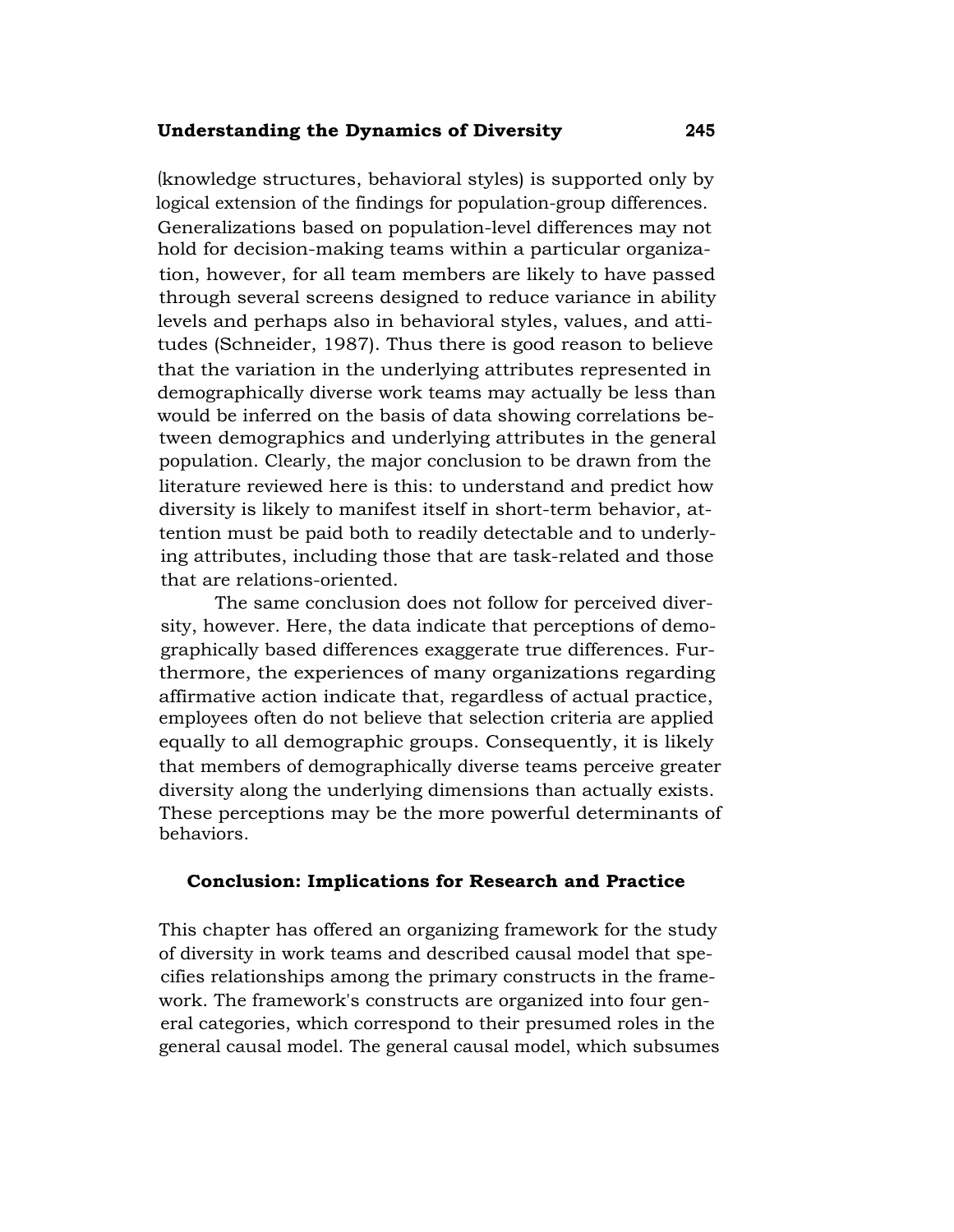the constructs within the framework, has several features: it acknowledges that work teams operate within broader organizational and societal contexts; it spans multiple levels of analysis (individual, interpersonal, team, and organizational); it reflects the basic assumption that all psychological and behavioral phenomena in work teams are jointly influenced by concerns about both tasks and social relationships; it differentiates between readily detectable and underlying aspects of diversity; it recognizes that the dynamics of diversity produce a set of longer-term consequences, for the team and the organization as a whole, that extend temporally beyond the completion of a task or even beyond the life of the team; and it is generally applicable to a broad range of different types of work teams.

Our model defines a number of paths through which diversity is hypothesized to exert its effects. As our review has shown, however, the amount of available evidence is sparse for some paths within the model. A systematic program of research is needed to fully explicate the relationships among constructs in the model. At the general level, research is needed to determine whether the mediating states and processes provide adequate explanations for the effects of diversity on short-term behavioral consequences. Such research should address primarily causal paths, depicted by the horizontal dimension of the model. In addition, although several studies have investigated the consequences of team composition for the outcomes of performance and membership stability, there is little research on the effects of team composition on other longer-term, task-related consequences, such as satisfaction with performance and learning. Future research should attempt to fill these gaps.

Research is also needed on the vertical aspects of the model and should focus on cross-level effects. For example, the composition of a team can be expected to influence the salience and potency of the cognitive and affective reactions of individual team members. The behaviors of individual team members also can be studied as determinants of both changes in team composition and patterns of information and resource allocation.

To improve our understanding of whether and how different dimensions of diversity affect team processes and outcomes differently, research designs are needed that simultaneously as-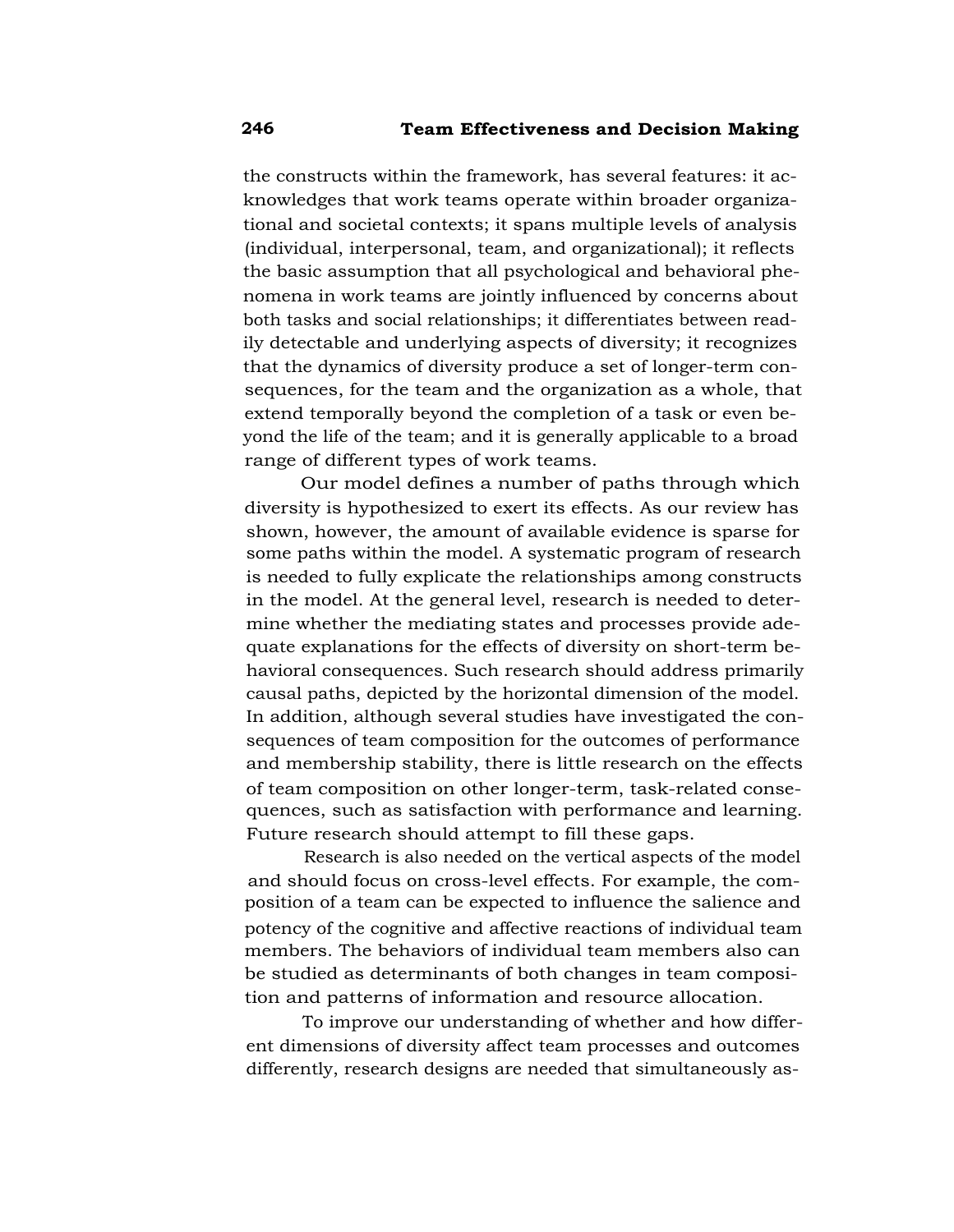sess several dimensions of diversity. An implicit assumption of much of the early research on team composition was that different dimensions of diversity are associated with similar outcomes. For simplicity, we have adopted this assumption in some of our discussions in this chapter. However, the available evidence indicates that heterogeneity of personal attributes and heterogeneity of skills and abilities may have different consequences for teams (Jackson, 1992b). Future research might focus more specifically on identifying the effects of the full range of diversity dimensions, as well as multidimensional patterns of diversity. For example, it is not known how the readily detectable and underlying attributes, in combination, affect team processes and performance over the course of a team's life.

In developing our framework, we were guided primarily by the research literature, rather than by accounts in the popular media, where recently the dynamics of diversity have been discussed at length. Nevertheless, the framework presented here is intended not only as an aid to research but also as a resource for practitioners as they design, implement, and evaluate "managing diversity" initiatives. At the most general level, our discussion reinforces the importance of adopting a systems perspective when dealing with the issue of diversity. To manage diversity effectively requires understanding a multidimensional, multilevel, dynamic, and complex social system. As one consultant aptly puts it, "If you think managing diversity' is *a program,* you don't get it" (Miller, 1992, p. 27). Specifically, a deeper understanding of three issues will enable organizations to manage diversity more effectively: (1) the different types of diversity that can characterize work teams, (2) the dynamics of diverse teams, and (3) the consequences of diversity for individuals, teams, and the organization as a whole.

# *Types of Diversity*

Many organizations use the term *diversity* to refer only to demographic differences among employees, with sex and ethnicity being the dimensions of greatest concern. As shown in our framework, however, diversity of many types characterizes teams in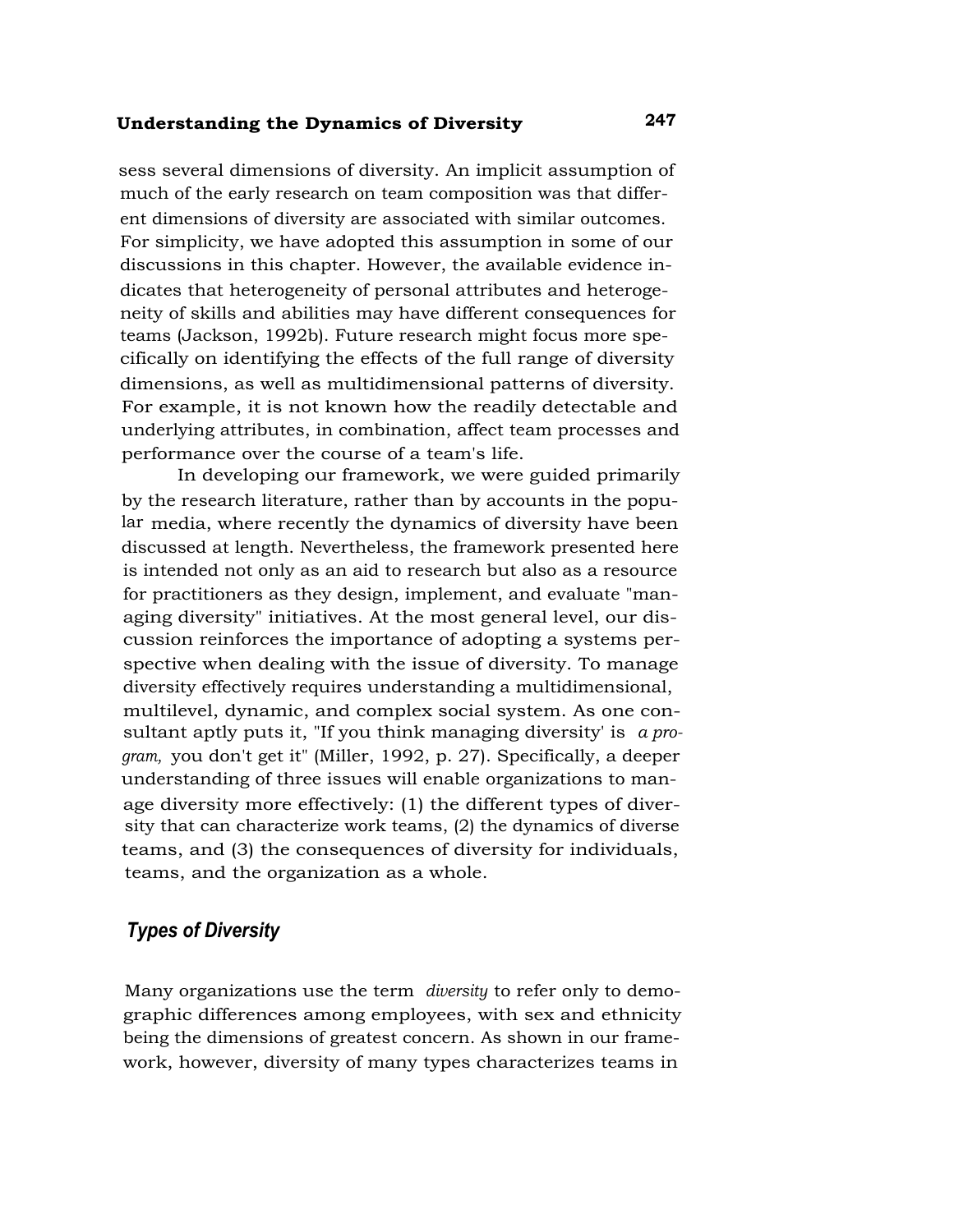organizations, and differences along both readily detectable and underlying dimensions may produce consequences for the team. Increased awareness of the different dimensions of diversity should sensitize organizations to the many dynamics and outcomes associated with a team's total diversity. Consider a team of white males that is having difficulty coming to consensus on solutions to organizational problems. An organization that recognizes only sex and ethnicity as important dimensions of diversity may not consider diversity as a possible cause for the team's problems. However, recognition that diversity includes differences among team members in terms of job knowledge, behavioral styles, values, and beliefs, for example, opens up a new perspective for viewing this problem and makes it more likely that the organization will make an appropriate decision about whether and. how to intervene, as well as about how to assess the total consequences of any intervention.

#### *Dynamics of Diversity*

Understanding the dynamics of diversity in work teams helps organizations manage the consequences of diversity by providing guidance in the choice and/or development of interventions. By using the framework to identify the processes and/or behaviors underlying the consequences of diversity, the organization can more accurately target interventions to the source of the problem(s). For example, the mediating states and processes outlined in the framework include affective responses, such as attraction and anxiety. When team members report high levels of anxiety associated with their participation in team activities, the framework enables the organization to consider diversity as a possible cause of the anxiety and to respond accordingly, with an intervention directed at managing anxiety about diversity. rather than just at managing anxiety.

#### *Consequences of Diversity*

The framework alerts practitioners to the wide range of team consequences that are potentially diversity-related processes and suggests how those consequences may be linked to diversity-related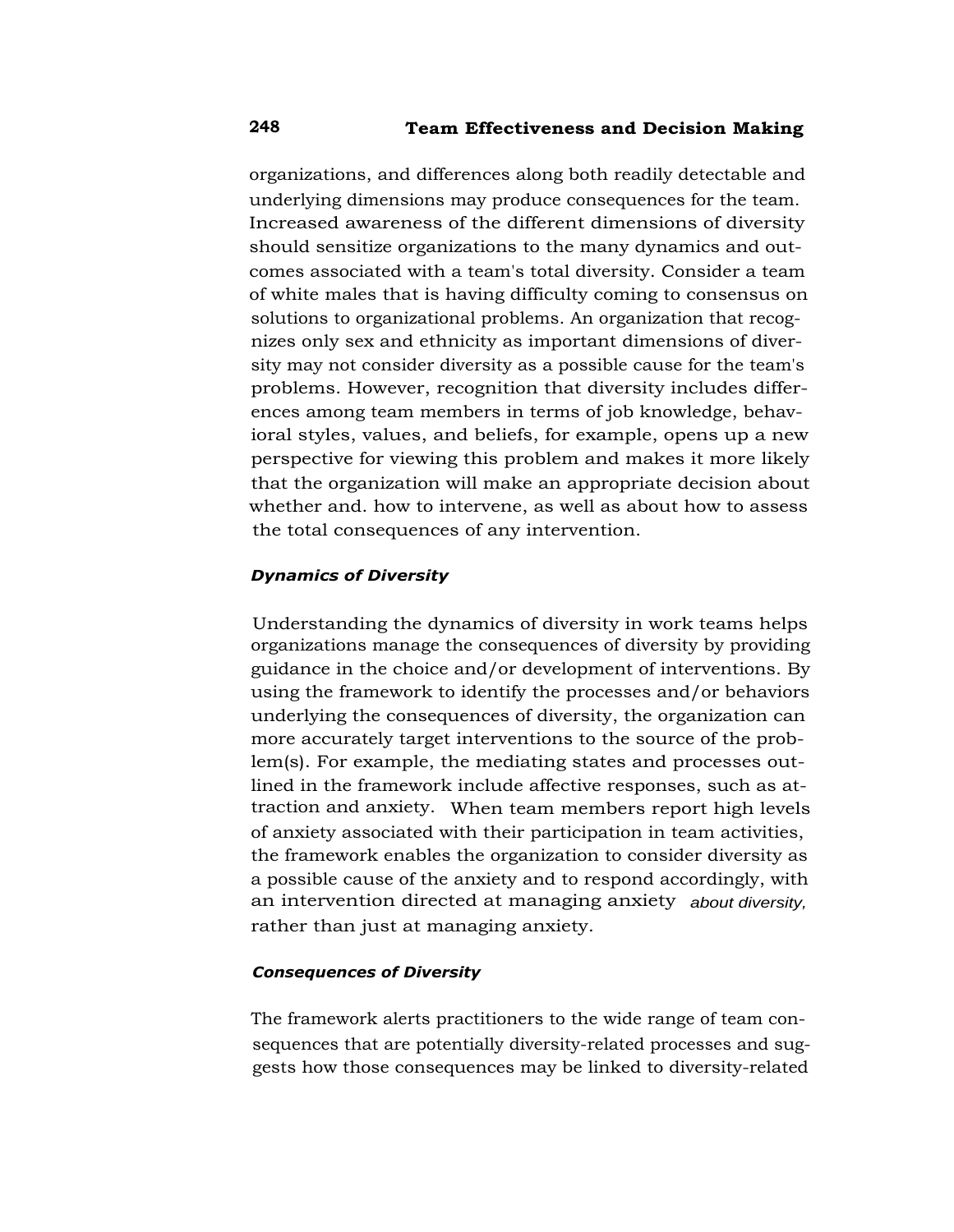processes and behaviors. For example, when team membership is unstable, one can consider diversity as a possible cause. Then, using the framework as a guide, one can try to determine which diversity-related processes (stereotyping, anxiety) and/or behaviors (decreased exchange of information and resources) may be contributing to this instability. Identification of these processes and behaviors can then inform one's intervention strategy.

These hypothetical examples illustrate how the framework and model presented in this chapter can be used to systematically analyze whether and how the dynamics of diversity may account for some observed organizational phenomena. Clearly, however, our model is most appropriately used as a guide to generating hypotheses, rather than as a source of answers for effectively managing a diverse work force.

Furthermore, regardless of whether one's purpose in generating hypotheses is to guide research or inform practice, one's analysis will be incomplete unless unique organizational and societal conditions are taken into condition. Relevant organizational conditions may include the entire set of human resource management practices that impinge on a team, the composition of the organization(s) in which a team is embedded, historical context, organization culture(s), structures, and technologies. Relevant societal conditions may include the degree of ethnic and racial segregation that exists in housing and education, the general level of social unrest, ongoing debates about legislation that makes the conditions of a particular subgroup particularly salient or that is construed as targeted toward shaping relationships between particular groups, interventions (political, military, humanitarian) in countries considered "home" to a substantial portion of immigrants residing in the country, and so on. It is impossible to reflect here on the roles of all these organizational and societal conditions, but the imperative to manage diversity effectively makes it essential for these conditions to inform future diversity-based research and practice.

#### **References**

Ackerman, P. L., & Humphreys, L. G. (1991). Individual differences theory in industrial and organizational psychology. In M. D. Dunnette & L. M. Hough (Eds.), *Handbook of industrial and organizational*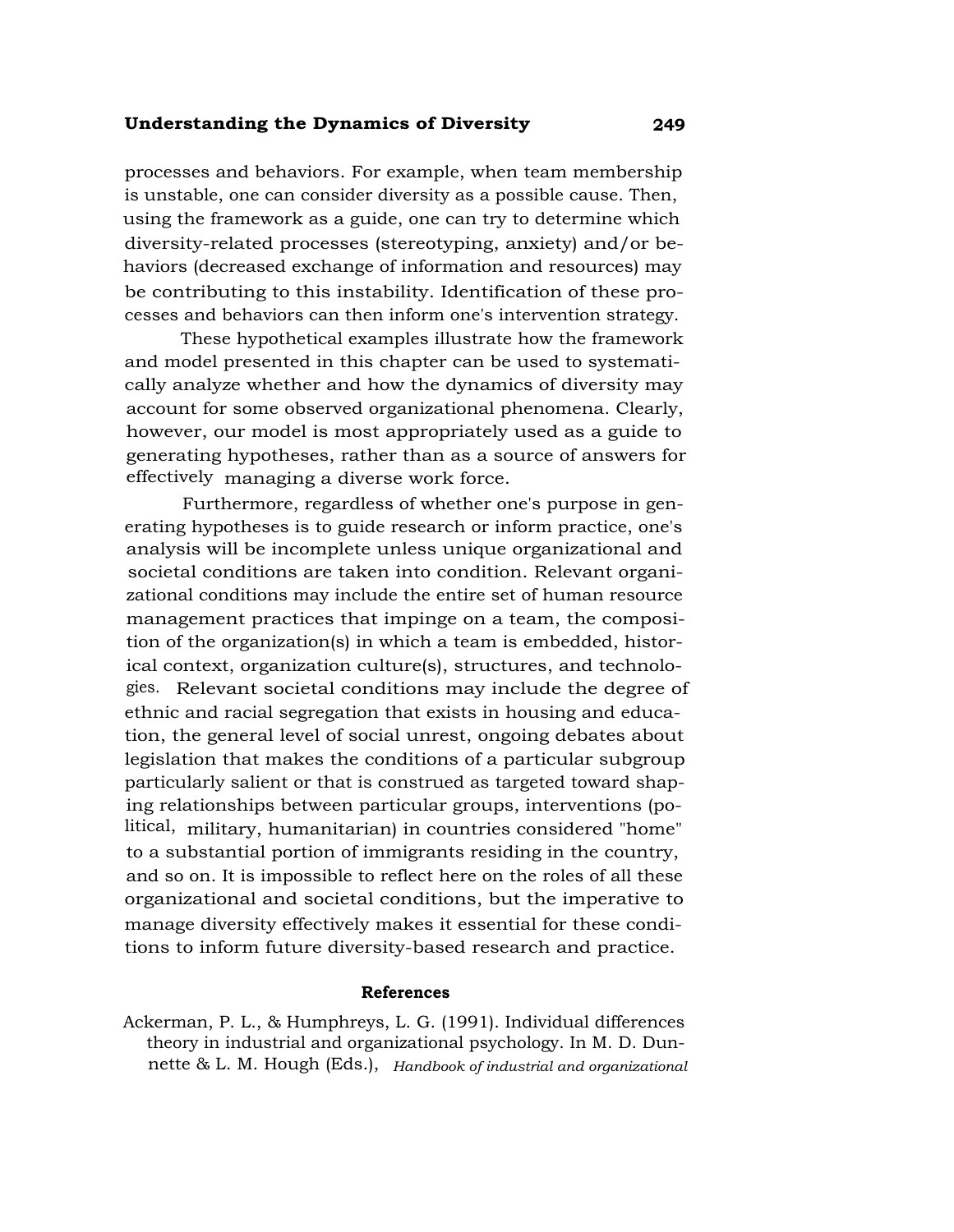*psychology: Vol. 1(pp. 223-282).* Palo Alto, CA: Consulting Psychologists Press.

- Adler, N., & Ghadar, F. *(1991).* Globalization and human resource management. In A. Rugman (Ed.), *Research in global strategic management: Vol. 1. A Canadian perspective (pp. 179-.205).* Greenwich, CT: JAI Press.
- Alderfer, C. P. *(1992).* Changing race relations embedded in organizations: Report on a long-term project with the XYZ Corporation. In S. E. Jackson and Associates (Eds.), *Diversity in the workplace: Human resources initiatives (pp. 138-166).* New York: Guilford Press.
- Allen, V. L. *(1965).* Situational factors in conformity. In L. Berkowitz (Ed.), *Advances in experimental social psychology: Vol. 2 (pp. 133-175). San* Diego, CA: Academic Press.
- Ancona, D. G. *(1987).* Groups in organizations: Extending laboratory models. In C. Hendrick (Ed.), *Annual review of personality and socialpsychology: Group and intergroup processes (pp. 207-231).* Newbury Park, CA: Sage.
- Ancona, D. G., & Caldwell, D. F. *(1992).* Bridging the boundary: External activity and performance in organizational teams. *A dministrative Science Quarterly, 37, 634-665.*
- Asch, S. E. *(1956).* Status of independence and conformity: A minority of one against a unanimous majority. *Psychological Monographs, 70* (9, Whole No. *416).*
- Ashforth, B. E., & Humphrey, R. H. *(1993).* Emotional labor in service roles: The influence of identity. *Academy of Management Review, 18, 88-115.*
- Bantel, K. A., &Jackson, S. E. *(1989). Top* management and innovations in banking: Does the composition of the top team make a difference? *Strategic Management journal, 10* (Special Issue), *107-124.*
- Baty, G., Evan, W., & Rothermel, T. *(1971).* Personnel flows as interorganizational relations. *Administrative Science Quarterly, 16, 430-443.*
- Bell, E. L. *(1990).* The bicultural life experience of career-oriented black women. *Journal of Organizational Behavior, 11, 459-477.*
- Berger, J., Cohen, B. P., & Zelditch, M., Jr. *(1966).* Status characteristics and expectation states. In J. Berger, M. Zelditch, Jr., & B. Anderson (Eds.), *Sociological theories in progress (pp. 47-73).* Boston: Houghton Mifflin.
- Berger, J., Cohen, B. P., & Zelditch, M., Jr. *(1972).* Status characteristics and social interaction. *American Sociological Review, 37, 241-255.*
- Berger, J., Conner, T. L., & Fisek, M. H. (Eds.). *(1974). Expectation states theory: A theoretical research program.* Cambridge, MA: Winthrop. Berger, J., Fisek, M. H., Norman, R. Z., & Zelditch, M., Jr. *(1977).*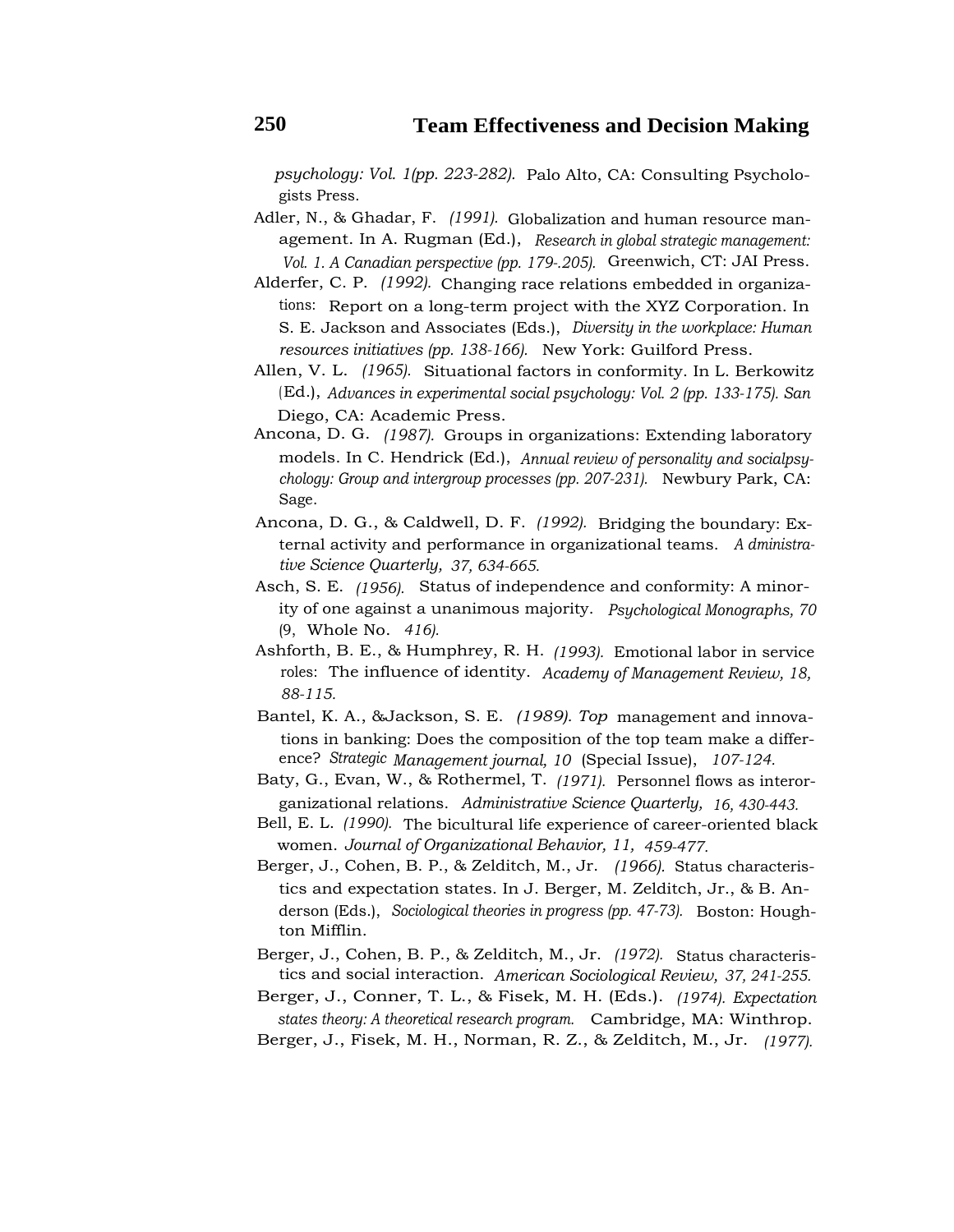*Status characteristics in social interaction: An expectation-states approach.* New York: Elsevier Science.

- Berger, J., & Zelditch, M., Jr. (Eds.). (1985). *Status, rewards, and influence.* San Francisco: Jossey-Bass.
- Berscheid, E. (1985). Interpersonal attraction. In G. Lindsey & E. Aronson (Eds.), *The handbook of socialpsychology: Vol. 2 (pp.* 413-484). New York: Random House.
- Bolick, C., & Nestleroth, S. L. (1988). *Opportunity 2000: Creative affirmative action strategies for a changing workforce.* Washington, DC: U.S. Government Printing Office.
- Bottger, P. C., & Yetton, P. W. (1988). An integration of process and decision-scheme explanations of group problem-solving performance. *Organizational Behavior and Human Decision Processes, 42,* 234-249.
- Bowen, D. E., & Schneider, B. (1988). Services marketing and management: Implications for organizational behavior. In B. M. Staw & L. L. Cummings (Eds.), *Research in organizational behavior: Vol. 10 (pp.* 43-80). Greenwich, CT: JAI Press.
- Bragger, L. (1985). Older persons and the democratic process. In G. Lesnoff-Caravaglia (Ed.), *Values, ethics, and aging (pp.* 112-13 1). New York: Human Sciences Press.
- Brass, D. J. (1984). Being in the right place: A structural analysis of individual influence in an organization. *Administrative Science uarterly, 29,* 518-539.
- Burt, R. S. (1982). *Toward a structural theory of action.* San Diego, CA: Academic Press.
- Byrne, D. (1971). *The attraction paradigm.* San Diego, CA: Academic Press.
- Carli, L. L. (1989). Gender differences in interaction style and influence. *Journal of Personality and Social Pscholog , 56,* 565-576.
- Carnevale, P. J., & Isen, A. M. (1986). The influence of positive affect and visual access on the discovery of integrative solutions in bilateral negotiation. *Organizational Behavior and Human Decision Processes, 37,* 1-13.
- Chronicle of Higher Education (1992). The Chronicle of Higher Education Almanac. *Chronicle of Higher Education, 39,* 15.
- Cohen, B. P., & Zhou, X. (1991). Status processes in enduring work groups. *American Sociological Review, 56,* 179-188.
- Cohen, E. G. (1982). Expectation states and interracial interaction in school settings. *Annual Review of Sociology, 8,* 209-235.
- Cohen, J. M. (1977). Sources of peer-group homogeneity. *soczotogy ofEducation, 50,* 227-341.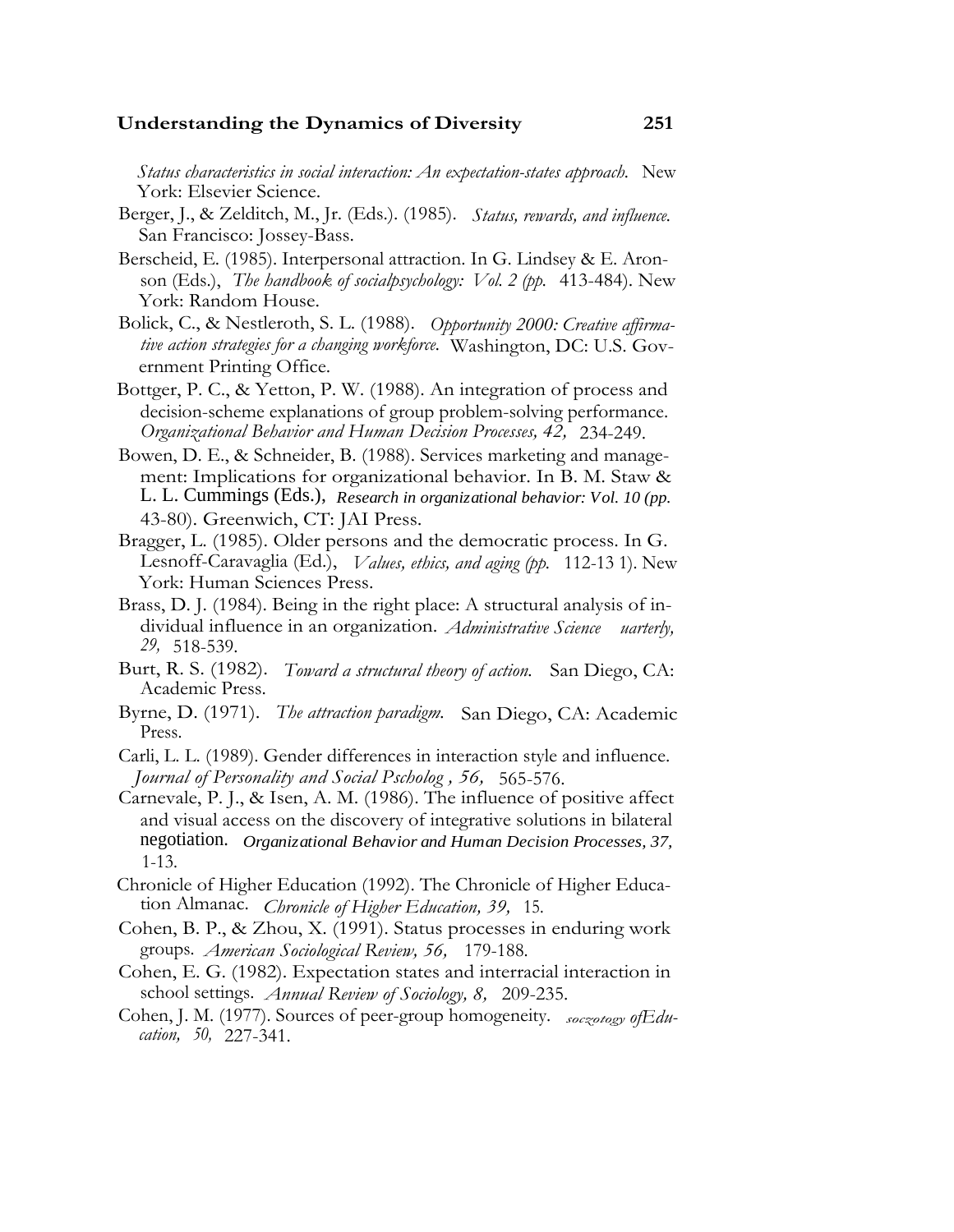- Copeland, L. (1988). Valuing diversity: Part 1. Making the most of cultural differences in the workplace. *Personnel, 65,* 52-60.
- Cosier, R. A. (1981). Dialectical inquiry in strategic planning: A case of premature acceptance? *Academy of Management Review, 6,* 643-648.
- Costa, P. T., Jr., McCrae, R. R., &Holland, J. L. (1984). Personality and vocational interests in an adult sample. *Journal of Applied Psychology, 69,* 390-400.
- Cowan, D. A. (1986). Developing a process model of problem recognition. *Academy of Management Review, 11,* 763-776.
- Cox, T. H. (1993). *Cultural diversity in organizations.* San Francisco: Berrett-Koehler.
- Cox, T. H., Lobel, S. A., & McLeod, P. L. (1991). Effects' of ethnic group cultural differences on cooperative versus competitive behavior on a group task. *Academy of Management journal, 34,* 827-847.
- DeLuca, J. M., & McDowell, R. N. (1992). Managing diversity: A strategic "grass-roots" approach. In S. E. Jackson and Associates, *Diversity in the workplace: Human resources initiatives (pp.* 227-247). New York: Guilford Press.
- Devine, P. G. (1989). Stereotypes and prejudice: Their automatic and controlled components. *Journal of Personality and Social Psychology, 56,* 5-18.
- Devine, P. G., Monteith, M. J., Zuwerink, J. R., & Elliot, A. J. (1991). Prejudice with and without compunction. *Journal of Personality and Social Psychology, 60,* 817-830.
- Dutton, J. E. (1988). Perspectives on strategic issue processing: Insights from a case study. In P. Shrivastava and R. Lamb (Eds.), *Advances in strategic management: Vol. 5 (pp.* 223-244). Greenwich, CT: JAI Press.
- Eagly, A. H., & Carli, L. L. (1981). Sex of researchers and sex-typed communications as determinants of sex differences in influenceability: A meta-analysis of social influence studies. *Psychological Bulletin, 90,* 1-20.
- Eagly, A. H., & Johnson, B. T. (1990). Gender and leadership style: A meta-analysis. *Psychological Bulletin, 108,* 223-256.
- Eisenhardt, K. M., & Schoonhoven, C. B. (1990). Organizational growth: Linking founding team, strategy, environment, and growth among U.S. semiconductor ventures, 1978-1988. *Administrative Science Quarterly, 35,* 504-529.
- Elder, G. H., Jr. (1974). *Children of the great depression.* Chicago: University of Illinois Press.
- Elder, G. H., Jr. (1975). Age differentiation and the life course. *Annual Review of Sociology, 1,* 165-190.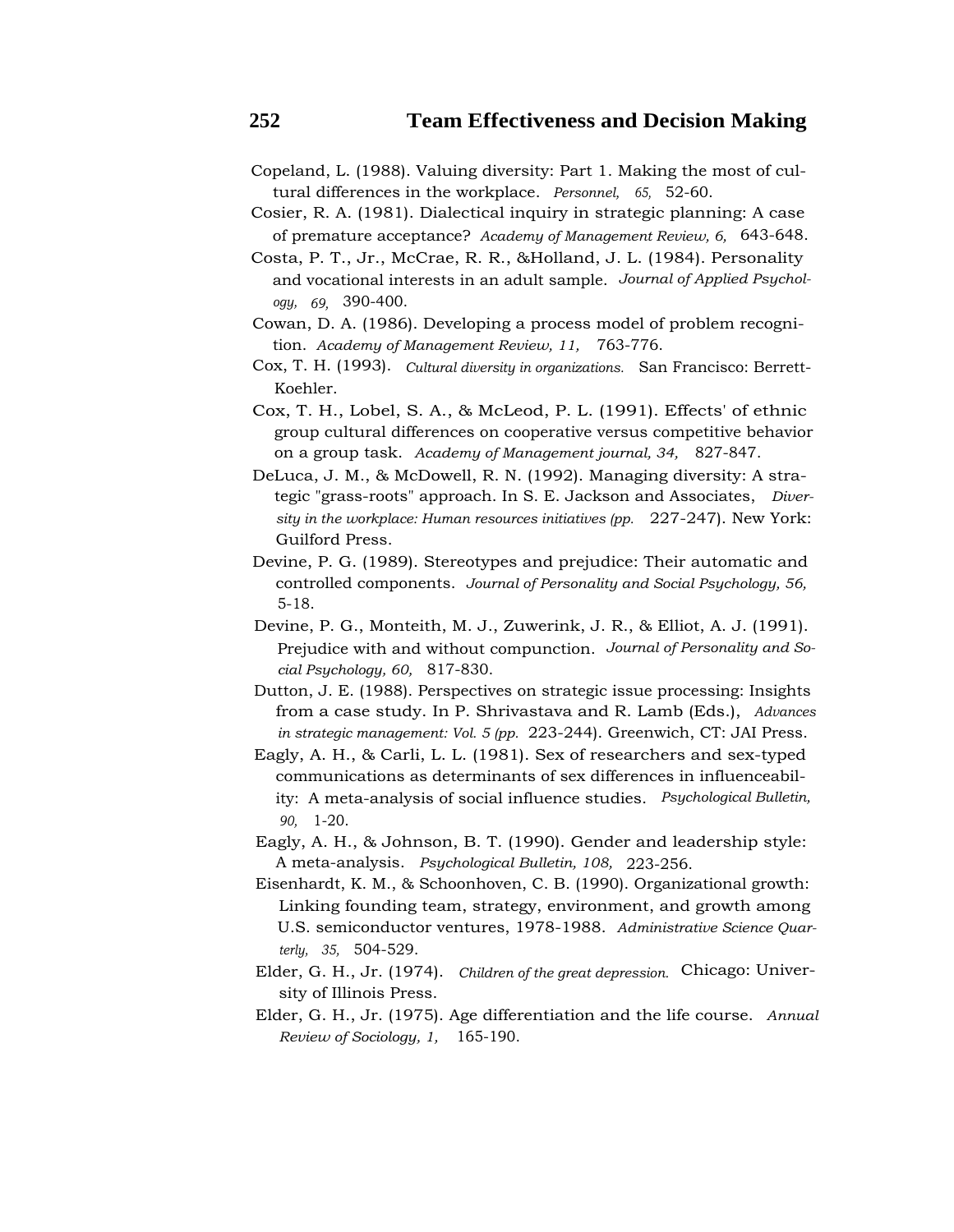- Ferdman, **B. M.** (1992). The dynamics of ethnic diversity in organizations: Toward integrative models. In K. Kelley (Ed.), *Issues, theory and research in industrial/organizational psychology (pp.* 339-384). New York: Elsevier Science.
- Ferdman, B. M., & Cortes, A. C. (1991). Culture and identity among Hispanic managers in an Anglo business. In S. B. Knouse, P. Rosenfeld, & A. Culbertson (Eds.), *Hispanics in the workplace (pp.* 246-277). Newbury Park, CA: Sage.
- Fernandez, J. P. (1988, July/August). New life for old stereotypes. *Across the Board, pp.* 24-29.
- Festinger, L., Schachter, S., & Back, K. (1950). *Social pressures in informal groups: A study ofhuman factors in housing.* New York: HarperCollins.
- Filley, A. C., House, R. J., & Kerr, S. (1976). *Managerial process and organizational behavior.* Glenview, IL: Scott, Foresman.
- Finkelstein, S., & Hambrick, D. C. (1990). Top-management-team tenure and organizational outcomes: The moderating role of managerial discretion. *Administration Science Quarterly, 35,* 484-503.
- Fiske, S. T. (1982). Schema-triggered affect: Applications to social perception. In M. S. Clark & S. T. Fiske (Eds.), *Affect and cognition (pp.* 55-78). Hillsdale, NJ: Erlbaum.
- Fugita, S. S., & O'Brien, D. J. (1991). *Japanese Americans: The persistence of community.* Seattle: University of Washington Press.
- Fulkerson, J. R., & Schuler, R. S. (1992). Managing diversity: A strategic "grass-roots" approach. In S. E. Jackson & Associates, *Diversity in the workplace: Human resources initiatives (pp.* 248-277). New York: Guilford Press.
- Ghiselli, E. E., & Lodahl, T. M. (1958). Patterns of managerial traits and group effectiveness. *Journal ofAbnormal and Social Psychology, 57,* 61-66.
- Ginsberg, A. (1990). Connecting diversification to performance: A sociocognitive approach. *Academy of Management Review, 15,* 514-535.
- Gladstein, D. L. (1984). Groups in context: A model of task group effectiveness. *Administrative Science Quarterly, 29,* 499-517.
- Goffman, E. (1963). *Stigma: Notes on the management ofspoiled identity.* Englewood Cliffs, NJ: Prentice-Hall.
- Granovetter, M. S. (1973). The strength of weak ties. *American Journal of Sociology, 78,* 1360-1380.
- Hall, J. A. (1984). *Nonverbal sex differences: Communication accuracy and expressive style.* Baltimore: Johns Hopkins University Press.
- Hambrick, D. C., & Mason, P. A. (1984). Upper echelons: The organization as a reflection of its top managers. *Academy ofManagement Review, 9(2),* 193-206.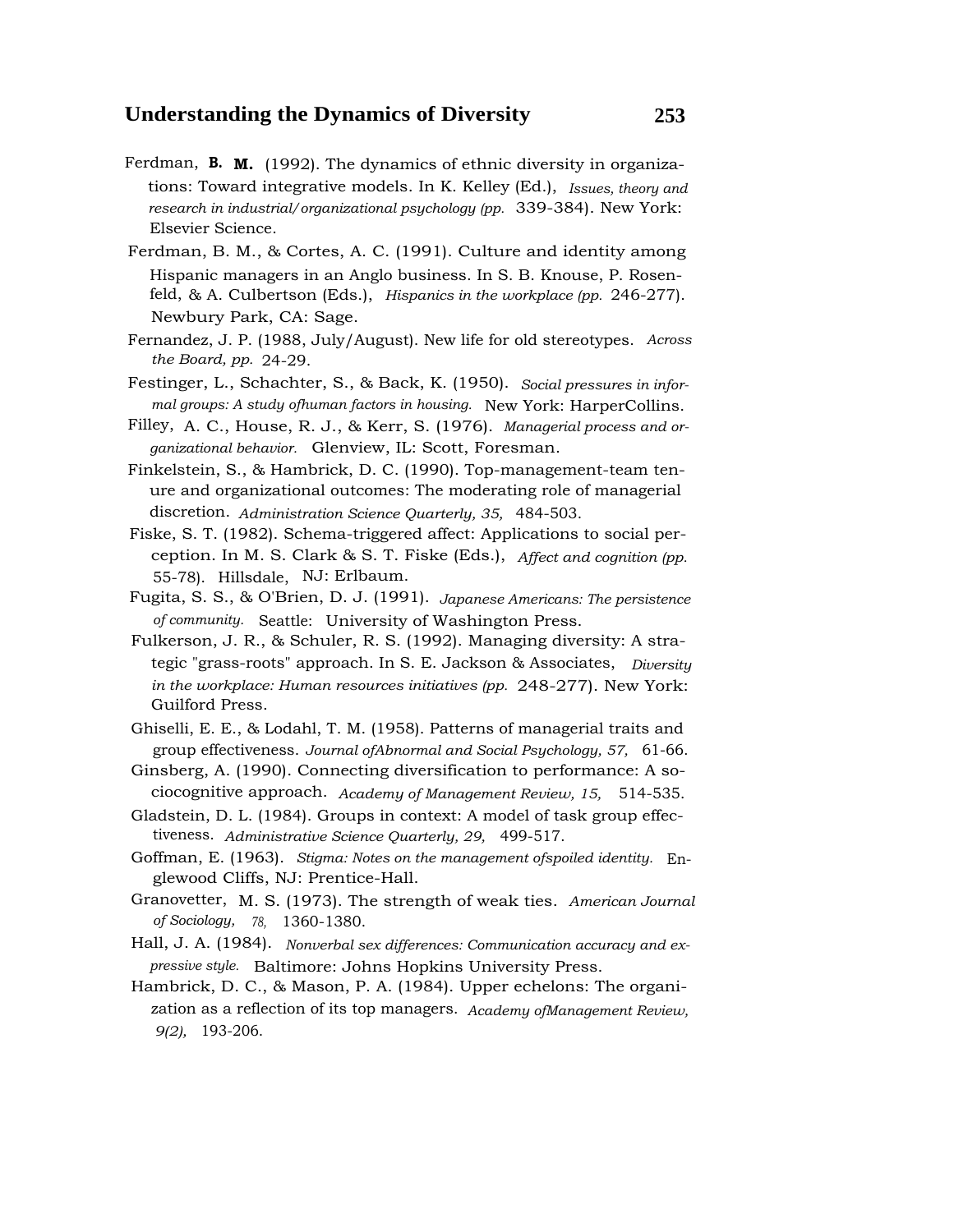- Haythorn, W. W. (1968). The composition of groups: A review of the literature. *Acta Psychologica, 28,* 97-128.
- Hoffman, E. (1985). The effect of race-ratio composition on the frequency of organizational communication. *Social Psychology Quarterly, 48,* 17-26.
- Hoffman, L. R. (1959). Homogeneity and member personality and its effect on group problem solving. *Journal of Abnormal Social Psychology, 58,* 27-32.
- Hoffman, L. R. (1979). Applying experimental research on group problem solving to organizations. *Journal of Applied Behavioral Science, 15,* 375-391.
- Hoffman, L. R., Harburg, E., & Maier, N. R. F. (1962). Differences and disagreement as factors in creative group problem solving. *Journal of Abnormal and Social Psychology, 64,* 206-214.
- Hoffman, L. R., & Maier, N.R.F. (1961). Quality and acceptance of problem solutions by members of homogeneous and heterogeneous groups. *Journal of Abnormal and Social Psychology, 62,* 401-407.
- Hofstede, G. (1991). *Cultures and organizations.* New York: McGraw-Hill.
- Holland, J. L. (1976). Vocational preferences. In M. D. Dunnette (Ed.), *Handbook of industrial and organizational psychology (pp.* 521-570). Skokie, IL: Rand McNally.
- Hyde, J. S., Fennema, E., & Lamon, S. J. (1990). Gender differences in mathematics performance: A meta-analysis. *Psychological Bulletin, 107,* 139-155.
- Hyde, J. S., & Linn, M. C. (1988). Gender differences in verbal ability: A meta-analysis. *Psychological Bulletin, 104,* 53-69.
- Ibarra, H. (1990, August). *Differences in men and women's access to informal networks at work: An intergroup perspective.* Paper presented at the meeting of the Academy of Management, San Francisco.
- Ibarra, H. (1992). Homophily and differential returns: Sex differences in network structure and access in an advertising firm. *Administrative Science Quarterly,* 37, 422-447.
- Ibarra, H. (1993). Personal networks of women and minorities in management: A conceptual framework. *Academy of Management Review, 18,* 57-87.
- Isen, A. M., & Baron, R. A. (1991). Positive affect as a factor in organizational behavior. In L. L. Cummings and **B. M.** Staw (Eds.), *Research in organizational behavior: Vol. 13* (pp. 1-53). Greenwich, CT: JAI Press.
- Jacklin, C. N. (1989). Female and male: Issues of gender. *American Psychologist, 44,* 127-133.
- Jackson, S. E. (1992a). Consequences of group composition for the interpersonal dynamics of strategic issue processing. In P. Shrivastava,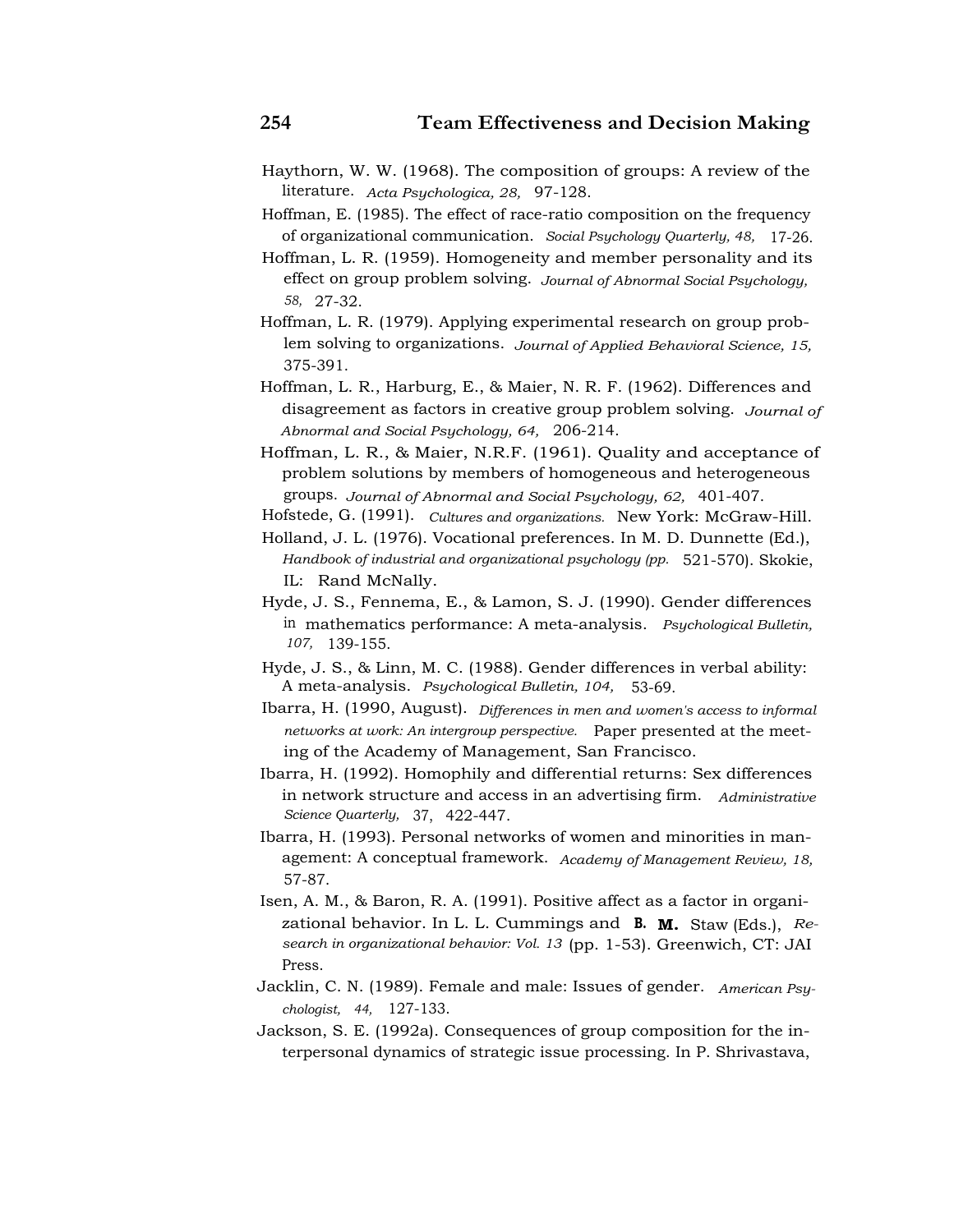- A. Huff, & J. Dutton (Eds.), *Advances in Strategic Management: Vol. 89* (pp. 345-382). Greenwich, CT: JAI Press.
- Jackson, S. E. (1992b). Team composition in organizational settings: Issues in managing a diverse work force. In S. Worchel, W. Wood, & J. Simpson (Eds.), *Group process and productivity.* Newbury Park, CA: Sage.
- Jackson, S. E., & Alvarez, E. B. (1992). Working through diversity as a strategic imperative. In S. E. Jackson and Associates (Eds.), *Diversity in the workplace: Human resources initiatives (pp.* 13-35). New York: Guilford Press.
- Jackson, S. E., Brett, J. F., Sessa, V. I., Cooper, D. M., Julia, J. A., & Peyronnin, K. (1991). Some differences make a difference: Individual dissimilarity and group heterogeneity as correlates of recruitment, promotions, and turnover. *Journal of Applied Psychology, 76,* 675-689.
- Jackson, S. E., Stone, V. K., & Alvarez, E. B. (1993). Socialization amidst diversity: Impact of demographics on work team oldtimers and newcomers. In L. L. Cummings and B. M. Staw (Eds.), *Research in organizational behavior: Vol.* 1S (pp. 45-110). Greenwich, CT: JAI.
- Jaffe, M. P. (1987). Workforce 2000: Forecast of occupational change. In the technical appendix to W. B. Johnston & A. E. Packer, *Workforce 2000: Work and workers for the 21st century (p. 23).* Washington, DC: U.S. Department of Labor.
- Janis, I. L. (1972). *Groupthink: Psychological studies of policy fiascoes* (2nd ed.). Boston: Houghton Mifflin.
- Janis, I. L. (1989). *Crucial decisions: Leadership in policy-making and management.* New York: Free Press.
- Johnston, W. B., &Packer, A. E. (1987). *Workforce 2000: Work and workers for the 21st century.* Washington, DC: U.S. Department of Labor.
- Jones, E. E. (1990). *Interpersonal perception.* New York: Freeman.
- Jones, E. E., Farina, A., Hastorf, A. H., Markus, H., Miller, D. T., Scott, D., & de Sales-French (1984). *Social stigma: The psychology of marked relationships.* New York: Freeman.
- Kanter, R. M. (1977). *Men and women of the corporation.* New York: Basic Books.
- Kanter, R. M. (1989). *When giants learn to dance.* New York: Simon & Schuster.
- Kanter, **R. M.** (1991, May June). Transcending business boundaries: 12,000 world managers view change. *Harvard Business Review, pp.* 151-164.
- Katz, P. A., & Taylor, D. A. (1988). *Eliminating racism: Profiles in con*troverSy. New York: Plenum Press.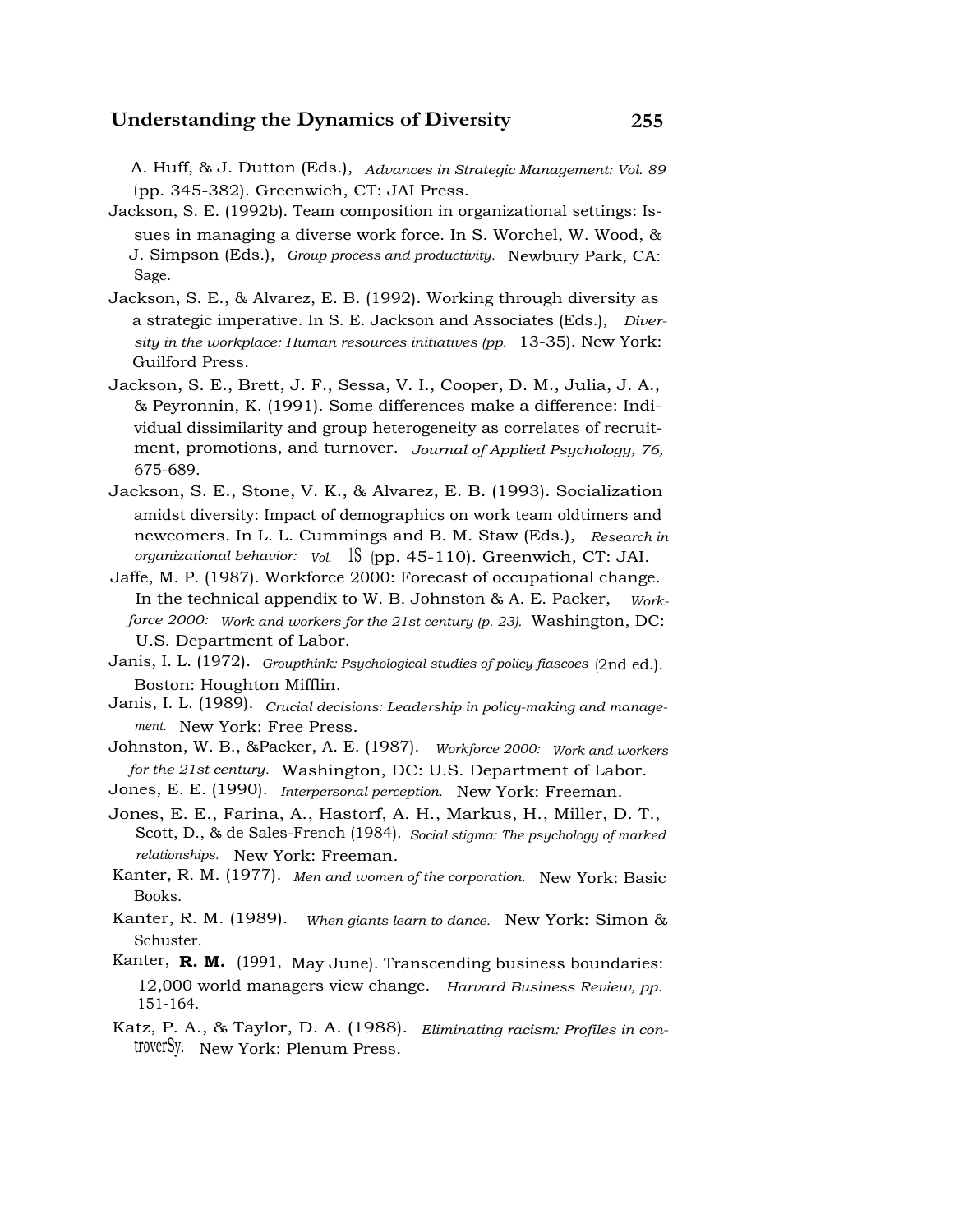- Kerr, N. (1992). Group decision making at a multialternative task: Extremity, interaction distance, pluralities, and issue importance. *Organizational Behavior and Human Decision Processes, 52,* 64-95.
- Kraly, E. P., & Hirschman, C. (1990). Racial and ethnic inequality among children in the United States - 1940 and 1950. *Social Forces,* 69, 33-51.
- Kram, K. E. (1985). *Mentoring at work: Developmental relationships in organizational life.* Glenview, IL: Scott, Foresman.
- Labouvie-Vief, G. (1989). Intelligence and cognition. **In** J. E. Birren and K. W. Schaie (Eds.), *Handbook of the psychology of aging (pp.* 500-530) (2nd ed.). New York: Van Nostrand Reinhold.
- Laughlin, P. R., & Bitz, D. S. (1975). Individual versus dyadic performance on a disjunctive task as a function of initial ability level. *Journal of Personality and Social Psychology, 31,* 487-496.
- Lawrence, B. S. (1988). New wrinkles in a theory of age: Demography, norms, and performance ratings. *Academy of Management journal, 31,* 309-337.
- Lawrence, B. S. (1991). *The black box of organizational demography.* Unpublished manuscript. University of California, Los Angeles.
- Levine, J. M., & Moreland, R. L. (1990). Progress in small-group research. *Annual Review of Psychology, 41,* 585-634.
- Lin, T., Dobbins, G. H., & Fahr, J. (1992). A field study of race and age similarity effects on interview ratings in conventional and situational interviews. *Journal of Applied Psychology, 77,* 363-371.
- Lincoln, J. R., & Miller, J. (1979). Work and friendship ties in organizations: A comparative analysis of relational networks. *Administrative Science Quarterly, 24,* 181-199.
- Lindblom, C. E. (1959). The science of "muddling through." *Public Administration Review, 19,* 79-88.
- Lott, A. J., & Lott, B. E. (1965). Group cohesiveness and interpersonal attraction: A review of relationships with antecedent and consequent variables. *Psychological Bulletin, 64,* 259-302.
- McCain, B. E., O'Reilly, C., & Pfeffer, J. (1983). The effects of departmental demography on turnover: The case of a university. *Academy of Management journal, 26,* 626-641.
- Maccoby, E. E., & Jacklin, C. N. (1974). *The psychology of sex differences.* Stanford, CA: Stanford University Press.
- McGrath, J. E. (1984). *Groups: Interaction and performance.* Englewood Cliffs, NJ: Prentice-Hall.
- McGuire, W. J. (1985). Attitudes and attitude change. In G. Lindzey and E. Aronson (Eds.), *Handbook of social psychology: Vol. 2 (pp.* 233- 346). New York: Random House.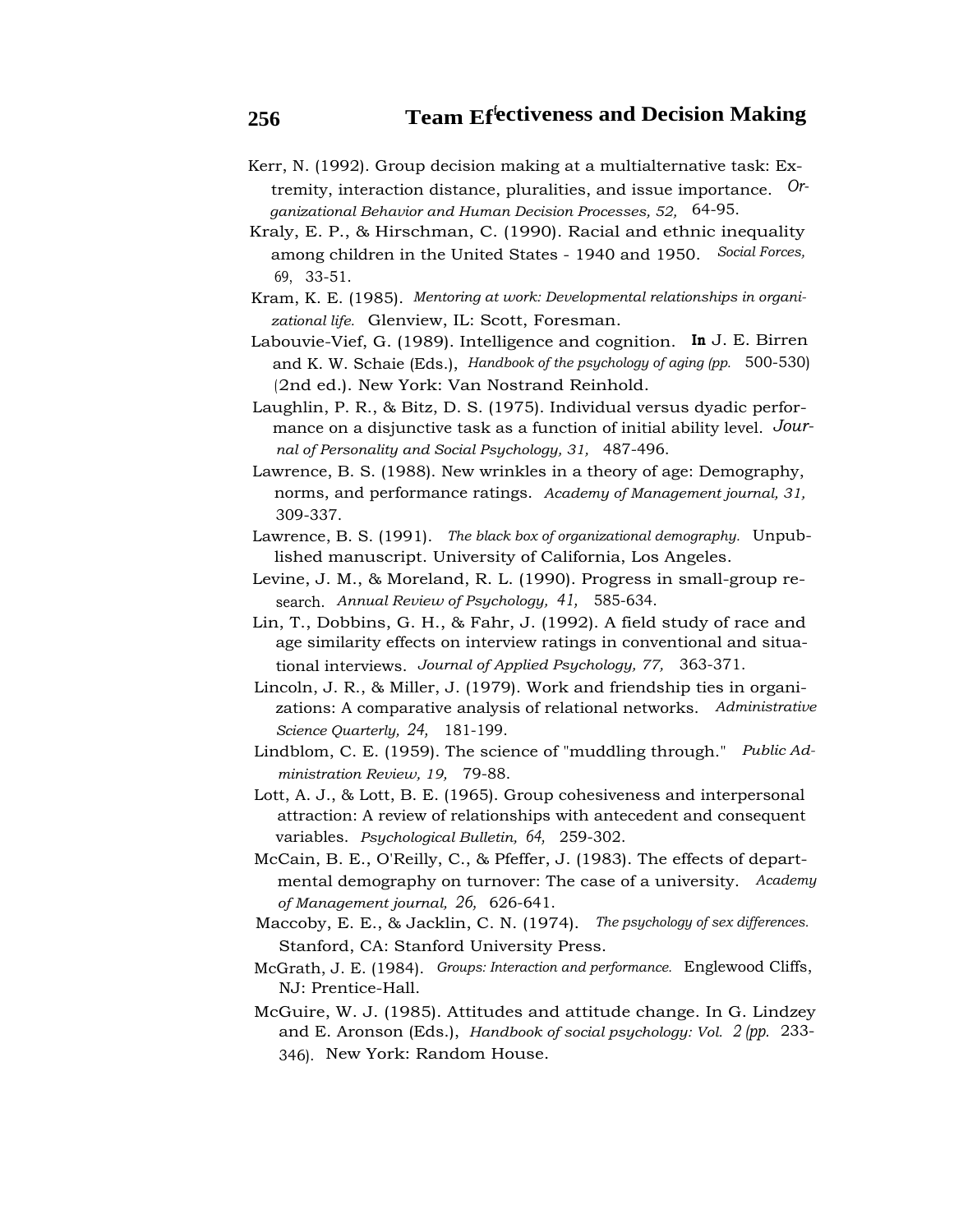- McPherson, J. M., & Smith-Lovin, L. (1987). Homophily in voluntary organizations: Status distance and the composition of face-to-face groups. *American Sociological Review, 52,* 370-379.
- Markides, K. S. (1983). Minority aging. In M. W. Riley, **B. B.** Hess, & K. Bond (Eds. ), *Aging in society: Selected reviews of recent research (pp.* 207-231). Hillsdale, NJ: Erlbaum.
- Markus, H., & Zajonc, **R. B.** (1985). The cognitive perspective in social psychology. In G. Lindzey and E. Aronson (Eds.), *Handbook of social psychology: Vol. 2. (pp.* 137-178). New York: Random House.
- Maurer, S. D., Howe, V., & Lee, T. W. (1992). Organizational recruiting as marketing management: An interdisciplinary study of engineering graduates. *Personnel Psychology, 45,* 807-834.
- Michel, J. G., & Hambrick, D. C. (1992). Diversification posture and top management team characteristics. *Academy of Management journal,* 35,9-37.
- Miller, F. (1992). Discussant commentary. Leadership Diversity Conference: *Beyond awareness into action.* Center for Creative Leadership, Greensboro, NC.
- Miller, V. D., & Jablin, F. M. (1991). Information seeking during organizational entry: Influence, tactics, and a model of the process. *Academy of Management Review, 16(1),* 92-120.
- Morrison, A. M., & Von Glinow, M. A. (1990). Women and minorities in management. *American Psychologist,* 45(2), 200-208.
- Murray, A. I. (1989). Top management group heterogeneity and firm performance. *Strategic Management Journal, 10,* 125-141.
- Mydans, S. (1991, June 30). For these Americans, ties to Mexico remain. *New York Times, P.* L12.
- Neale, M. A., & Northcraft, G. B. (1991). Experts, amateurs, and refrigerators: Comparing expert and amateur negotiators in a novel task. *Organizational Behavior and Human Decision Processes, 38,* 305- 317
- Nemeth, C. J. (1986). Differential contributions of majority and minority influence. *Psychological Review, 91,* 23-32.
- Nkomo, S. M. (1992). The emperor has no clothes: Rewriting "race in organizations." *Academy of Management Review, 17,* 487-513.
- O'Reilly, C. A., III, Caldwell, D. F., & Barnett, W. P. (1989). Work group demography, social integration, and turnover. *Administrative Science Quarterly, 34,* 21-37.
- Ostrom, T. M., & Sedikides, C. Out-group homogeneity effects in natural and minimal groups. *Psychological Bulletin, 112,* 536-552.
- Pearce, J. A., & Ravlin, E. C. (1987). The design and activation of selfregulating work groups. *Human Relations, 40(11), 751-782.*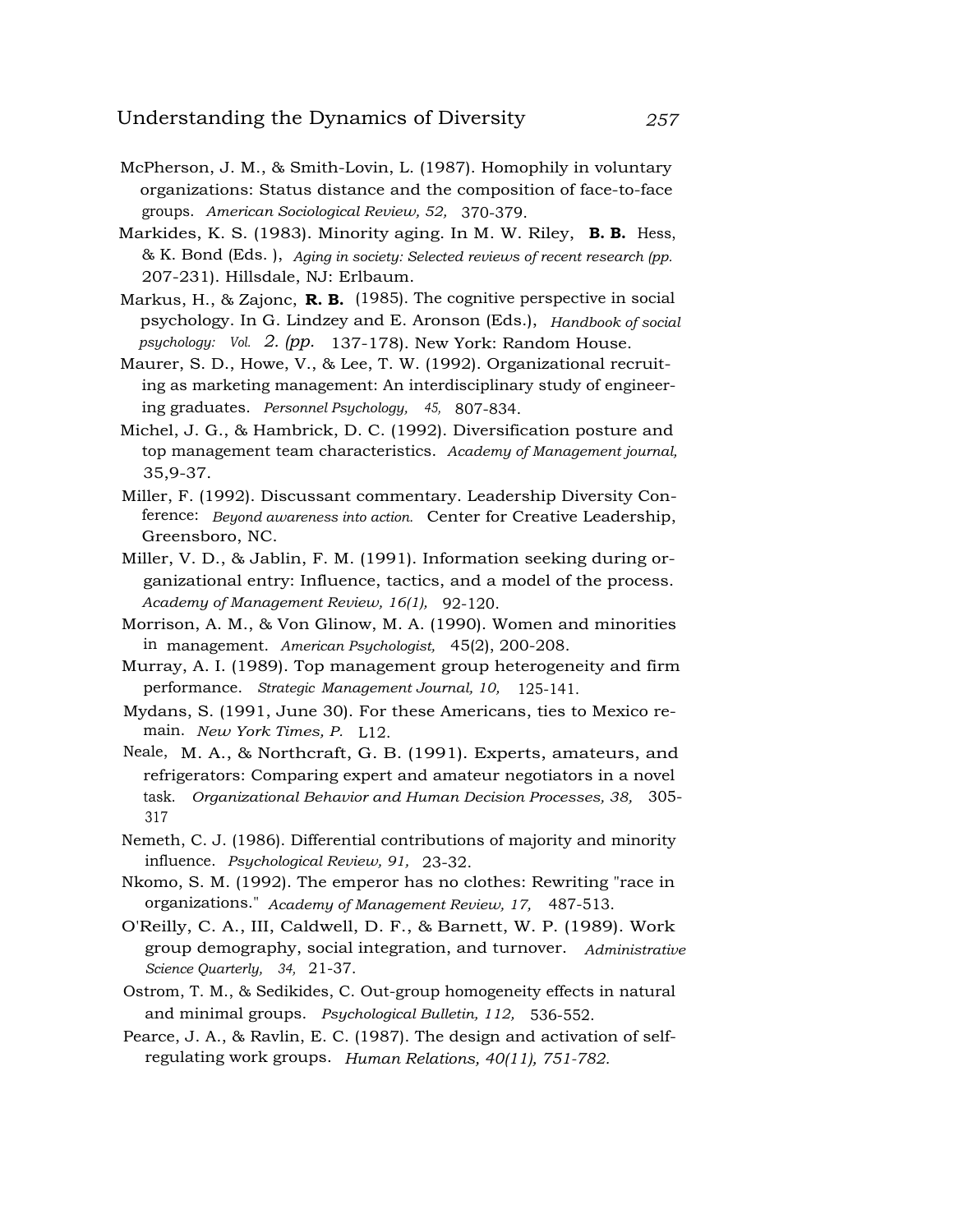- Pelz, D. C. (1956). Some social factors related to performance in a research organization. *Administrative Science Quarterly, 1, 310-325.*
- Pfeffer, *J. (1983).* Organizational demography. *Research in Organizational Behavior, 5,* 299-357.
- Pfeffer, J., & Leblebici, H. (1973). Executive recruitment and the development of interfirm organizations. *Administrative Science Quarterly, 18,* 449-461.
- Porac, J. F., & Howard, H. (1990). Taxonomic mental models in competitor definition. *Academy of Management Review, 2,* 224-240.
- Race in the workplace (1991, July 8). *Business Week, pp.* 50-63.
- Rhodes, S. R. (1983). Age-related differences in work attitudes and behavior. A review and conceptual analysis. *Psychological Bulletin, 93,* 328-367.
- Rice, A. S., Ruiz, R. A., & Padilla, A. M. (1974). Person perception, self-identity, and ethnic group preference in Anglo, black, and Chicano preschool and third-grade children. *Dissertation Abstracts International, 33,* 3404-3405.
- Ridgeway, C. L. (1982). Status in groups: The importance of motivation. *American Sociological Review, 47,* 76-88.
- Ridgeway, C. L. (1987). Nonverbal behavior, dominance, and the basis of status in task groups. *American Sociological Review, 52,* 683-694.
- Ridgeway, C. L., & Berger, J. (1986). Expectations, legitimation, and dominance behavior in task groups. *American Sociological Review, 51,* 603-617.
- Roloff, M. E. (1987). *Interpersonal communication: The social exchange approach.* Newbury Park, CA: Sage.
- Rousseau, D. M. (1985). Issues of level in organizational research: Multilevel and cross-level perspectives. In L. L. Cummings and B. M. Staw (Eds.), *Research in organizational behavior: Vol. 7(pp.* 1-37). Greenwich, CT: JAI Press.
- Schneider, B. (1987). The people make the place. *Personnel Psychology, 40,* 437-453.
- Schweiger, D. M., Sandberg, W. R., & Rechner, P. L. (1989). Experiential effects of dialectical inquiry, devil's advocacy, and consensus approaches to strategic decision making. *Academy of Management journal, 32,* 722-745.
- Schwenk, C. R. (1983). Laboratory research on ill-structured decision aids: The case of dialectical inquiry. *Decision Sciences, 14,* 140-144. Selbert, R. (1987). Women at work. *Future Scan, 554,* 1-3.
- Sessa, V. (1992). Managing diversity at the Xerox Corporation: Balanced workforce goals and caucus groups. In S. E. Jackson & Associates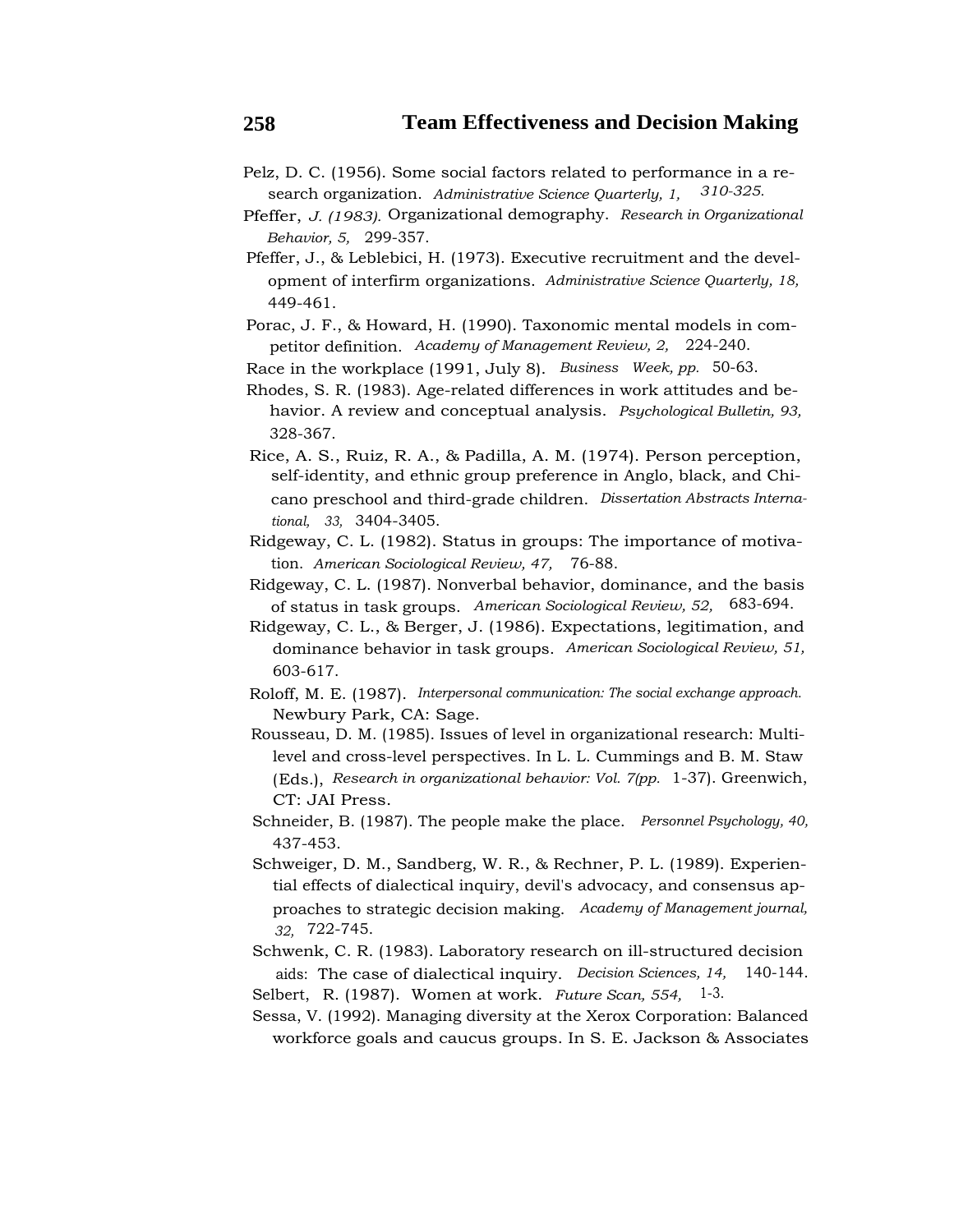**(Ed.),** *Diversity in the workplace: Human resources initiatives (pp. 37-64).* New York: Guilford Press.

- Shaw, M. E. *(1981). Group dynamics: The psychology of small group behavior.* New York: McGraw-Hill.
- Sherman, S. J., Judd, C. M., & Park, B. *(1989).* Social cognition. *Annual Review of Psychology, 40, 281-326.*
- Simon, H. A. *(1987,* February). Making management decisions: The role of intuition and emotion. *Academy of Management Executive, 57-64.*
- Singh, H., & Harianto, F. *(1989). Top* management tenure, corporate ownership structure, and the magnitude of golden parachutes. *Strategic Management journal, 10, 143-156.*
- Snyder, M., Tanke, E. D., & Berscheid, E. *(1977).* Social perception and interpersonal behavior: On the self-fulfilling nature of social stereotypes. *Journal of Personality and Social Psychology, 36, 1202-1212.*
- Solomon, C. M. *(1989).* The corporate response to work force diversity. *Personnel journal, 34, 43-52.*
- South, S. J., Bonjean, C. M., Markham, W. T., & Corder, J. *(1982).* Social structure and intergroup interaction: Men and women of the federal bureaucracy. *A merican Sociological Review, 47, 587-599.*
- Stangor, C., Lynch, L., Duan, C., & Glass, B. *(1992).* Categorization of individuals on the basis of multiple social features. *Journal of Personality and Social Psychology, 62(2), 207-218.*
- Stangor, C., Sullivan, L. A., & Ford, T. E. *(1991).* Affective and cognitive determinants of prejudice. *Social Cognition, 9, 359-380.*
- Steiner, I. D. *(1972). Group process and productivity.* San Diego, CA: Academic Press.
- Stephan, W. G. *(1985).* Intergroup relations. In G. Lindzey and E. Aronson (Eds.), *Handbook of social psychology: Vol. 2 (pp. 599-658).* New York: Random House.
- Stone, E. F., Stone, D. L., & Dipboye, R. L. *(1992).* Stigmas in organizations: Race, handicaps, and physical unattractiveness. In K. Kelley (Ed.), Issues, *Theory, and Research in Industrial/Organizational Psychology (pp. 42-70).* New York: Elsevier Science.
- Sundstrom, E., De Meuse, K. P., & Futrell, D. *(1990).* Work teams: Applications and effectiveness. *A merican Psychologist, 45, 120-133.*
- Thernstrom, S. *(1973). The other Bostonians: Poverty and progress in the American metropolis, 1880-1970.* Cambridge, MA: Harvard University Press.
- Thomas, D. A. *(1990).* The impact of race on managers' experiences of developmental relationships (mentoring and sponsorship): An intraorganizational study. *Journal of Organizational Behavior, 11, 479-492.*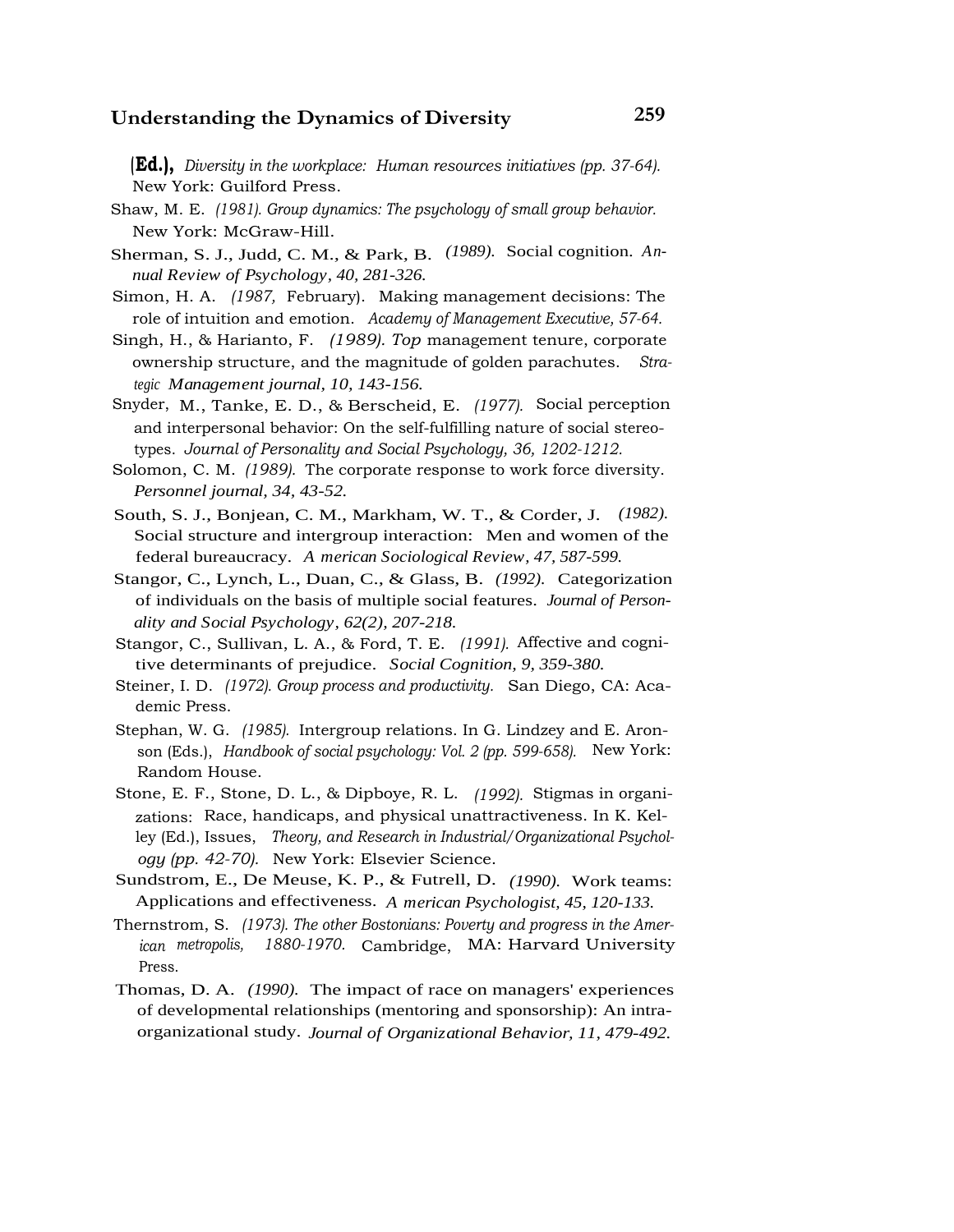- Tichy, N. M., & Sherman, S. *(1993). Control your destiny or someone else will.* New York: Bantam Books.
- Triandis, H. C. *(1993).* Theoretical and methodological approaches in the study of collectivism and individualism. In U. Kim, H. C. Triandis, & G. Yoon (Eds.), *Individualism and collectivism: Theoretical and methodological issues.* Newbury Park, CA: Sage.
- Triandis, H. C., Hall, **E. R.,** & Ewen, **R. B.** *(1965).* Member heterogeneity and dyadic creativity. *Human Relations, 18, 33-55.*
- Tsui, A. S., Egan, T. D., & O'Reilly, C. A., III, *(1992).* Being different: Relational demography and organizational attachment. *Administrative Science Quarterly, 37, 549-579.*
- Tsui, A. S., & O'Reilly, C.A., III *(1989).* Beyond simple demographic effects: The importance of relational demography in superior-subordinate dyads. *Academy of Management journal, 32, 402-423.*
- Turner, J. *C. (1987). Rediscovering the social group: A self-categorization theory.* Oxford, England: Basil Blackwell.
- Uleman, J. S., & Bargh, J. A. (Eds.). *(1989). Unintended thought.* New York: Guilford Press.
- Verbrugge, L. M. *(1977).* The structure of adult friendship choices. So*cial Forces, 56, 576-597.*
- Von Glinow, M. A., & Mohrman, S. *(1990). Managing complexity in hightechnology organizations.* New York: Oxford University Press.
- Wagner, W. G., Pfeffer, J., & O'Reilly, C. A., III. *(1984).* Organizational demography and turnover in top-management groups. *Administrative Science Quarterly, 29, 74-92.*
- Walker, B. A., & Hanson, W. *C. (1992).* Valuing differences at Digital Equipment Corporation. In S. E. Jackson & Associates (Eds.), *Diversity in the workplace: Human resources initiatives (pp. 119-137).* New York: Guilford Press.
- Wallston, B. S., & O'Leary, V. E. *(1981).* Sex and gender make a difference: Differential perception of women and men. *Review of Personality and Social Psychology, 2, 9.*
- Walsh, J. P. *(1988).* Selectivity and selective perception: An investigation of managers, belief structures, and information processing. *Academy of Management journal, 31, 873-896.*
- Watson, D., & Tellegen, A. *(1985).* Toward a consensual structure of mood. *Psychological Bulletin,* 98, *219-235.*
- Watson, W. E., Kumar, K., & Michaelsen, L. K. *(1993).* Cultural diversity's impact on interaction process and performance: Comparing homogeneous and diverse task groups. *Academy of Management Journal, 36, 590-602.*